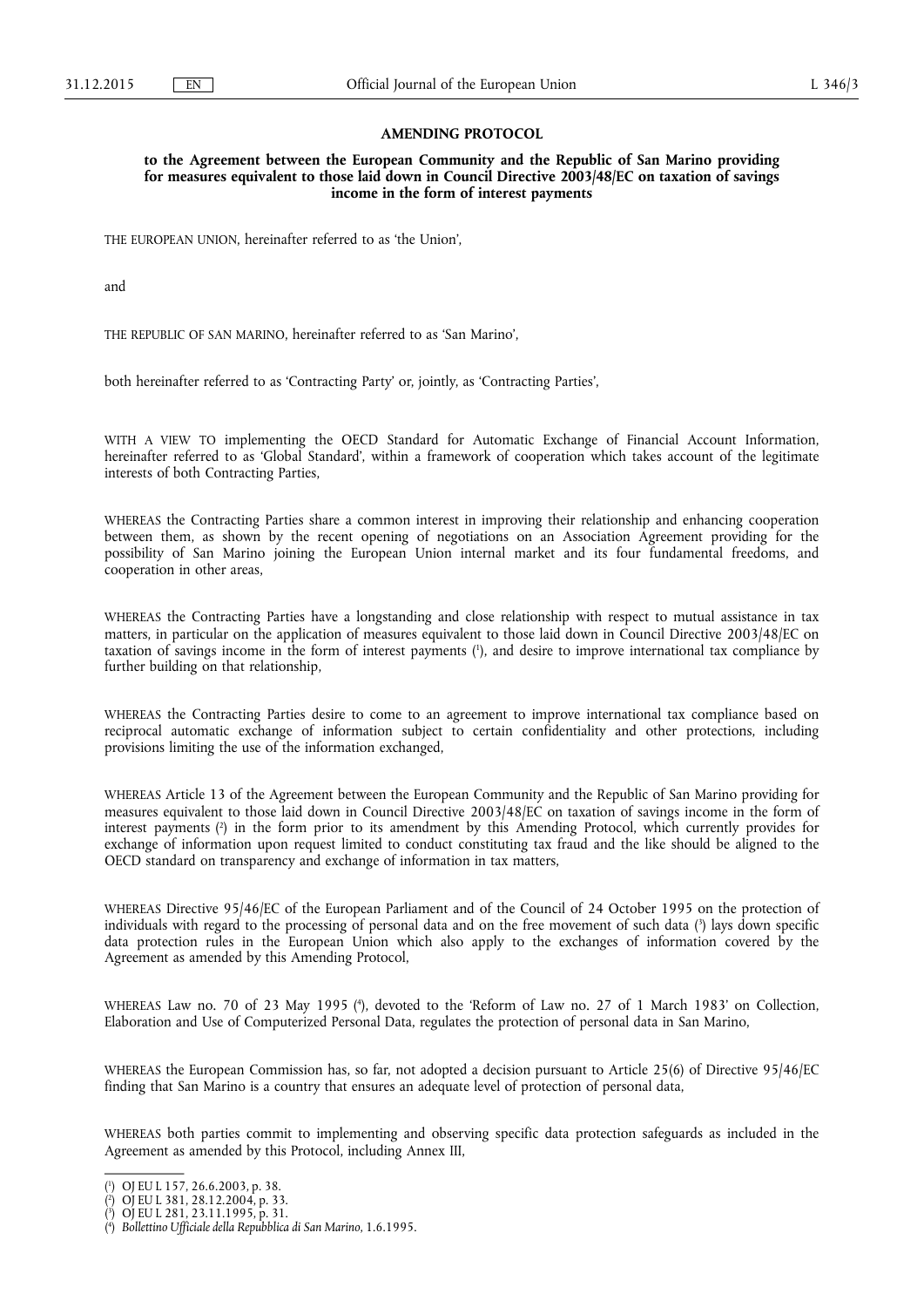WHEREAS Reporting Financial Institutions, sending Competent Authorities and receiving Competent Authorities, as data controllers, should retain information processed in accordance with the Agreement as amended by this Amending Protocol for no longer than necessary to achieve the purposes thereof. Given the differences in Member States' and San Marino's legislation, the maximum retention period should be set by reference to the statute of limitations provided by each data controller's domestic tax legislation,

WHEREAS the categories of Reporting Financial Institutions and Reportable Accounts covered by the Agreement as amended by this Amending Protocol are designed to limit the opportunities for taxpayers to avoid being reported by shifting assets to Financial Institutions or investing in financial products that are outside the scope of the Agreement as amended by this Amending Protocol. However, certain Financial Institutions and accounts that present a low risk of being used to evade tax should be excluded from the scope. Thresholds should not be generally included as they could easily be circumvented by splitting accounts into different Financial Institutions. The financial information which is required to be reported and exchanged should concern not only all relevant income (interests, dividends and similar types of income) but also account balances and sale proceeds from Financial Assets, in order to address situations where a taxpayer seeks to hide capital that in itself represents income or assets with regard to which tax has been evaded. Therefore, the processing of information under the Agreement as amended by this Amending Protocol is necessary for and proportionate to the purpose of enabling Member States' and San Marino's tax administrations to correctly and unequivocally identify the taxpayers concerned, to administer and enforce their tax laws in cross-border situations, to assess the likelihood of tax evasion being perpetrated and to avoid unnecessary further investigations,

HAVE AGREED AS FOLLOWS:

# *Article 1*

The Agreement between the European Community and the Republic of San Marino providing for measures equivalent to those laid down in Council Directive 2003/48/EC on taxation of savings income in the form of interest payments (hereinafter referred to as the 'Agreement') shall be amended as follows:

(1) The title shall be replaced by:

'Agreement between the European Union and the Republic of San Marino on the automatic exchange of financial account information to improve international tax compliance'

(2) Articles 1 to 21 shall be replaced by:

*'Article 1* 

# **Definitions**

- 1. For the purposes of this Agreement:
- (a) "European Union" means the Union as established by the Treaty on European Union and includes the territories in which the Treaty on the Functioning of the European Union is applied under the conditions laid down in that latter Treaty.
- (b) "Member State" means a Member State of the European Union.
- (c) "San Marino" means the Republic of San Marino.
- (d) "Competent Authorities of San Marino" and "Competent Authorities of the Member States" means the authorities listed in Annex IV, under (a) and under (b) to (ac) respectively. Annex IV shall form an integral part of this Agreement. The list of Competent Authorities in Annex IV may be amended by simple notification of the other Contracting Party by San Marino for the authority referred to in (a) therein and by the European Union for the authorities referred to in (b) to (ac) therein.
- (e) "Member State Financial Institution" means (i) any Financial Institution that is resident in a Member State, excluding any branch of that Financial Institution that is located outside that Member State, and (ii) any branch of a Financial Institution that is not resident in that Member State, if that branch is located in that Member State.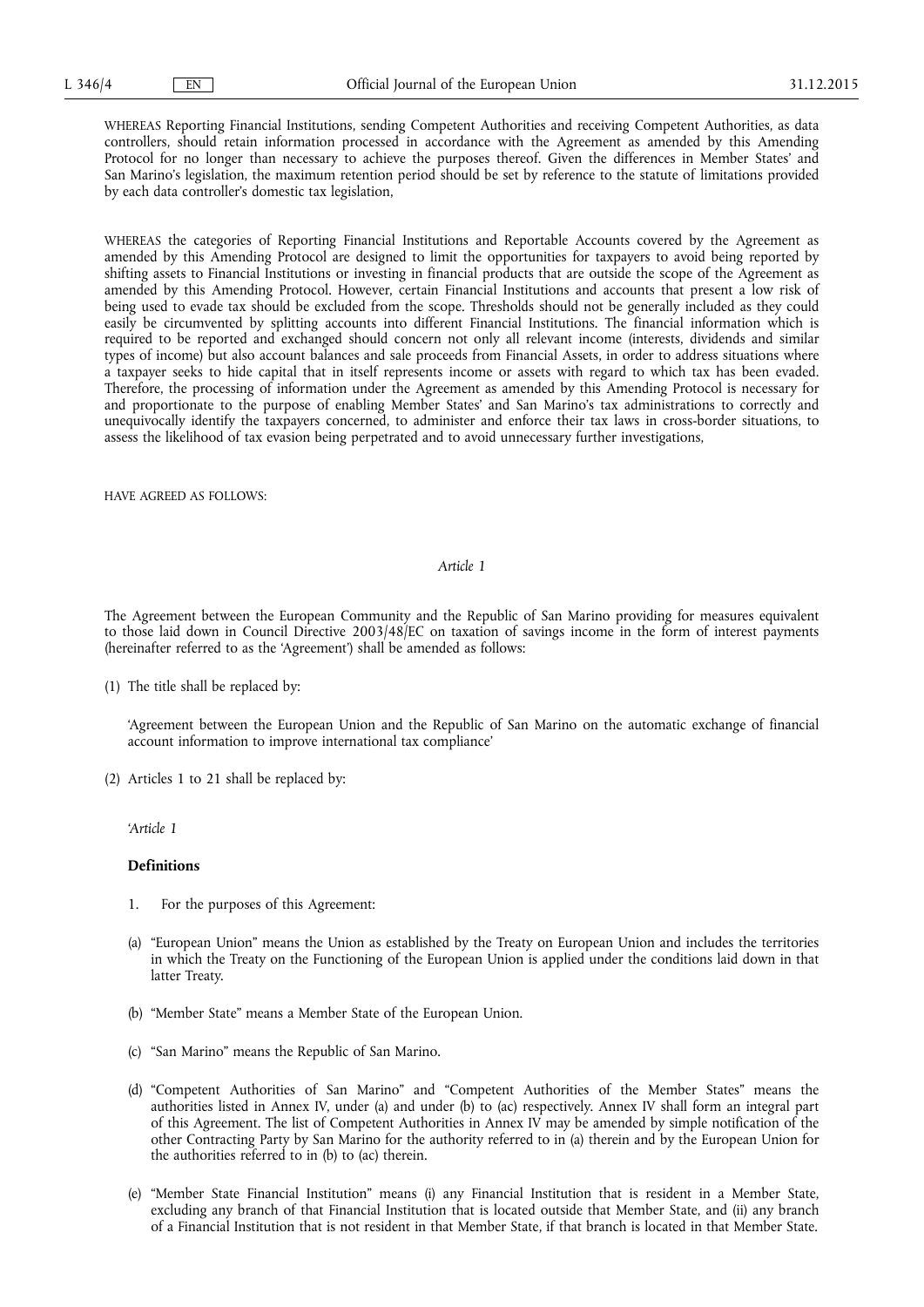- (f) "San Marino Financial Institution" means (i) any Financial Institution that is resident in San Marino, excluding any branch of that Financial Institution that is located outside San Marino, and (ii) any branch of a Financial Institution that is not resident in San Marino, if that branch is located in San Marino.
- (g) "Reporting Financial Institution" means any Member State Financial Institution or San Marino Financial Institution, as the context requires, that is not a Non-Reporting Financial Institution.
- (h) "Reportable Account" means a Member State Reportable Account or a San Marino Reportable Account, as the context requires, provided it has been identified as such pursuant to due diligence procedures, consistent with Annexes I and II, in place in that Member State or San Marino.
- (i) "Member State Reportable Account" means a Financial Account that is maintained by a San Marino Reporting Financial Institution and held by one or more Member State Persons that are Reportable Persons or by a Passive NFE with one or more Controlling Persons that is a Member State Reportable Person.
- (j) "San Marino Reportable Account" means a Financial Account that is maintained by a Member State Reporting Financial Institution and held by one or more San Marino Persons that are Reportable Persons or by a Passive NFE with one or more Controlling Persons that is a San Marino Reportable Person.
- (k) "Member State Person" means an individual or Entity that is identified by a San Marino Reporting Financial Institution as resident in a Member State pursuant to due diligence procedures consistent with Annex I and II, or an estate of a decedent that was a resident of a Member State.
- (l) "San Marino Person" means an individual or Entity that is identified by a Member State Reporting Financial Institution as resident in San Marino pursuant to due diligence procedures consistent with Annexes I and II, or an estate of a decedent that was a resident of San Marino.

2. Any capitalised term not otherwise defined in this Agreement will have the meaning that it has at that time, (i) for Member States, under Council Directive 2011/16/EU on administrative cooperation in the field of taxation  $\binom{1}{1}$ or, where applicable, the domestic law of the Member State applying this Agreement, and (ii) for San Marino, under its domestic law, such meaning being consistent with the meaning set forth in Annexes I and II.

Any term not otherwise defined in this Agreement or in Annexes I, II or III will unless the context otherwise requires or the Competent Authority of a Member State and the Competent Authority of San Marino agree to a common meaning as provided for in Article 7 (as permitted by domestic law), have the meaning that it has at that time under the law of the jurisdiction concerned applying this Agreement, (i) for Member States, under Council Directive 2011/16/EU on administrative cooperation in the field of taxation or, where applicable, the domestic law of the Member State concerned, and (ii) for San Marino, under its domestic law, any meaning under the applicable tax laws of the jurisdiction concerned (being a Member State or San Marino) prevailing over a meaning given to the term under other laws of that jurisdiction.

## *Article 2*

### **Automatic Exchange of Information with Respect to Reportable Accounts**

1. Pursuant to the provisions of this Article and subject to the applicable reporting and due diligence rules consistent with Annexes I and II, which shall form an integral part of this Agreement, the Competent Authority of San Marino will annually exchange with each of the Member States' Competent Authorities and each of the Member States' Competent Authorities will annually exchange with the Competent Authority of San Marino on an automatic basis the information obtained pursuant to such rules and specified in paragraph 2.

2. The information to be exchanged is, in the case of a Member State with respect to each San Marino Reportable Account, and in the case of San Marino with respect to each Member State Reportable Account:

(a) the name, address, TIN and date and place of birth (in the case of an individual) of each Reportable Person that is an Account Holder of the account and, in the case of any Entity that is an Account Holder and that, after application of due diligence procedures consistent with Annexes I and II, is identified as having one or more Controlling Persons that is a Reportable Person, the name, address, and TIN of the Entity and the name, address, TIN and date and place of birth of each Reportable Person;

<sup>(</sup> 1 ) OJ EU L 64, 11.3.2011, p. 1.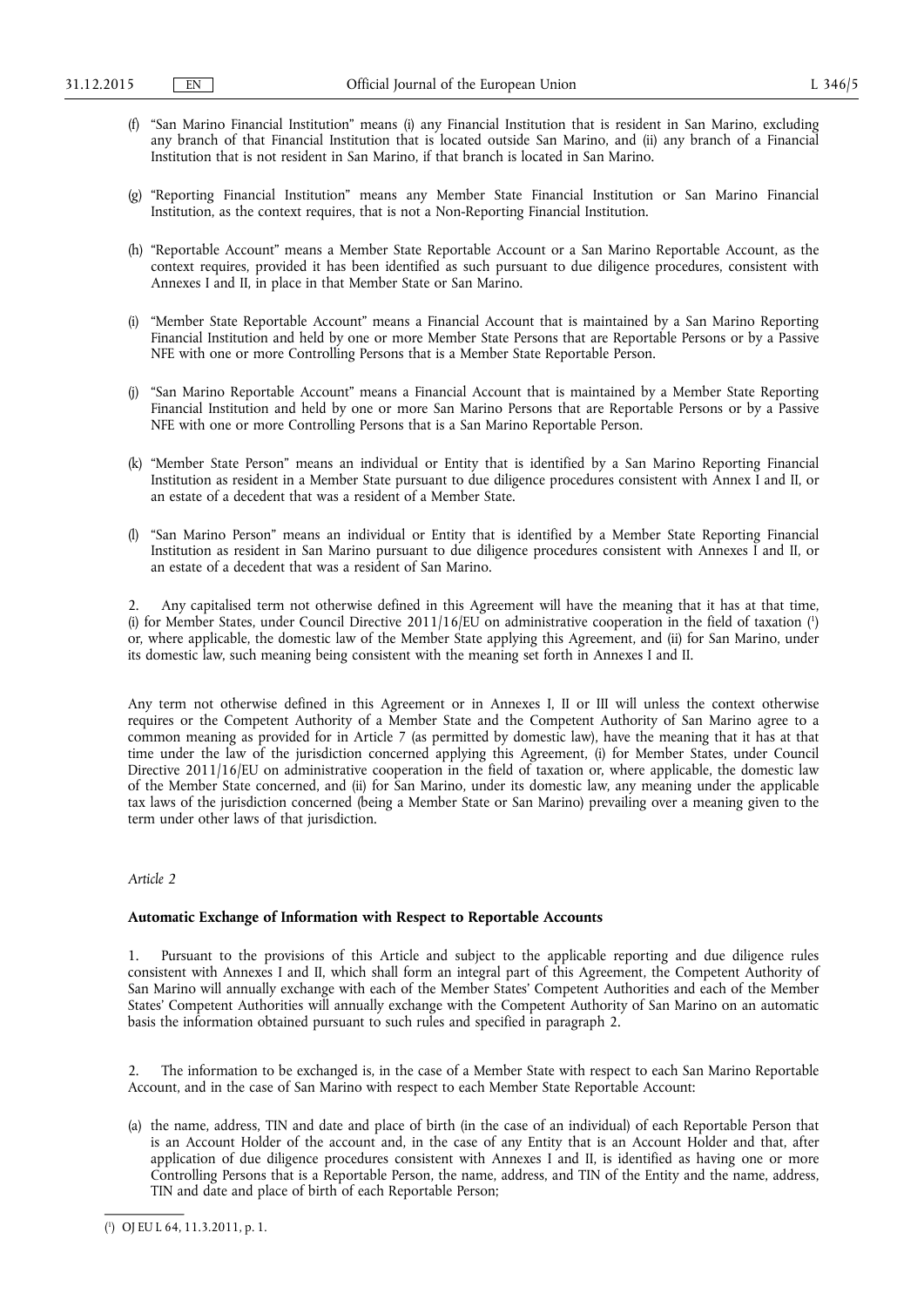- (b) the account number (or functional equivalent in the absence of an account number);
- (c) the name and identifying number (if any) of the Reporting Financial Institution;
- (d) the account balance or value (including, in the case of a Cash Value Insurance Contract or Annuity Contract, the Cash Value or surrender value) as of the end of the relevant calendar year or other appropriate reporting period or, if the account was closed during such year or period, the closure of the account;
- (e) in the case of any Custodial Account:
	- (i) the total gross amount of interest, the total gross amount of dividends, and the total gross amount of other income generated with respect to the assets held in the account, in each case paid or credited to the account (or with respect to the account) during the calendar year or other appropriate reporting period; and
	- (ii) the total gross proceeds from the sale or redemption of Financial Assets paid or credited to the account during the calendar year or other appropriate reporting period with respect to which the Reporting Financial Institution acted as a custodian, broker, nominee, or otherwise as an agent for the Account Holder;
- (f) in the case of any Depository Account, the total gross amount of interest paid or credited to the account during the calendar year or other appropriate reporting period; and
- (g) in the case of any account not described in subparagraph 2(e) or (f), the total gross amount paid or credited to the Account Holder with respect to the account during the calendar year or other appropriate reporting period with respect to which the Reporting Financial Institution is the obligor or debtor, including the aggregate amount of any redemption payments made to the Account Holder during the calendar year or other appropriate reporting period.

## *Article 3*

#### **Time and Manner of Automatic Exchange of Information**

1. For the purposes of the exchange of information in Article 2, the amount and characterisation of payments made with respect to a Reportable Account may be determined in accordance with the principles of the tax laws of the jurisdiction (being a Member State or San Marino) exchanging the information.

2. For the purposes of the exchange of information in Article 2, the information exchanged shall identify the currency in which each relevant amount is denominated.

With respect to paragraph 2 of Article 2, information is to be exchanged between San Marino on the one hand and all Member States, except Austria, on the other, with respect to 2016 and all subsequent years and will be exchanged within nine months of the end of the calendar year to which the information relates. Information is to be exchanged between San Marino on the one hand and Austria, on the other, with respect to 2017 and all subsequent years and will be exchanged within nine months of the end of the calendar year to which the information relates.

Notwithstanding the first subparagraph, San Marino Financial Institutions shall apply the reporting and due diligence rules consistent with Annexes I and II with regard to Reportable Persons from all Member States, including Austria, in accordance with the timelines provided for therein.

4. The Competent Authorities will automatically exchange the information described in Article 2 in a common reporting standard schema in Extensible Markup Language.

5. The Competent Authorities will agree on one or more methods for data transmission including encryption standards.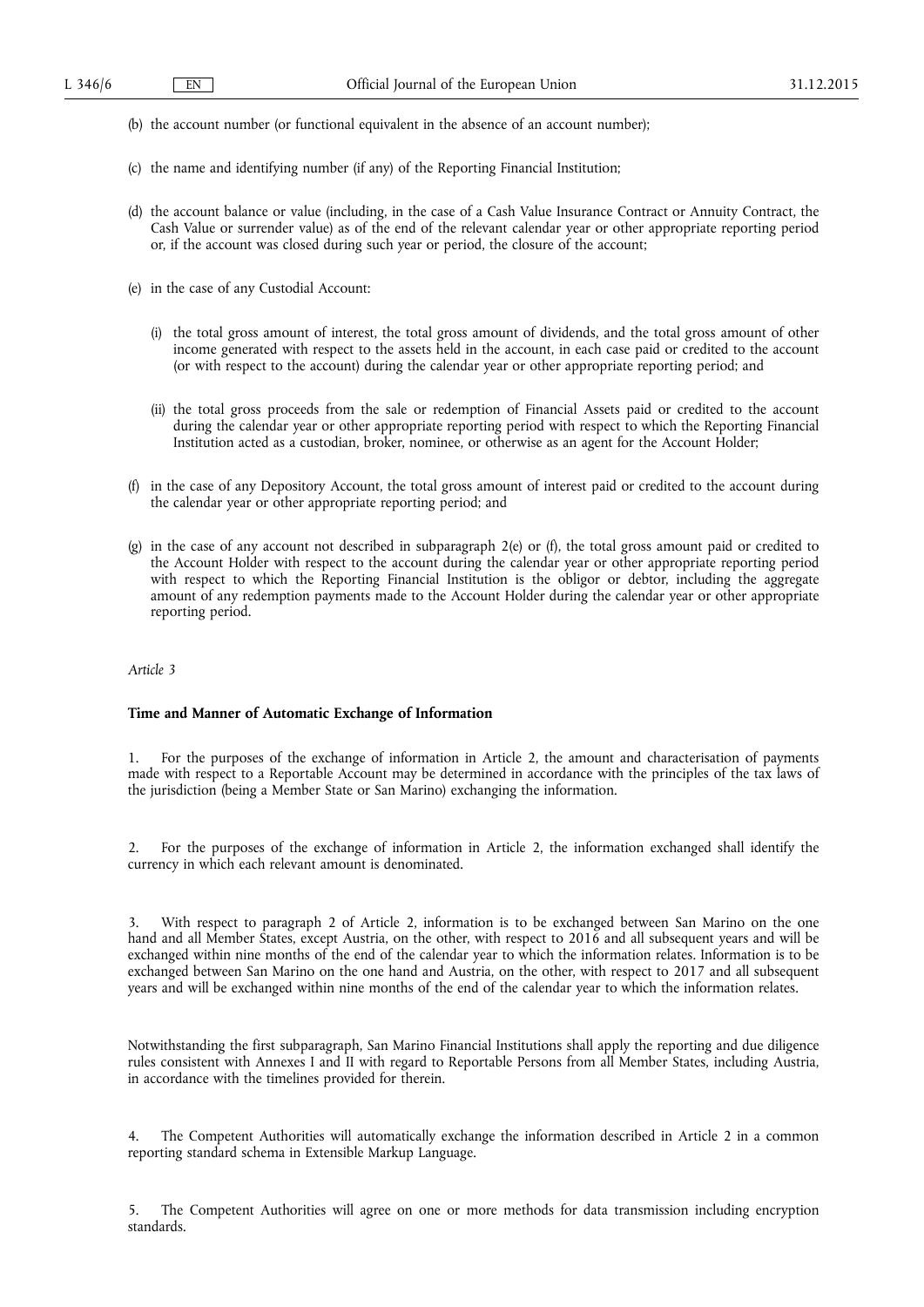# *Article 4*

# **Cooperation on Compliance and Enforcement**

The Competent Authority of a Member State will notify the Competent Authority of San Marino and the Competent Authority of San Marino will notify the Competent Authority of a Member State when the first-mentioned (notifying) Competent Authority has reason to believe that an error may have led to incorrect or incomplete information reporting under Article 2 or there is non-compliance by a Reporting Financial Institution with the applicable reporting requirements and due diligence procedures consistent with Annexes I and II. The notified Competent Authority will take all appropriate measures available under its domestic law to address the errors or non-compliance described in the notice.

## *Article 5*

# **Exchange of Information upon Request**

1. Notwithstanding the provisions of Article 2 and of any other agreement providing for information exchange upon request between San Marino and any Member State, the Competent Authority of San Marino and the Competent Authority of any Member State shall exchange upon request such information as is foreseeably relevant for carrying out this Agreement or to the administration or enforcement of the domestic laws concerning taxes of every kind and description imposed on behalf of San Marino and the Member States, or of their political subdivisions or local authorities, in so far as the taxation under such domestic laws is not contrary to an applicable double taxation agreement between San Marino and the Member State concerned.

2. In no case shall the provisions of paragraph 1 of this Article and of Article 6 be construed so as to impose on San Marino or on a Member State the obligation:

- (a) to carry out administrative measures at variance with the laws and administrative practice of San Marino or that Member State, respectively;
- (b) to supply information which is not obtainable under the laws or in the normal course of the administration of San Marino or that Member State, respectively;
- (c) to supply information which would disclose any trade, business, industrial, commercial or professional secret or trade process, or information, the disclosure of which would be contrary to public policy (ordre public).

3. If information is requested by a Member State or by San Marino acting as the requesting jurisdiction in accordance with this Article, San Marino or the Member State acting as the requested jurisdiction shall use its information gathering measures to obtain the requested information, even though that requested jurisdiction may not need such information for its own tax purposes. The obligation contained in the preceding sentence is subject to the limitations of paragraph 2 but in no case shall such limitations be construed to permit the requested jurisdiction to decline to supply information solely because it has no domestic interest in such information.

4. In no case shall the provisions of paragraph 2 be construed to permit San Marino or a Member State to decline to supply information solely because the information is held by a bank, other financial institution, nominee or person acting in an agency or a fiduciary capacity or because it relates to ownership interests in a person.

5. The Competent Authorities will agree on the standard forms to be used as well as on one or more methods for data transmission including encryption standards.

### *Article 6*

# **Confidentiality and Personal Data Protection Safeguards**

1. In addition to the confidentiality rules and other safeguards outlined in this Agreement, including those outlined in Annex III, the collection and exchange of information pursuant to this Agreement shall be subject, (i) for Member States, to the laws and regulations of Member States implementing Directive 95/46/EC on the protection of individuals with regard to the processing of personal data and on the free movement of such data and, (ii) for San Marino, to the provisions of Law no. 70 of 23 May 1995 ( 1 ), devoted to the "Reform of Law no. 27 of 1 March 1983" on Collection, Elaboration and Use of Computerized Personal Data.

<sup>(</sup> 1 ) *Bollettino Ufficiale della Repubblica di San Marino*, 1.6.1995.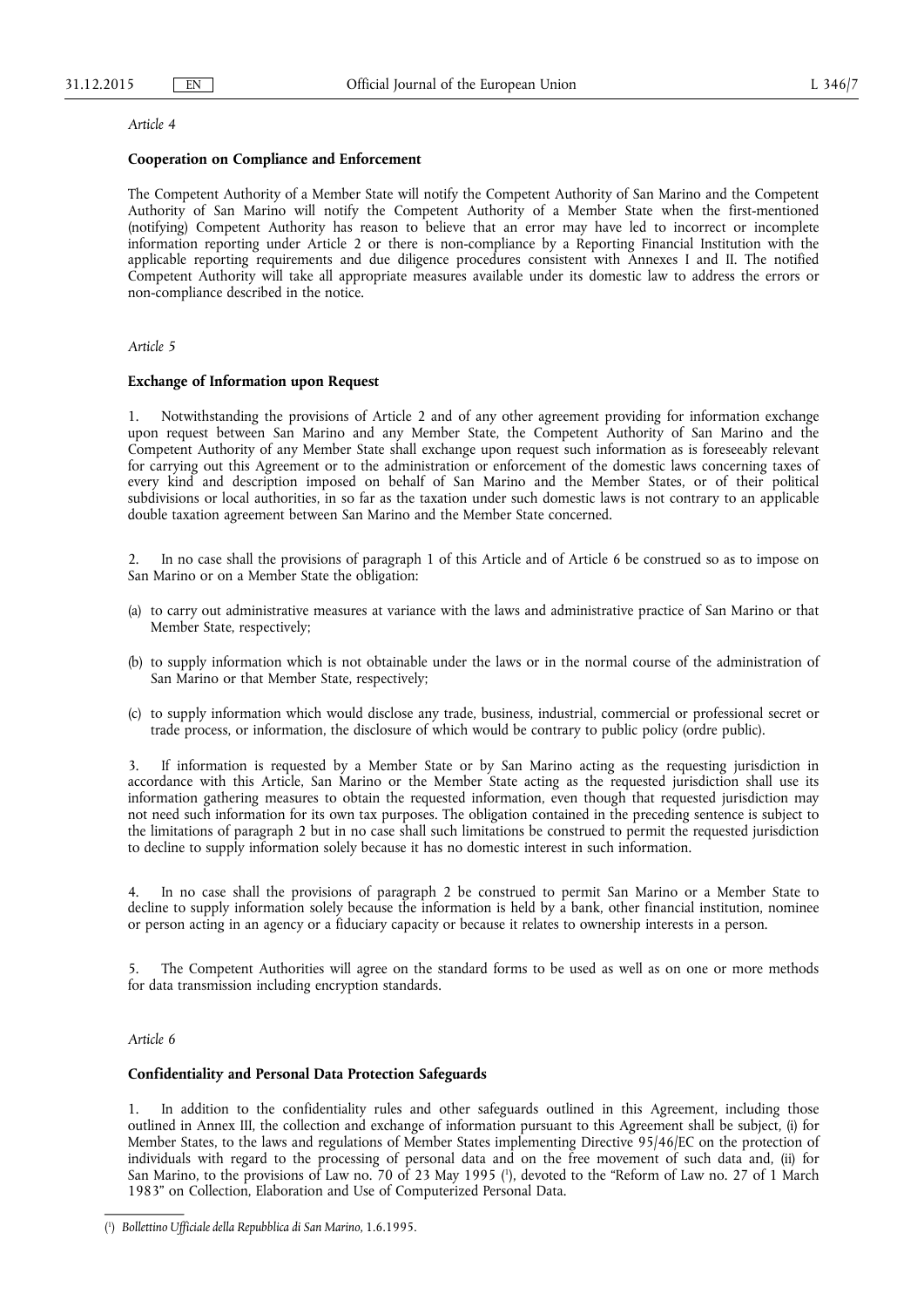Member States shall, for the purpose of the correct application of Article 5, restrict the scope of the obligations and rights provided for in Article 10, Article 11(1), Articles 12 and 21 of Directive 95/46/EC to the extent required in order to safeguard the interests referred to in Article 13(1)(e) of that Directive. San Marino shall take equivalent measures under its law.

Each Member State and San Marino shall ensure that each Reporting Financial Institution under their jurisdiction informs each individual Reportable Person concerned that the information relating to him referred to in Article 2 will be collected and transferred in accordance with this Agreement and shall ensure that the Reporting Financial Institution provides to that individual all information that he is entitled to under its domestic data protection legislation, and at least the following:

- (a) the purpose of the processing of his personal data;
- (b) the legal basis of the processing operation;
- (c) the recipients of his personal data;
- (d) the identity of the data controllers;
- (e) the time-limits for storing the data;
- (f) the existence of the right to request access to, rectification and erasure of his personal data from the controller;
- (g) the right to seek administrative and/or judicial redress and the procedure to do so;
- (h) the right to have recourse to the competent data protection supervisory authority or authorities and the relevant contact details.

This information shall be provided in sufficient time for the individual to exercise his data protection rights and, in any case, before the Reporting Financial Institution concerned reports the information referred to in Article 2 to the competent authority of its jurisdiction of residence (being a Member State or San Marino).

Member States and San Marino shall ensure that each individual Reportable Person is notified of a breach of security with regard to his data when that breach is likely to adversely affect the protection of his personal data or privacy.

2. Information processed in accordance with this Agreement shall be retained for no longer than necessary to achieve the purposes of this Agreement and, in any case, in accordance with each data controller's domestic rules on statute of limitations.

Reporting Financial Institutions and the competent authorities of each Member State and San Marino shall be considered to be data controllers, each with respect to the personal data it processes under this Agreement. The data controllers shall be responsible for ensuring compliance with the personal data protection safeguards set out in this Agreement and for the respect of the rights of the data subjects.

3. Any information obtained by a jurisdiction (being a Member State or San Marino) under this Agreement shall be treated as confidential and protected in the same manner as information obtained under the domestic laws and regulations of that jurisdiction and, to the extent necessary for the protection of personal data, in accordance with the safeguards which may be specified by the jurisdiction supplying the information as required under its domestic laws and regulations.

4. Such information shall in any case be disclosed only to persons or authorities (including courts and administrative or supervisory bodies) concerned with the assessment, collection or recovery of, the enforcement or prosecution in respect of, or the determination of appeals in relation to taxes of that jurisdiction (being a Member State or San Marino), or the oversight of these. Only the persons or authorities mentioned above may use the information only for purposes set out in this paragraph. They may, notwithstanding other provisions of this Article, disclose it in public court proceedings or in judicial decisions relating to such taxes.

5. Notwithstanding the provisions of the preceding paragraphs, information received by a jurisdiction (being a Member State or San Marino) may be used for other purposes when such information may be used for such other purposes under the laws, including those on the protection of personal data, of the supplying jurisdiction (being,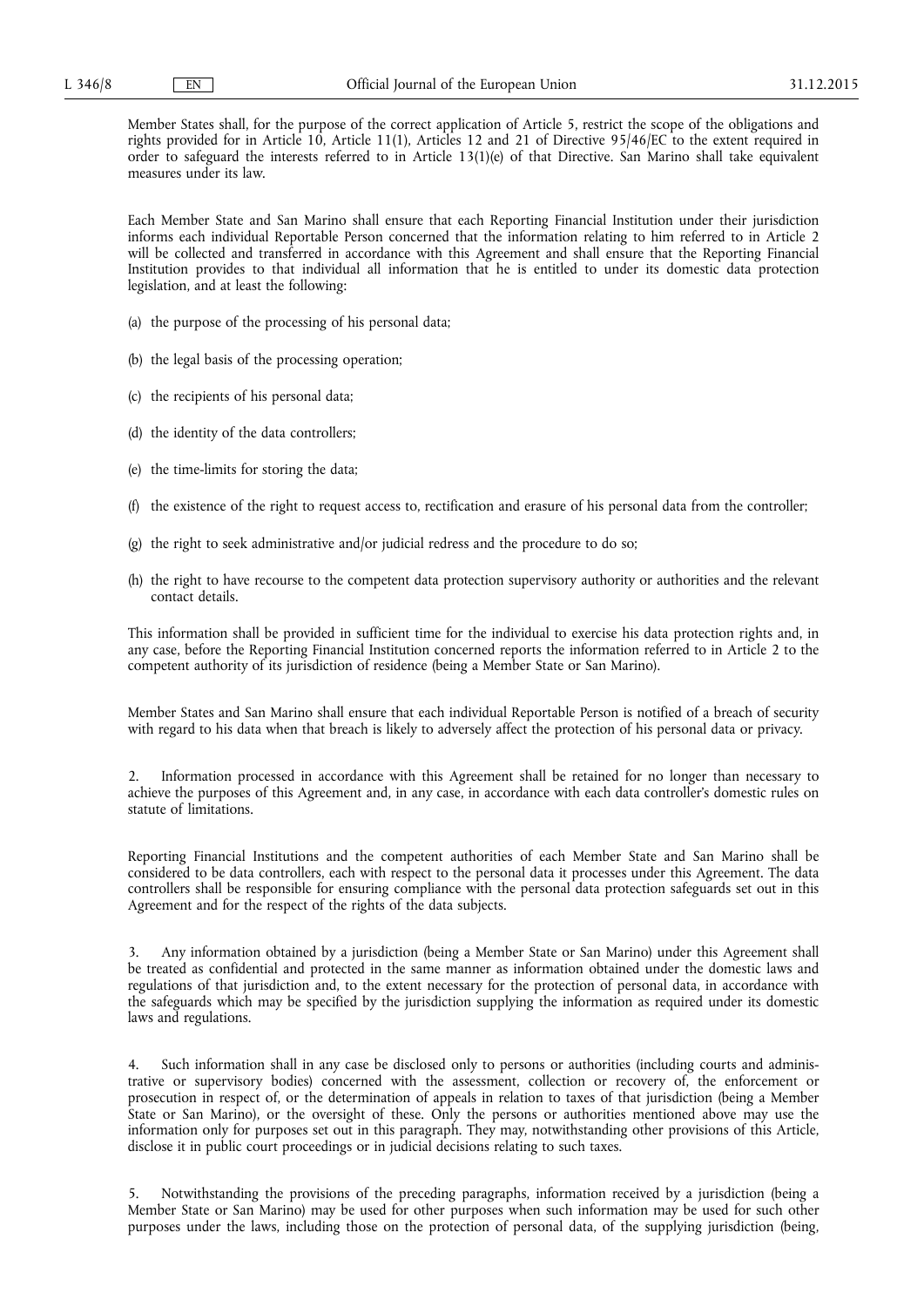respectively, San Marino or a Member State) and when the Competent Authority of that jurisdiction authorises such use. Information provided by a jurisdiction (being a Member State or San Marino) to another jurisdiction (being, respectively, San Marino or a Member State) may be transmitted by the latter to a third jurisdiction (being another Member State), subject to the safeguards provided for under this Article and to prior authorisation by the Competent Authority of the first-mentioned jurisdiction from which the information originated.

Information provided by one Member State to another Member State under its applicable law implementing Council Directive 2011/16/EU on administrative cooperation in the field of taxation may be transmitted to San Marino subject to prior authorisation by the Competent Authority of the Member State from which the information originated.

6. Each Competent Authority of a Member State or San Marino will immediately notify the other Competent Authority, i.e. that of San Marino or of the Member State concerned, regarding any breach of confidentiality or failure of data protection safeguards or any other breaches of data protection rules and any sanctions and remedial actions consequently imposed.

### *Article 7*

#### **Consultations and suspension of this Agreement**

1. If any difficulties in the implementation or interpretation of this Agreement arise, any of the Competent Authorities of San Marino or a Member State may request consultations between the Competent Authority of San Marino and one or more of the Competent Authorities of Member States to develop appropriate measures to ensure that this Agreement is fulfilled. Those Competent Authorities shall immediately notify the European Commission and the Competent Authorities of the other Member States of the results of their consultations. In relation to issues of interpretation, the European Commission may take part in consultations at the request of any of the Competent Authorities.

2. If the consultation relates to significant non-compliance with the provisions of this Agreement, and the procedure described in paragraph 1 does not provide for an adequate settlement, the Competent Authority of a Member State or San Marino may suspend the exchange of information under this Agreement towards, respectively, San Marino or a specific Member State, by giving notice in writing to the other Competent Authority concerned. Such suspension will have immediate effect. For the purposes of this paragraph, significant non-compliance includes, but is not limited to, non-compliance with the confidentiality and data safeguard provisions of this agreement, including Annex III, of Directive 95/46/EC and of Law no. 70 of 23 May 1995, devoted to the "Reform of Law no. 27 of 1 March 1983" on Collection, Elaboration and Use of Computerized Personal Data, as applicable, a failure by the Competent Authority of a Member State or San Marino to provide timely or adequate information as required under this Agreement, defining the status of Entities or accounts as Non-Reporting Financial Institutions and Excluded Accounts in a manner that frustrates the purposes of this Agreement.

*Article 8* 

#### **Amendments**

1. The Contracting Parties shall consult each other on each occasion when an important change is adopted at OECD level to any of the elements of the Global Standard or — if deemed necessary by the Contracting Parties in order to improve the technical functioning of this Agreement or to assess and reflect other international developments. The consultations shall be held within one month of a request by either Contracting Party or as soon as possible in urgent cases.

2. On the basis of such a contact, the Contracting Parties may consult each other in order to examine whether changes to this Agreement are necessary.

3. For the purposes of the consultations referred to in paragraphs 1 and 2, each Contracting Party shall inform the other Contracting Party of possible developments which could affect the proper functioning of this Agreement. This shall also include any relevant agreement between one of the Contracting Parties and a third State.

4. Following the consultations, this Agreement may be amended by means of a protocol or a new agreement between the Contracting Parties.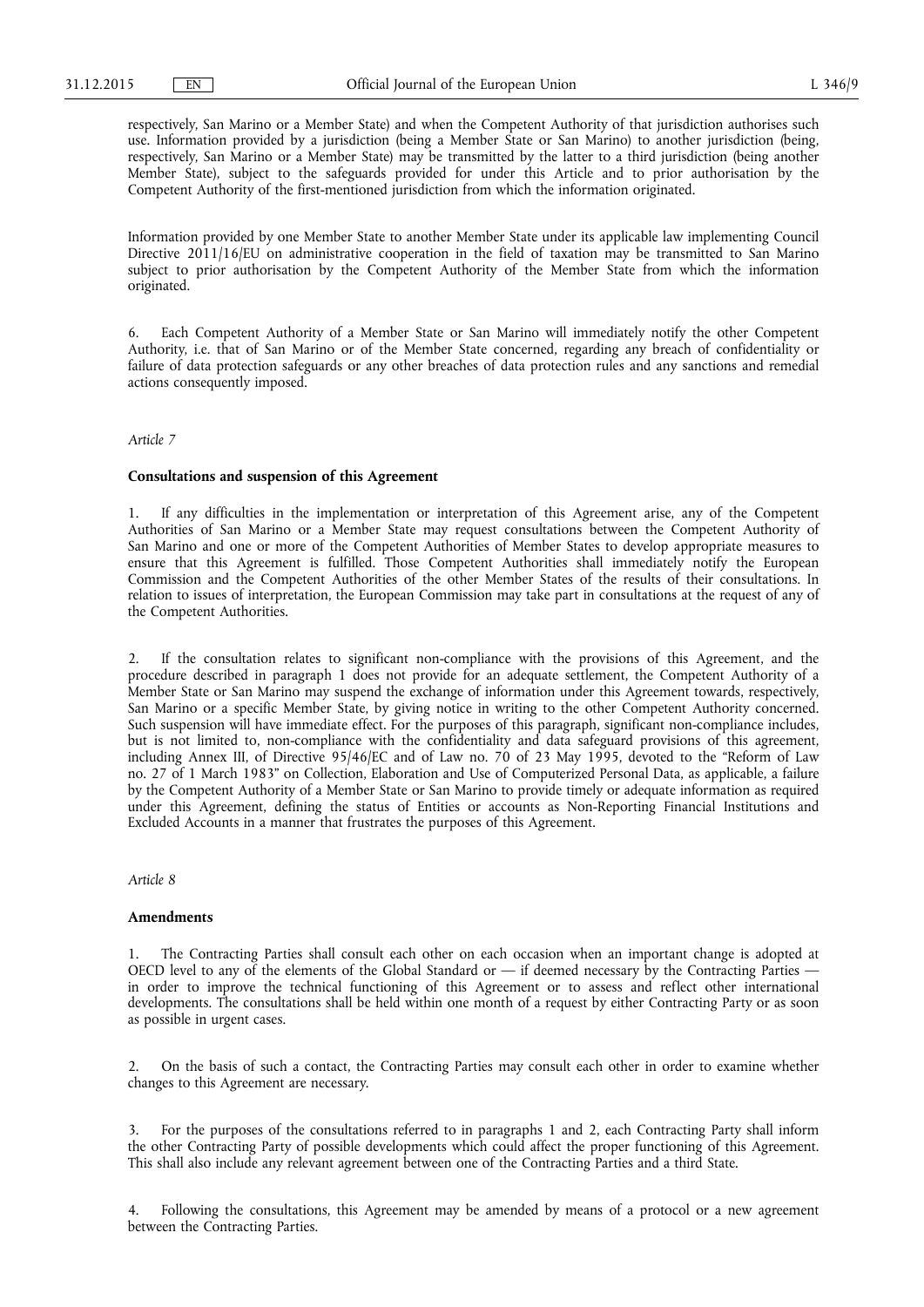5. Where a Contracting Party has implemented a change, adopted by the OECD, to the Global Standard, and wishes to make a corresponding change to Annexes I and/or II to this Agreement, it shall notify the other Contracting Party thereof. A consultation procedure between the Contracting Parties shall take place within one month from the notification. Notwithstanding paragraph 4, where the Contracting Parties reach a consensus within this consultation procedure on the change that should be made to Annexes I and/or II to this Agreement, and for the period of time necessary for implementation of the change by a formal amendment of this Agreement, the Contracting Party that requested the change may provisionally apply the revised version of Annexes I and/or II to this Agreement, as endorsed by the consultation procedure, as of the first day of January of the year following the conclusion of the aforementioned procedure.

A Contracting Party is considered as having implemented a change, adopted by the OECD, to the Global Standard:

- (a) for Member States: when the change has been incorporated in Council Directive 2011/16/EU on administrative cooperation in the field of taxation;
- (b) for San Marino: when the change has been incorporated into domestic legislation.

*Article 9* 

#### **Termination**

Either Contracting Party may terminate this Agreement by giving notice of termination in writing to the other Contracting Party. Such termination will become effective on the first day of the month following the expiration of a period of 12 months after the date of the notice of termination. In the event of termination, all information previously received under this Agreement will remain confidential and subject, (i) for Member States, to the provisions of Member States' laws and regulations implementing Directive 95/46/EC and (ii) for San Marino, to the provisions of Law no. 70 of 23 May 1995, devoted to the "Reform of Law no. 27 of 1 March 1983" on Collection, Elaboration and Use of Computerized Personal Data, and, in both cases, to the specific data protection safeguards set out in this Agreement, including those contained in Annex III.

*Article 10* 

# **Territorial Scope**

This Agreement shall apply, on the one hand, to the territories of the Member States in which the Treaty on European Union and the Treaty on the Functioning of the European Union are applied and under the conditions laid down in those Treaties and, on the other hand, to the territory of San Marino.'.

(3) the Annexes shall be replaced by:

#### *'ANNEX I*

**COMMON STANDARD ON REPORTING AND DUE DILIGENCE FOR FINANCIAL ACCOUNT INFORMATION ("COMMON REPORTING STANDARD")** 

# SECTION I

# **GENERAL REPORTING REQUIREMENTS**

- A. Subject to paragraphs C to E, each Reporting Financial Institution must report to the Competent Authority of its jurisdiction (being a Member State or San Marino) the following information with respect to each Reportable Account of such Reporting Financial Institution:
	- 1. the name, address, jurisdiction(s) of residence (being a Member State or San Marino), TIN(s) and date and place of birth (in the case of an individual) of each Reportable Person that is an Account Holder of the account and, in the case of any Entity that is an Account Holder and that, after application of the due diligence procedures consistent with Sections V, VI and VII, is identified as having one or more Controlling Persons that is a Reportable Person, the name, address, jurisdiction(s) (being a Member State, San Marino or other jurisdiction) of residence and TIN(s) of the Entity and the name, address, jurisdiction(s) (being a Member State or San Marino of residence, TIN(s) and date and place of birth of each Reportable Person;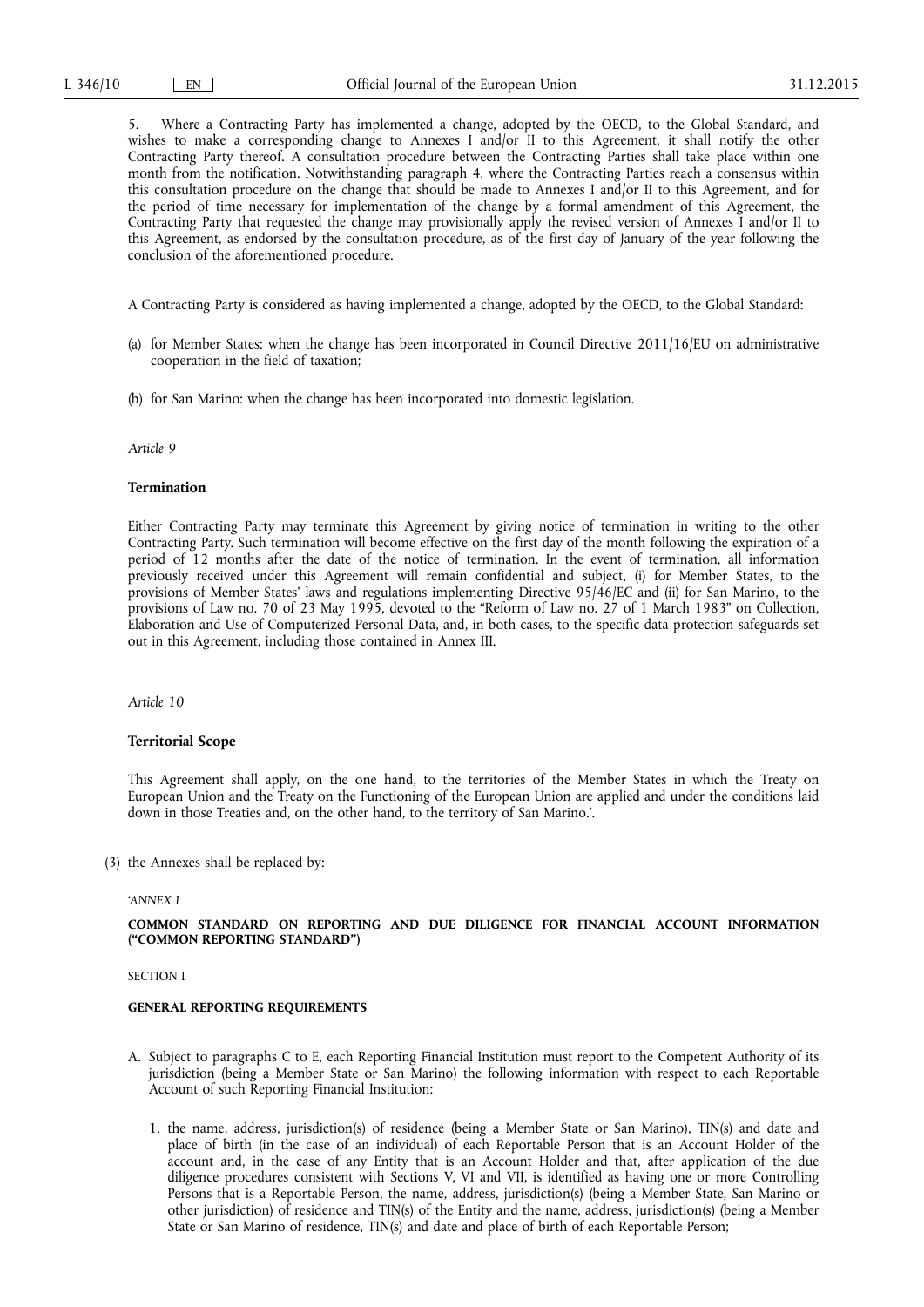- 2. the account number (or functional equivalent in the absence of an account number);
- 3. the name and identifying number (if any) of the Reporting Financial Institution;
- 4. the account balance or value (including, in the case of a Cash Value Insurance Contract or Annuity Contract, the Cash Value or surrender value) as of the end of the relevant calendar year or other appropriate reporting period or, if the account was closed during such year or period, the closure of the account;
- 5. in the case of any Custodial Account:
	- (a) the total gross amount of interest, the total gross amount of dividends, and the total gross amount of other income generated with respect to the assets held in the account, in each case paid or credited to the account (or with respect to the account) during the calendar year or other appropriate reporting period; and
	- (b) the total gross proceeds from the sale or redemption of Financial Assets paid or credited to the account during the calendar year or other appropriate reporting period with respect to which the Reporting Financial Institution acted as a custodian, broker, nominee, or otherwise as an agent for the Account Holder;
- 6. in the case of any Depository Account, the total gross amount of interest paid or credited to the account during the calendar year or other appropriate reporting period; and
- 7. in the case of any account not described in subparagraph A(5) or (6), the total gross amount paid or credited to the Account Holder with respect to the account during the calendar year or other appropriate reporting period with respect to which the Reporting Financial Institution is the obligor or debtor, including the aggregate amount of any redemption payments made to the Account Holder during the calendar year or other appropriate reporting period.
- B. The information reported must identify the currency in which each amount is denominated.
- C. Notwithstanding subparagraph A(1), with respect to each Reportable Account that is a Preexisting Account, the TIN(s) or date of birth is not required to be reported if such TIN(s) or date of birth is not in the records of the Reporting Financial Institution and is not otherwise required to be collected by such Reporting Financial Institution under domestic law or any European Union legal instrument (if applicable). However, a Reporting Financial Institution is required to use reasonable efforts to obtain the TIN(s) and date of birth with respect to Preexisting Accounts by the end of the second calendar year following the year in which Preexisting Accounts were identified as Reportable Accounts.
- D. Notwithstanding subparagraph A(1), the TIN is not required to be reported if a TIN is not issued by the relevant Member State, San Marino or other jurisdiction of residence.
- E. Notwithstanding subparagraph A(1), the place of birth is not required to be reported unless the Reporting Financial Institution is otherwise required to obtain and report it under domestic law and it is available in the electronically searchable data maintained by the Reporting Financial Institution.

#### SECTION II

# **GENERAL DUE DILIGENCE REQUIREMENTS**

- A. An account is treated as a Reportable Account beginning as of the date it is identified as such pursuant to the due diligence procedures in Sections II to VII and, unless otherwise provided, information with respect to a Reportable Account must be reported annually in the calendar year following the year to which the information relates.
- B. The balance or value of an account is determined as of the last day of the calendar year or other appropriate reporting period.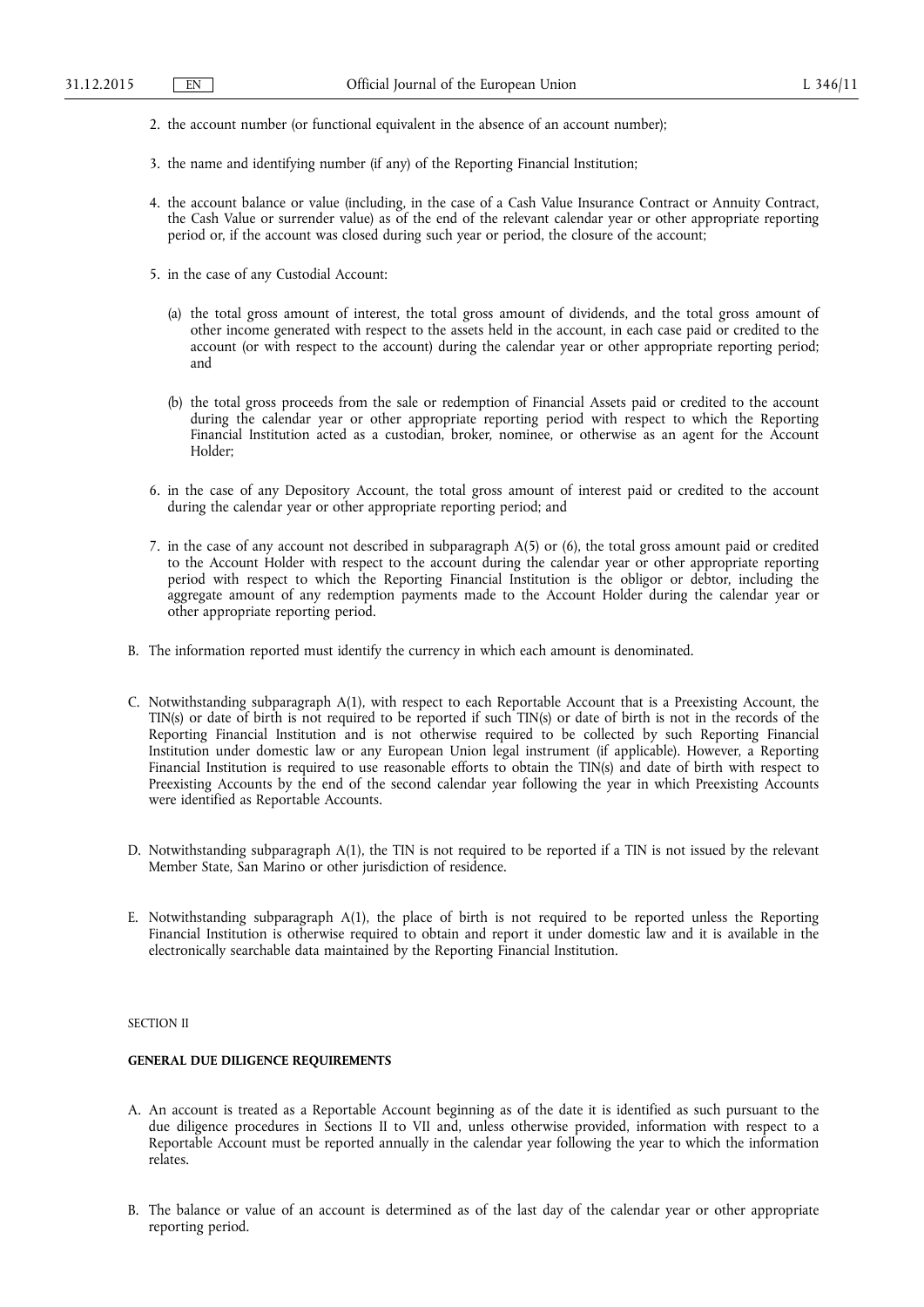- C. Where a balance or value threshold is to be determined as of the last day of a calendar year, the relevant balance or value must be determined as of the last day of the reporting period that ends with or within that calendar year.
- D. Each Member State or San Marino may allow Reporting Financial Institutions to use service providers to fulfil the reporting and due diligence obligations imposed on such Reporting Financial Institutions, as contemplated in domestic law, but those obligations shall remain the responsibility of the Reporting Financial Institutions.
- E. Each Member State or San Marino may allow Reporting Financial Institutions to apply the due diligence procedures for New Accounts to Preexisting Accounts, and the due diligence procedures for High Value Accounts to Lower Value Accounts. Where a Member State or San Marino allows New Account due diligence procedures to be used for Preexisting Accounts, the rules otherwise applicable to Preexisting Accounts continue to apply.

#### SECTION III

# **DUE DILIGENCE FOR PREEXISTING INDIVIDUAL ACCOUNTS**

- A. Introduction. The following procedures apply for purposes of identifying Reportable Accounts among Preexisting Individual Accounts.
- B. Lower Value Accounts. The following procedures apply with respect to Lower Value Accounts.
	- 1. Residence Address. If the Reporting Financial Institution has in its records a current residence address for the individual Account Holder based on Documentary Evidence, the Reporting Financial Institution may treat the individual Account Holder as being a resident for tax purposes of the Member State or San Marino or other jurisdiction in which the address is located for purposes of determining whether such individual Account Holder is a Reportable Person.
	- 2. Electronic Record Search. If the Reporting Financial Institution does not rely on a current residence address for the individual Account Holder based on Documentary Evidence as set forth in subparagraph B(1), the Reporting Financial Institution must review electronically searchable data maintained by the Reporting Financial Institution for any of the following indicia and apply subparagraphs B(3) to (6):
		- (a) identification of the Account Holder as a resident of a Reportable Jurisdiction;
		- (b) current mailing or residence address (including a post office box) in a Reportable Jurisdiction;
		- (c) one or more telephone numbers in a Reportable Jurisdiction and no telephone number in the Republic of San Marino or the Member State of the Reporting Financial Institution, as the context requires;
		- (d) standing instructions (other than with respect to a Depository Account) to transfer funds to an account maintained in a Reportable Jurisdiction;
		- (e) currently effective power of attorney or signatory authority granted to a person with an address in a Reportable Jurisdiction; or
		- (f) a "hold mail" instruction or "in-care-of" address in a Reportable Jurisdiction if the Reporting Financial Institution does not have any other address on file for the Account Holder.
	- 3. If none of the indicia listed in subparagraph B(2) are discovered in the electronic search, then no further action is required until there is a change in circumstances that results in one or more indicia being associated with the account, or the account becomes a High Value Account.
	- 4. If any of the indicia listed in subparagraphs B(2)(a) to (e) are discovered in the electronic search, or if there is a change in circumstances that results in one or more indicia being associated with the account, then the Reporting Financial Institution must treat the Account Holder as a resident for tax purposes of each Reportable Jurisdiction for which an indicium is identified, unless it elects to apply subparagraph B(6) and one of the exceptions in that subparagraph applies with respect to that account.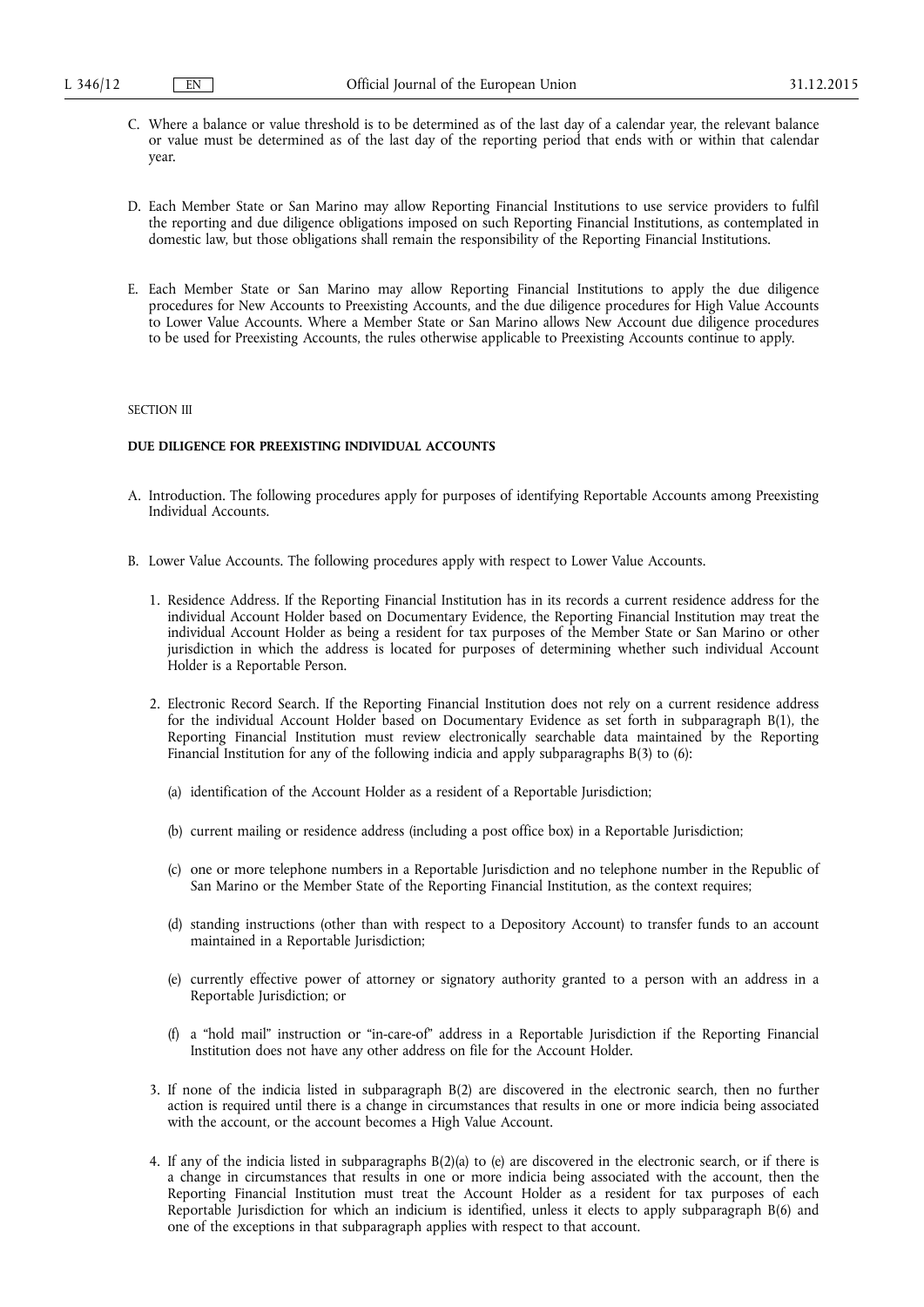- 5. If a "hold mail" instruction or "in-care-of" address is discovered in the electronic search and no other address and none of the other indicia listed in subparagraphs B(2)(a) to (e) are identified for the Account Holder, the Reporting Financial Institution must, in the order most appropriate to the circumstances, apply the paper record search described in subparagraph C(2), or seek to obtain from the Account Holder a self-certification or Documentary Evidence to establish the residence(s) for tax purposes of such Account Holder. If the paper search fails to establish an indicium and the attempt to obtain the self-certification or Documentary Evidence is not successful, the Reporting Financial Institution must report the account to the Competent Authority of its Member State or San Marino, as the context requires, as an undocumented account.
- 6. Notwithstanding a finding of indicia under subparagraph B(2), a Reporting Financial Institution is not required to treat an Account Holder as a resident of a Reportable Jurisdiction if:
	- (a) the Account Holder information contains a current mailing or residence address in the Reportable Jurisdiction, one or more telephone numbers in that Reportable Jurisdiction (and no telephone number in San Marino or the Member State of the Reporting Financial Institution, as the context requires) or standing instructions (with respect to Financial Accounts other than Depository Accounts) to transfer funds to an account maintained in a Reportable Jurisdiction, and the Reporting Financial Institution obtains, or has previously reviewed and maintains a record of:
		- (i) a self-certification from the Account Holder of the jurisdiction(s) of residence (being a Member State, San Marino or other jurisdictions) of such Account Holder that does not include such Reportable Jurisdiction; and
		- (ii) Documentary Evidence establishing the Account Holder's non-reportable status;
	- (b) the Account Holder information contains a currently effective power of attorney or signatory authority granted to a person with an address in the Reportable Jurisdiction, and the Reporting Financial Institution obtains, or has previously reviewed and maintains a record of:
		- (i) a self-certification from the Account Holder of the jurisdiction(s) of residence (being a Member State, San Marino or other jurisdictions) of such Account Holder that does not include such Reportable Jurisdiction; or
		- (ii) Documentary Evidence establishing the Account Holder's non-reportable status.
- C. Enhanced Review Procedures for High Value Accounts. The following enhanced review procedures apply with respect to High Value Accounts.
	- 1. Electronic Record Search. With respect to High Value Accounts, the Reporting Financial Institution must review electronically searchable data maintained by the Reporting Financial Institution for any of the indicia described in subparagraph B(2).
	- 2. Paper Record Search. If the Reporting Financial Institution's electronically searchable databases include fields for, and capture, all of the information described in, subparagraph C(3), then a further paper record search is not required. If the electronic databases do not capture all of that information, then with respect to a High Value Account, the Reporting Financial Institution must also review the current customer master file and, to the extent not contained in the current customer master file, the following documents associated with the account and obtained by the Reporting Financial Institution within the last five years for any of the indicia described in subparagraph B(2):
		- (a) the most recent Documentary Evidence collected with respect to the account;
		- (b) the most recent account opening contract or documentation;
		- (c) the most recent documentation obtained by the Reporting Financial Institution pursuant to AML/KYC Procedures or for other regulatory purposes;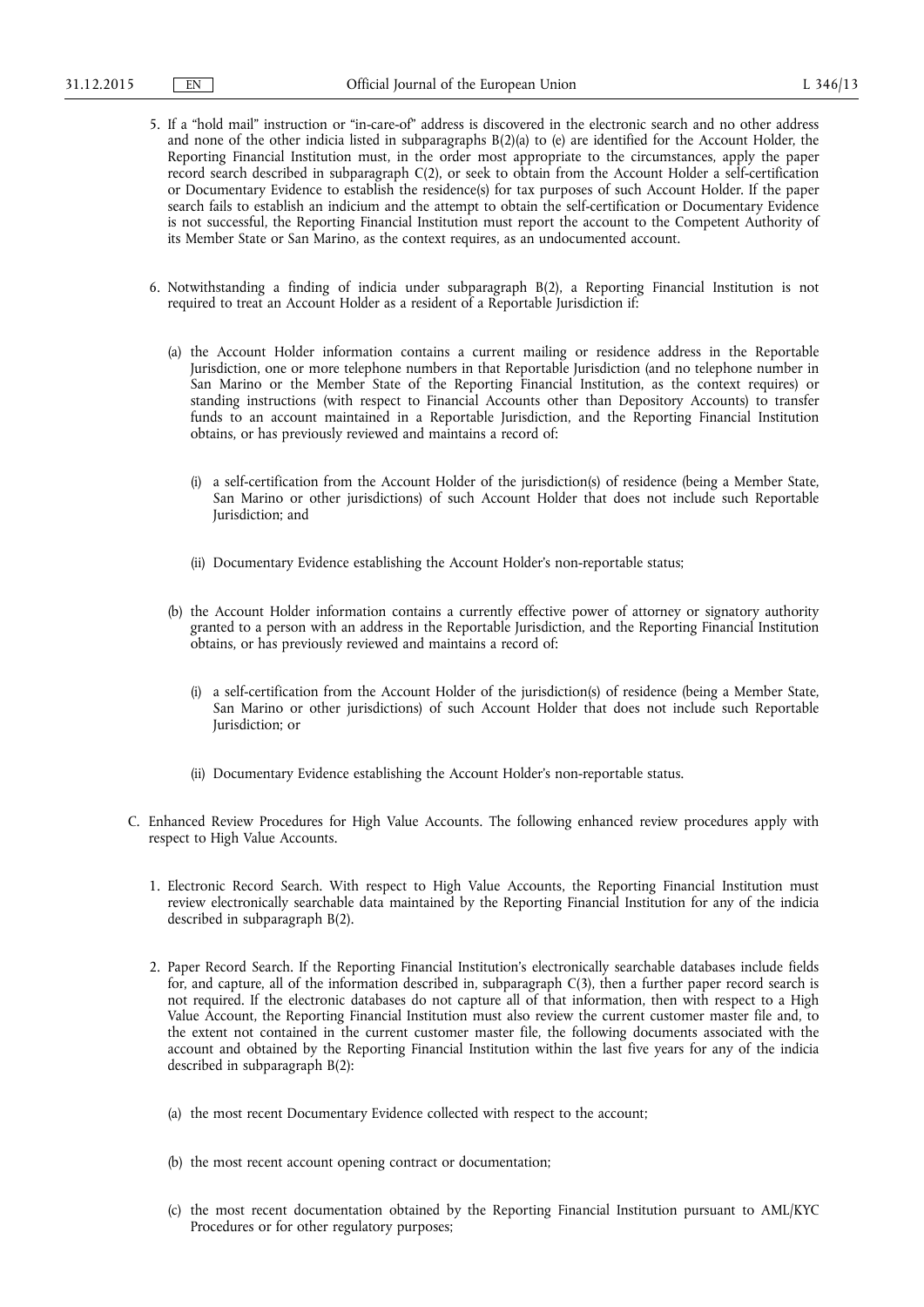- (d) any power of attorney or signature authority forms currently in effect; and
- (e) any standing instructions (other than with respect to a Depository Account) to transfer funds currently in effect.
- 3. Exception To The Extent Databases Contain Sufficient Information. A Reporting Financial Institution is not required to perform the paper record search described in subparagraph  $C(2)$  to the extent the Reporting Financial Institution's electronically searchable information includes the following:
	- (a) the Account Holder's residence status;
	- (b) the Account Holder's residence address and mailing address currently on file with the Reporting Financial Institution;
	- (c) the Account Holder's telephone number(s) currently on file, if any, with the Reporting Financial Institution;
	- (d) in the case of Financial Accounts other than Depository Accounts, whether there are standing instructions to transfer funds in the account to another account (including an account at another branch of the Reporting Financial Institution or another Financial Institution);
	- (e) whether there is a current "in-care-of" address or "hold mail" instruction for the Account Holder; and
	- (f) whether there is any power of attorney or signatory authority for the account.
- 4. Relationship Manager Inquiry for Actual Knowledge. In addition to the electronic and paper record searches described in subparagraphs C(1) and (2), the Reporting Financial Institution must treat as a Reportable Account any High Value Account assigned to a relationship manager (including any Financial Accounts aggregated with that High Value Account) if the relationship manager has actual knowledge that the Account Holder is a Reportable Person.
- 5. Effect of Finding Indicia.
	- (a) If none of the indicia listed in subparagraph B(2) are discovered in the enhanced review of High Value Accounts described in paragraph C, and the account is not identified as held by a Reportable Person in subparagraph C(4), then further action is not required until there is a change in circumstances that results in one or more indicia being associated with the account.
	- (b) If any of the indicia listed in subparagraphs B(2)(a) to (e) are discovered in the enhanced review of High Value Accounts described in paragraph C, or if there is a subsequent change in circumstances that results in one or more indicia being associated with the account, then the Reporting Financial Institution must treat the account as a Reportable Account with respect to each Reportable Jurisdiction for which an indicium is identified unless it elects to apply subparagraph B(6) and one of the exceptions in that subparagraph applies with respect to that account.
	- (c) If a "hold mail" instruction or "in-care-of" address is discovered in the enhanced review of High Value Accounts described in paragraph C, and no other address and none of the other indicia listed in subparagraphs B(2)(a) to (e) are identified for the Account Holder, the Reporting Financial Institution must obtain from such Account Holder a self-certification or Documentary Evidence to establish the residence(s) for tax purposes of the Account Holder. If the Reporting Financial Institution cannot obtain such self-certification or Documentary Evidence, it must report the account to the Competent Authority of its Member State or San Marino, as the context requires, as an undocumented account.
- 6. If a Preexisting Individual Account is not a High Value Account as of 31 December 2015, but becomes a High Value Account as of the last day of a subsequent calendar year, the Reporting Financial Institution must complete the enhanced review procedures described in paragraph C with respect to such account within the calendar year following the year in which the account becomes a High Value Account. If based on that review, such account is identified as a Reportable Account, the Reporting Financial Institution must report the required information about such account with respect to the year in which it is identified as a Reportable Account and subsequent years on an annual basis, unless the Account Holder ceases to be a Reportable Person.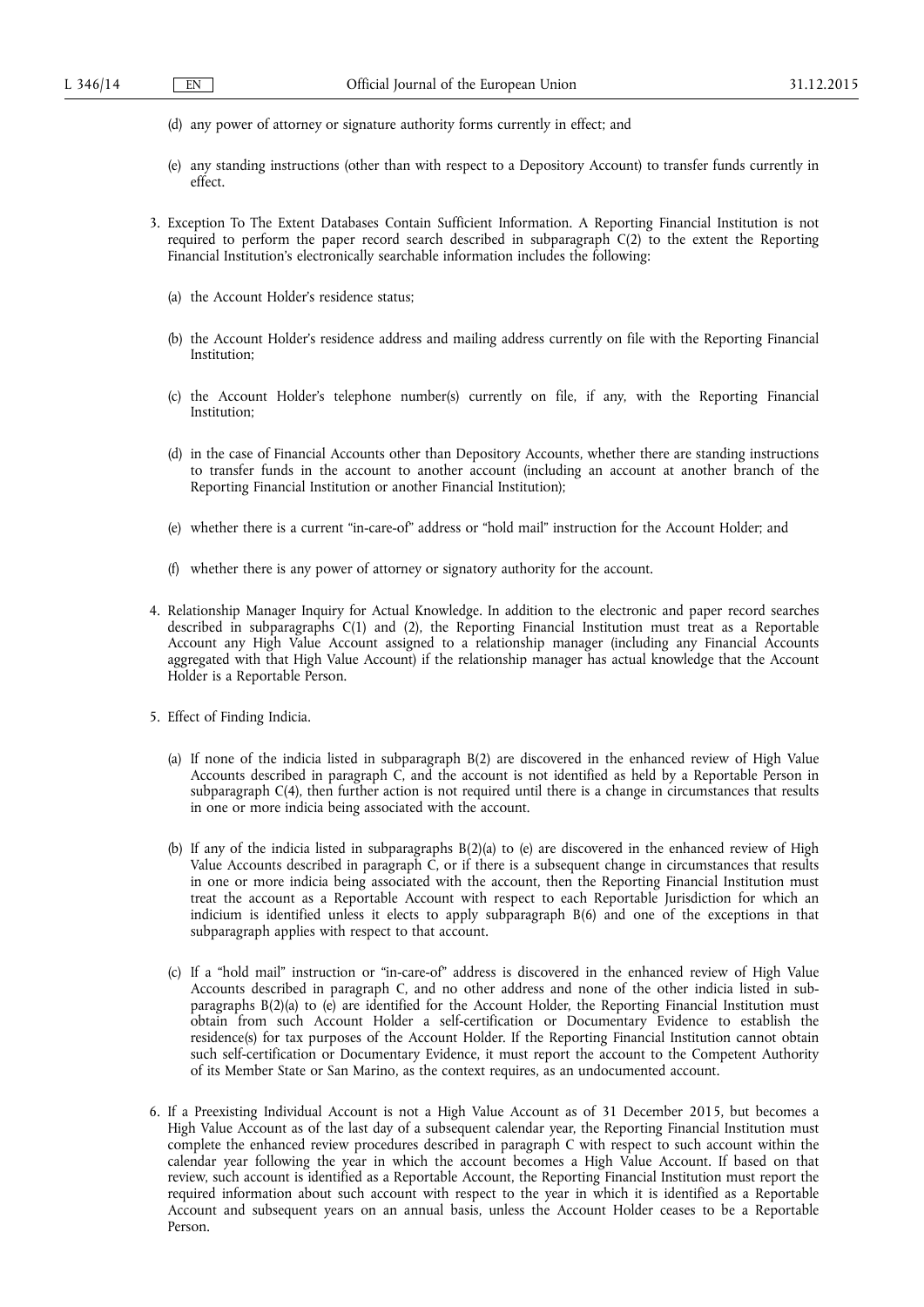- 7. Once a Reporting Financial Institution applies the enhanced review procedures described in paragraph C to a High Value Account, the Reporting Financial Institution is not required to re-apply such procedures, other than the relationship manager inquiry described in subparagraph C(4), to the same High Value Account in any subsequent year unless the account is undocumented where the Reporting Financial Institution should re-apply them annually until such account ceases to be undocumented.
- 8. If there is a change of circumstances with respect to a High Value Account that results in one or more indicia described in subparagraph B(2) being associated with the account, then the Reporting Financial Institution must treat the account as a Reportable Account with respect to each Reportable Jurisdiction for which an indicium is identified unless it elects to apply subparagraph B(6) and one of the exceptions in that subparagraph applies with respect to that account.
- 9. A Reporting Financial Institution must implement procedures to ensure that a relationship manager identifies any change in circumstances of an account. For example, if a relationship manager is notified that the Account Holder has a new mailing address in a Reportable Jurisdiction, the Reporting Financial Institution is required to treat the new address as a change in circumstances and, if it elects to apply subparagraph B(6), is required to obtain the appropriate documentation from the Account Holder.
- D. Review of Preexisting High Value Individual Accounts must be completed by 31 December 2016. Review of Preexisting Lower Value Individual Accounts must be completed by 31 December 2017.
- E. Any Preexisting Individual Account that has been identified as a Reportable Account under this Section must be treated as a Reportable Account in all subsequent years, unless the Account Holder ceases to be a Reportable Person.

## SECTION IV

## **DUE DILIGENCE FOR NEW INDIVIDUAL ACCOUNTS**

The following procedures apply for purposes of identifying Reportable Accounts among New Individual Accounts.

- A. With respect to New Individual Accounts, upon account opening, the Reporting Financial Institution must obtain a self-certification, which may be part of the account opening documentation, that allows the Reporting Financial Institution to determine the Account Holder's residence(s) for tax purposes and confirm the reasonableness of such self-certification based on the information obtained by the Reporting Financial Institution in connection with the opening of the account, including any documentation collected pursuant to AML/KYC Procedures.
- B. If the self-certification establishes that the Account Holder is resident for tax purposes in a Reportable Jurisdiction, the Reporting Financial Institution must treat the account as a Reportable Account and the selfcertification must also include the Account Holder's TIN with respect to such Reportable Jurisdiction (subject to paragraph D of Section I) and date of birth.
- C. If there is a change of circumstances with respect to a New Individual Account that causes the Reporting Financial Institution to know, or have reason to know, that the original self-certification is incorrect or unreliable, the Reporting Financial Institution cannot rely on the original self-certification and must obtain a valid self-certification that establishes the residence(s) for tax purposes of the Account Holder.

SECTION V

# **DUE DILIGENCE FOR PREEXISTING ENTITY ACCOUNTS**

The following procedures apply for purposes of identifying Reportable Accounts among Preexisting Entity Accounts.

A. Entity Accounts Not Required to Be Reviewed, Identified or Reported. Unless the Reporting Financial Institution elects otherwise, either with respect to all Preexisting Entity Accounts or, separately, with respect to any clearly identified group of such accounts, a Preexisting Entity Account with an aggregate account balance or value that does not exceed, as of 31 December 2015, an amount denominated in the domestic currency of each Member State or San Marino and corresponding to USD 250 000, is not required to be reviewed, identified, or reported as a Reportable Account until the aggregate account balance or value exceeds that amount as of the last day of any subsequent calendar year.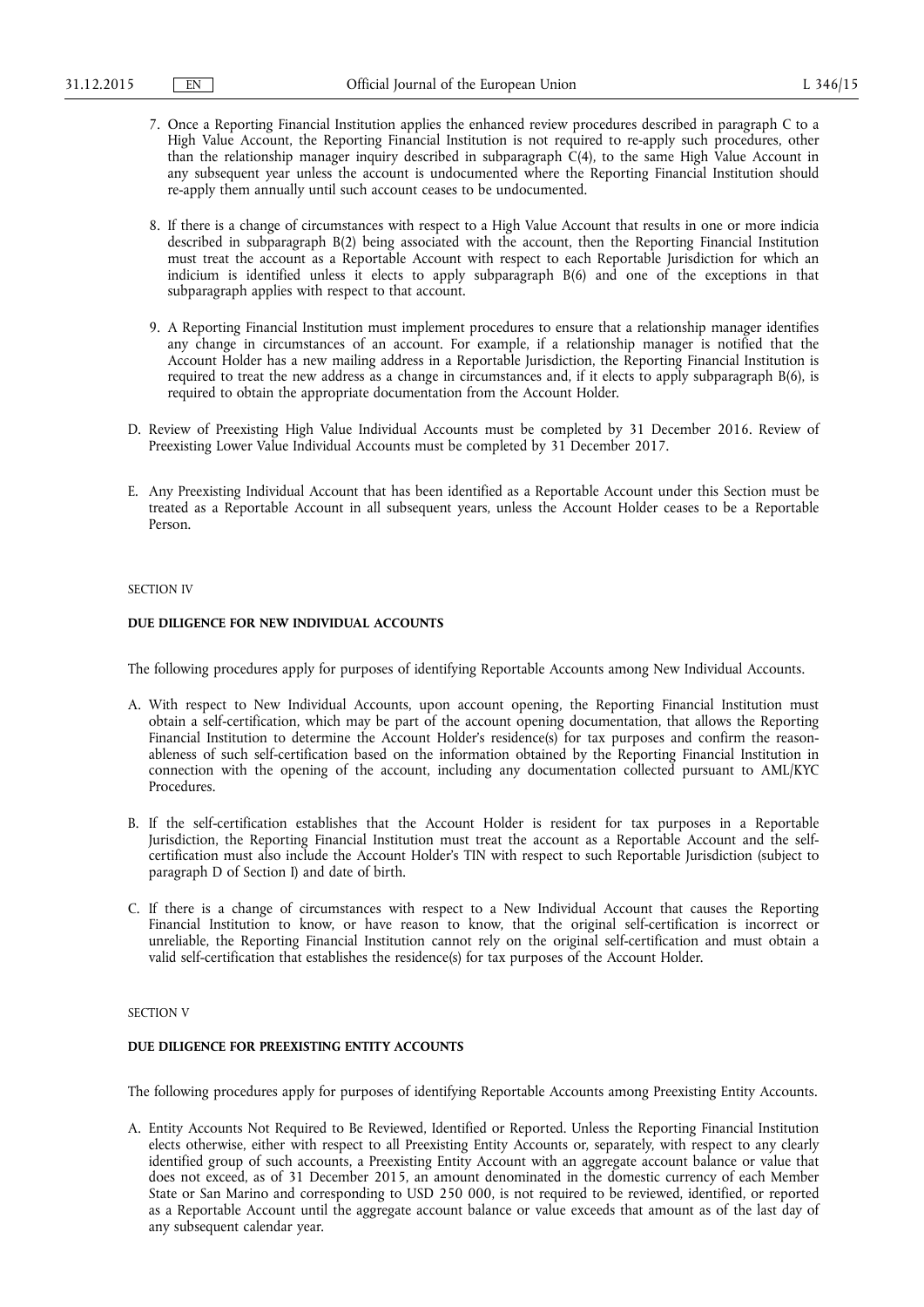- B. Entity Accounts Subject to Review. A Preexisting Entity Account that has an aggregate account balance or value that exceeds, as of 31 December 2015, an amount denominated in the domestic currency of each Member State or San Marino and corresponding to USD 250 000, and a Preexisting Entity Account that does not exceed, as of 31 December 2015, that amount but the aggregate account balance or value of which exceeds such amount as of the last day of any subsequent calendar year, must be reviewed in accordance with the procedures set forth in paragraph D.
- C. Entity Accounts With Respect to Which Reporting Is Required. With respect to Preexisting Entity Accounts described in paragraph B, only accounts that are held by one or more Entities that are Reportable Persons, or by Passive NFEs with one or more Controlling Persons who are Reportable Persons, shall be treated as Reportable Accounts.
- D. Review Procedures for Identifying Entity Accounts With Respect to Which Reporting Is Required. For Preexisting Entity Accounts described in paragraph B, a Reporting Financial Institution must apply the following review procedures to determine whether the account is held by one or more Reportable Persons, or by Passive NFEs with one or more Controlling Persons who are Reportable Persons:
	- 1. Determine Whether the Entity Is a Reportable Person.
		- (a) Review information maintained for regulatory or customer relationship purposes (including information collected pursuant to AML/KYC Procedures) to determine whether the information indicates that the Account Holder is resident in a Reportable Jurisdiction. For this purpose, information indicating that the Account Holder is resident in a Reportable Jurisdiction includes a place of incorporation or organisation, or an address in a Reportable Jurisdiction.
		- (b) If the information indicates that the Account Holder is resident in a Reportable Jurisdiction, the Reporting Financial Institution must treat the account as a Reportable Account unless it obtains a self-certification from the Account Holder, or reasonably determines based on information in its possession or that is publicly available, that the Account Holder is not a Reportable Person.
	- 2. Determine Whether the Entity is a Passive NFE with One or More Controlling Persons Who Are Reportable Persons. With respect to an Account Holder of a Preexisting Entity Account (including an Entity that is a Reportable Person), the Reporting Financial Institution must determine whether the Account Holder is a Passive NFE with one or more Controlling Persons who are Reportable Persons. If any of the Controlling Persons of a Passive NFE is a Reportable Person, then the account must be treated as a Reportable Account. In making these determinations the Reporting Financial Institution must follow the guidance in subparagraphs  $D(2)(a)$  to (c) in the order most appropriate under the circumstances.
		- (a) Determining whether the Account Holder is a Passive NFE. For purposes of determining whether the Account Holder is a Passive NFE, the Reporting Financial Institution must obtain a self-certification from the Account Holder to establish its status, unless it has information in its possession or that is publicly available, based on which it can reasonably determine that the Account Holder is an Active NFE or a Financial Institution other than an Investment Entity described in subparagraph A(6)(b) of Section VIII that is not a Participating Jurisdiction Financial Institution.
		- (b) Determining the Controlling Persons of an Account Holder. For the purposes of determining the Controlling Persons of an Account Holder, a Reporting Financial Institution may rely on information collected and maintained pursuant to AML/KYC Procedures.
		- (c) Determining whether a Controlling Person of a Passive NFE is a Reportable Person. For the purposes of determining whether a Controlling Person of a Passive NFE is a Reportable Person, a Reporting Financial Institution may rely on:
			- (i) information collected and maintained pursuant to AML/KYC Procedures in the case of a Preexisting Entity Account held by one or more NFEs with an aggregate account balance or value that does not exceed an amount denominated in the domestic currency of each Member State or San Marino and corresponding to USD 1 000 000; or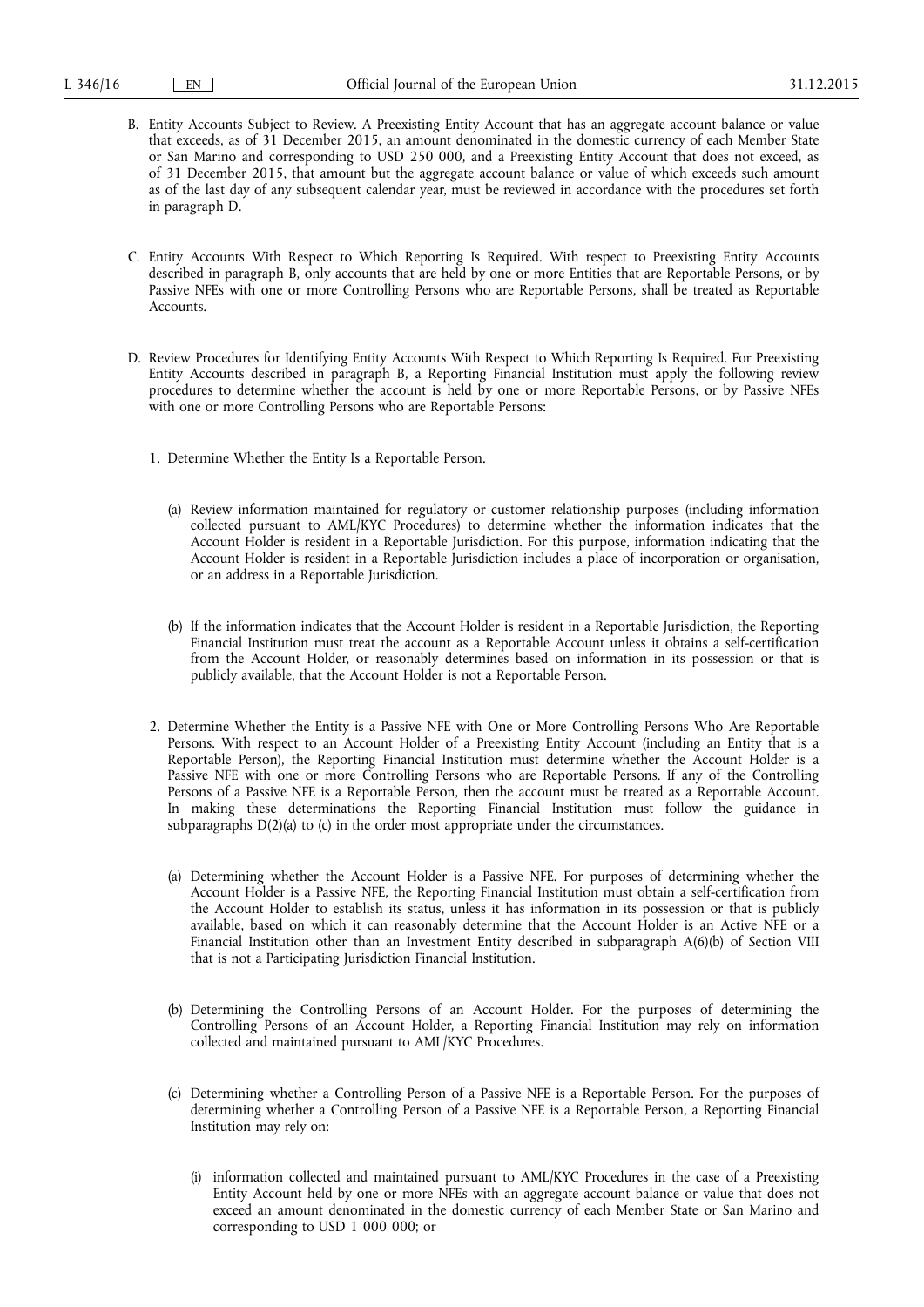- (ii) a self-certification from the Account Holder or such Controlling Person of the jurisdiction(s) (being a Member State, San Marino or other jurisdictions) in which the Controlling Person is resident for tax purposes.
- E. Timing of Review and Additional Procedures Applicable to Preexisting Entity Accounts.
	- 1. Review of Preexisting Entity Accounts with an aggregate account balance or value that exceeds, as of 31 December 2015, an amount denominated in the domestic currency of each Member State or San Marino and corresponding to USD 250 000, must be completed by 31 December 2017.
	- 2. Review of Preexisting Entity Accounts with an aggregate account balance or value that does not exceed, as of 31 December 2015, an amount denominated in the domestic currency of each Member State or San Marino and corresponding to USD 250 000, but exceeds that amount as of 31 December of a subsequent year, must be completed within the calendar year following the year in which the aggregate account balance or value exceeds such amount.
	- 3. If there is a change of circumstances with respect to a Preexisting Entity Account that causes the Reporting Financial Institution to know, or have reason to know, that the self-certification or other documentation associated with an account is incorrect or unreliable, the Reporting Financial Institution must re-determine the status of the account in accordance with the procedures set forth in paragraph D.

SECTION VI

#### **DUE DILIGENCE FOR NEW ENTITY ACCOUNTS**

The following procedures apply for purposes of identifying Reportable Accounts among New Entity Accounts.

- A. Review Procedures for Identifying Entity Accounts With Respect to Which Reporting Is Required. For New Entity Accounts, a Reporting Financial Institution must apply the following review procedures to determine whether the account is held by one or more Reportable Persons, or by Passive NFEs with one or more Controlling Persons who are Reportable Persons:
	- 1. Determine Whether the Entity Is a Reportable Person.
		- (a) Obtain a self-certification, which may be part of the account opening documentation, that allows the Reporting Financial Institution to determine the Account Holder's residence(s) for tax purposes and confirm the reasonableness of such self-certification based on the information obtained by the Reporting Financial Institution in connection with the opening of the account, including any documentation collected pursuant to AML/KYC Procedures. If the Entity certifies that it has no residence for tax purposes, the Reporting Financial Institution may rely on the address of the principal office of the Entity to determine the residence of the Account Holder.
		- (b) If the self-certification indicates that the Account Holder is resident in a Reportable Jurisdiction, the Reporting Financial Institution must treat the account as a Reportable Account unless it reasonably determines based on information in its possession or that is publicly available, that the Account Holder is not a Reportable Person with respect to such Reportable Jurisdiction.
	- 2. Determine Whether the Entity is a Passive NFE with One or More Controlling Persons Who Are Reportable Persons. With respect to an Account Holder of a New Entity Account (including an Entity that is a Reportable Person), the Reporting Financial Institution must determine whether the Account Holder is a Passive NFE with one or more Controlling Persons who are Reportable Persons. If any of the Controlling Persons of a Passive NFE is a Reportable Person, then the account must be treated as a Reportable Account. In making these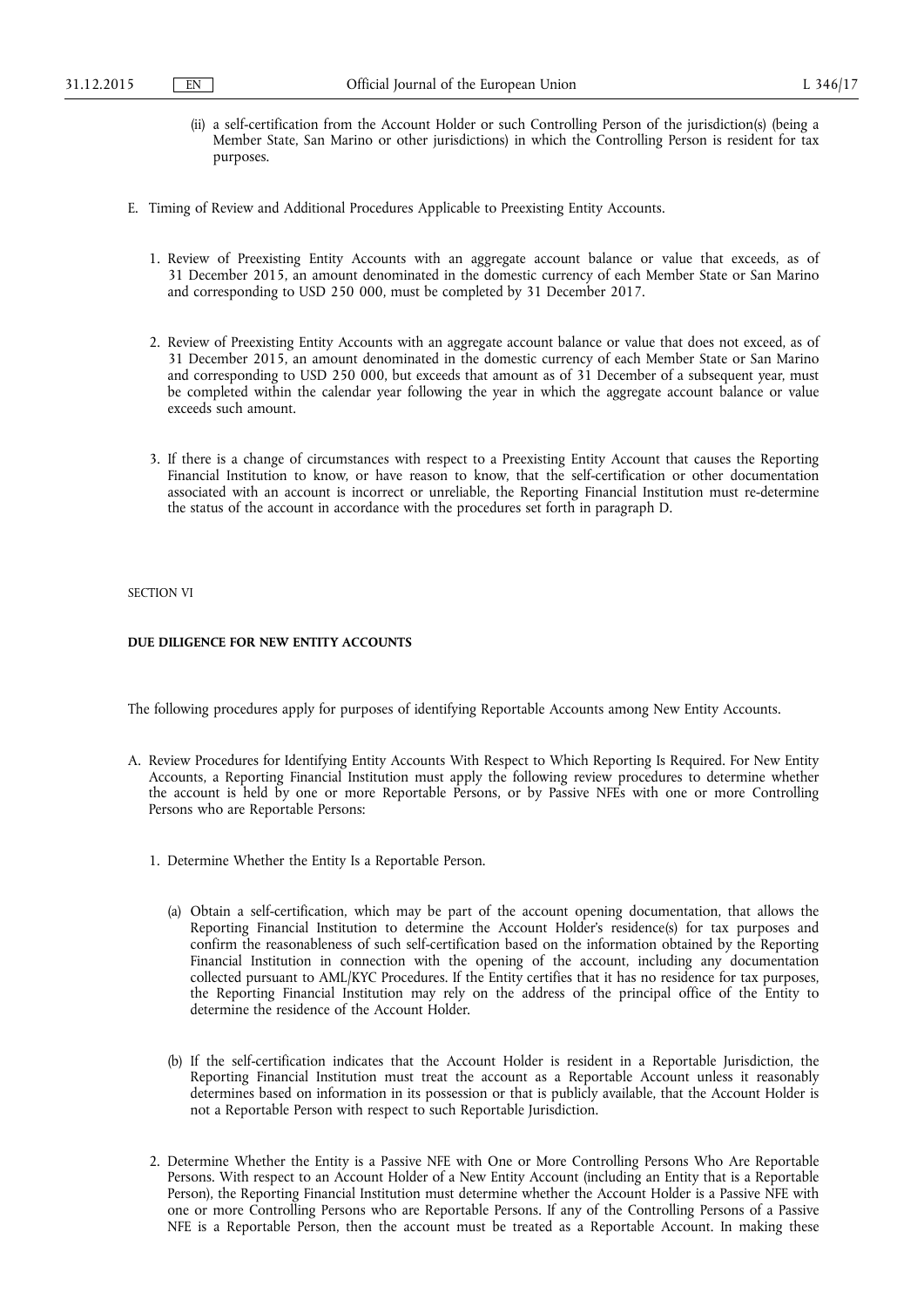determinations the Reporting Financial Institution must follow the guidance in subparagraphs A(2)(a) to (c) in the order most appropriate under the circumstances.

- (a) Determining whether the Account Holder is a Passive NFE. For purposes of determining whether the Account Holder is a Passive NFE, the Reporting Financial Institution must rely on a self-certification from the Account Holder to establish its status, unless it has information in its possession or that is publicly available, based on which it can reasonably determine that the Account Holder is an Active NFE or a Financial Institution other than an Investment Entity described in subparagraph A(6)(b) of Section VIII that is not a Participating Jurisdiction Financial Institution.
- (b) Determining the Controlling Persons of an Account Holder. For purposes of determining the Controlling Persons of an Account Holder, a Reporting Financial Institution may rely on information collected and maintained pursuant to AML/KYC Procedures.
- (c) Determining whether a Controlling Person of a Passive NFE is a Reportable Person. For purposes of determining whether a Controlling Person of a Passive NFE is a Reportable Person, a Reporting Financial Institution may rely on a self-certification from the Account Holder or such Controlling Person.

#### SECTION VII

## **SPECIAL DUE DILIGENCE RULES**

The following additional rules apply in implementing the due diligence procedures described above:

- A. Reliance on Self-Certifications and Documentary Evidence. A Reporting Financial Institution may not rely on a self-certification or Documentary Evidence if the Reporting Financial Institution knows or has reason to know that the self-certification or Documentary Evidence is incorrect or unreliable.
- B. Alternative Procedures for Financial Accounts Held by Individual Beneficiaries of a Cash Value Insurance Contract or an Annuity Contract and for a Group Cash Value Insurance Contract or Group Annuity Contract. A Reporting Financial Institution may presume that an individual beneficiary (other than the owner) of a Cash Value Insurance Contract or an Annuity Contract receiving a death benefit is not a Reportable Person and may treat such Financial Account as other than a Reportable Account unless the Reporting Financial Institution has actual knowledge, or reason to know, that the beneficiary is a Reportable Person. A Reporting Financial Institution has reason to know that a beneficiary of a Cash Value Insurance Contract or an Annuity Contract is a Reportable Person if the information collected by the Reporting Financial Institution and associated with the beneficiary contains indicia as described in paragraph B of Section III. If a Reporting Financial Institution has actual knowledge, or reason to know, that the beneficiary is a Reportable Person, the Reporting Financial Institution must follow the procedures in paragraph B of Section III.

A Member State or San Marino shall have the option to allow Reporting Financial Institutions to treat a Financial Account that is a member's interest in a Group Cash Value Insurance Contract or Group Annuity Contract as a Financial Account that is not a Reportable Account until the date on which an amount is payable to the employee/certificate holder or beneficiary, if the Financial Account that is a member's interest in a Group Cash Value Insurance Contract or Group Annuity Contract meets the following requirements:

- (a) the Group Cash Value Insurance Contract or Group Annuity Contract is issued to an employer and covers 25 or more employees/certificate holders;
- (b) the employee/certificate holders are entitled to receive any contract value related to their interests and to name beneficiaries for the benefit payable upon the employee's death; and
- (c) the aggregate amount payable to any employee/certificate holder or beneficiary does not exceed an amount denominated in the domestic currency of each Member State or San Marino and corresponding to USD 1 000 000.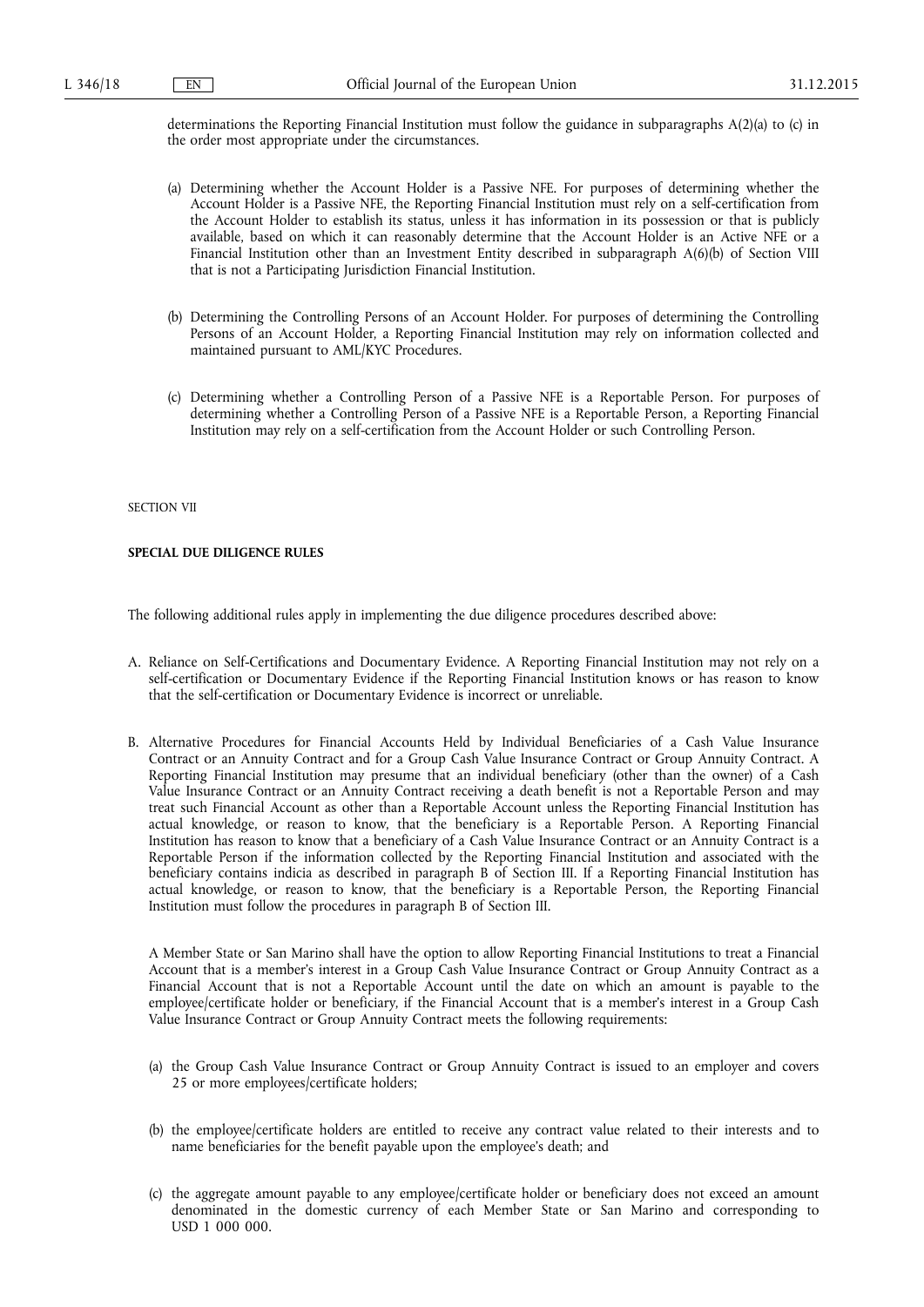The term "Group Cash Value Insurance Contract" means a Cash Value Insurance Contract that (i) provides coverage on individuals who are affiliated through an employer, trade association, labour union, or other association or group; and (ii) charges a premium for each member of the group (or member of a class within the group) that is determined without regard to the individual health characteristics other than age, gender, and smoking habits of the member (or class of members) of the group.

The term "Group Annuity Contract" means an Annuity Contract under which the obligees are individuals who are affiliated through an employer, trade association, labour union, or other association or group.

Before the entry into force of the Amending Protocol signed on 8 December 2015, Member States shall communicate to San Marino and San Marino shall communicate to the European Commission whether they have exercised the option provided for in this paragraph. The European Commission may coordinate the transmission of the communication from Member States to San Marino and the European Commission shall transmit the communication from San Marino to all Member States. All further changes to the exercise of that option by a Member State or San Marino shall be communicated in the same manner.

- C. Account Balance Aggregation and Currency Rules.
	- 1. Aggregation of Individual Accounts. For purposes of determining the aggregate balance or value of Financial Accounts held by an individual, a Reporting Financial Institution is required to aggregate all Financial Accounts maintained by the Reporting Financial Institution, or by a Related Entity, but only to the extent that the Reporting Financial Institution's computerised systems link the Financial Accounts by reference to a data element such as client number or TIN, and allow account balances or values to be aggregated. Each holder of a jointly held Financial Account shall be attributed the entire balance or value of the jointly held Financial Account for purposes of applying the aggregation requirements described in this subparagraph.
	- 2. Aggregation of Entity Accounts. For purposes of determining the aggregate balance or value of Financial Accounts held by an Entity, a Reporting Financial Institution is required to take into account all Financial Accounts that are maintained by the Reporting Financial Institution, or by a Related Entity, but only to the extent that the Reporting Financial Institution's computerised systems link the Financial Accounts by reference to a data element such as client number or TIN, and allow account balances or values to be aggregated. Each holder of a jointly held Financial Account shall be attributed the entire balance or value of the jointly held Financial Account for purposes of applying the aggregation requirements described in this subparagraph.
	- 3. Special Aggregation Rule Applicable to Relationship Managers. For purposes of determining the aggregate balance or value of Financial Accounts held by a person to determine whether a Financial Account is a High Value Account, a Reporting Financial Institution is also required, in the case of any Financial Accounts that a relationship manager knows, or has reason to know, are directly or indirectly owned, controlled, or established (other than in a fiduciary capacity) by the same person, to aggregate all such accounts.
	- 4. Amounts Read to Include Equivalent in Other Currencies. All amounts denominated in the domestic currency of each Member State or San Marino shall be read to include equivalent amounts in other currencies, as determined by domestic law.

# SECTION VIII

#### **DEFINED TERMS**

The following terms have the meanings set forth below:

#### A. **Reporting Financial Institution**

- 1. The term "Reporting Financial Institution" means any Member State Financial Institution or San Marino Financial Institution, as the context requires, that is not a Non-Reporting Financial Institution.
- 2. The term "Participating Jurisdiction Financial Institution" means (i) any Financial Institution that is resident in a Participating Jurisdiction, but excludes any branch of that Financial Institution that is located outside such Participating Jurisdiction, and (ii) any branch of a Financial Institution that is not resident in a Participating Jurisdiction, if that branch is located in such Participating Jurisdiction.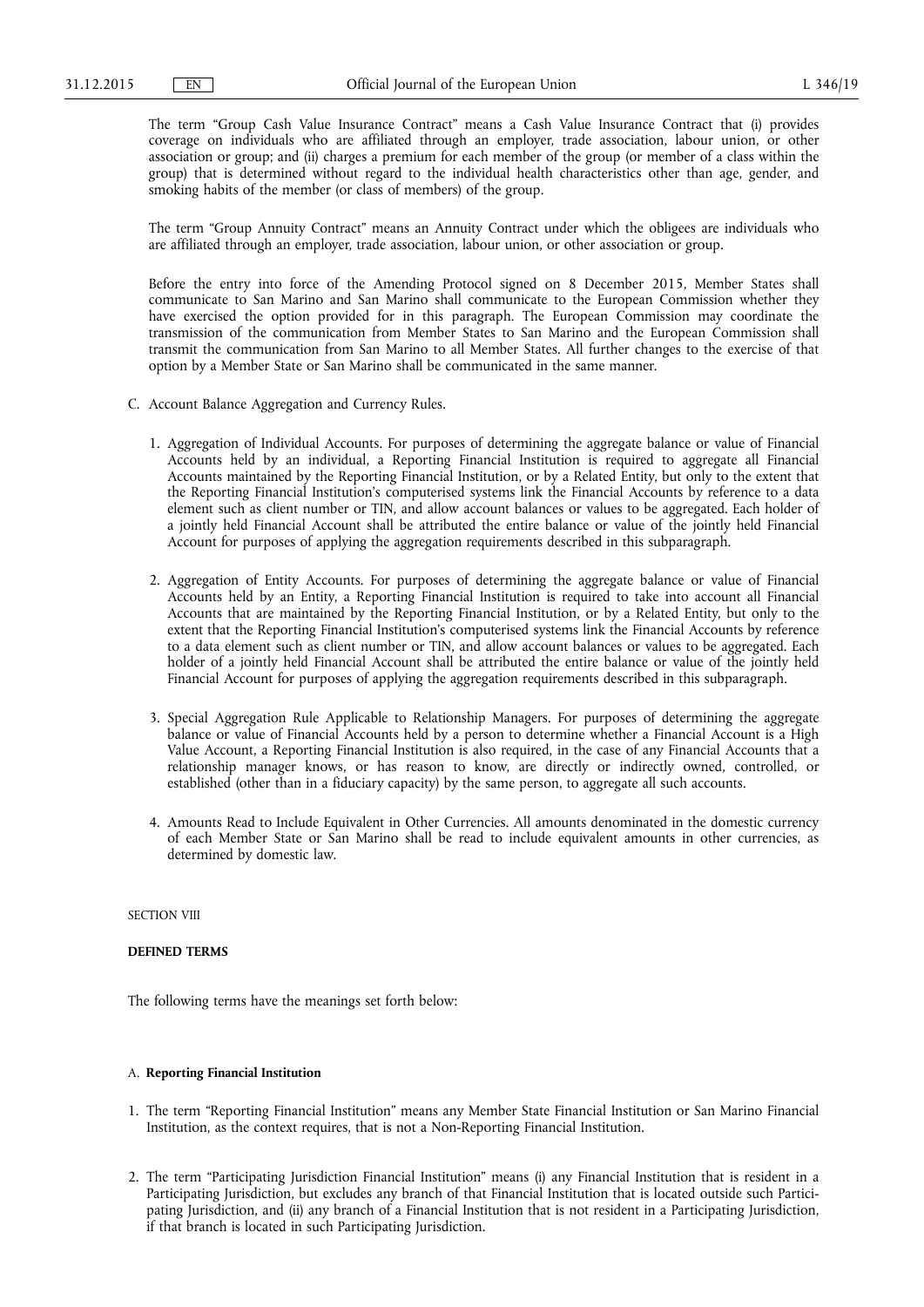- 3. The term "Financial Institution" means a Custodial Institution, a Depository Institution, an Investment Entity, or a Specified Insurance Company.
- 4. The term "Custodial Institution" means any Entity that holds, as a substantial portion of its business, Financial Assets for the account of others. An Entity holds Financial Assets for the account of others as a substantial portion of its business if the Entity's gross income attributable to the holding of Financial Assets and related financial services equals or exceeds 20 % of the Entity's gross income during the shorter of: (i) the three-year period that ends on 31 December (or the final day of a non-calendar year accounting period) prior to the year in which the determination is being made; or (ii) the period during which the Entity has been in existence.
- 5. The term "Depository Institution" means any Entity that accepts deposits in the ordinary course of a banking or similar business.
- 6. The term "Investment Entity" means any Entity:
	- (a) which primarily conducts as a business one or more of the following activities or operations for or on behalf of a customer:
		- (i) trading in money market instruments (cheques, bills, certificates of deposit, derivatives, etc.); foreign exchange; exchange, interest rate and index instruments; transferable securities; or commodity futures trading;
		- (ii) individual and collective portfolio management; or
		- (iii) otherwise investing, administering, or managing Financial Assets or money on behalf of other persons; or
	- (b) the gross income of which is primarily attributable to investing, reinvesting, or trading in Financial Assets, if the Entity is managed by another Entity that is a Depository Institution, a Custodial Institution, a Specified Insurance Company, or an Investment Entity described in subparagraph A(6)(a).

An Entity is treated as primarily conducting as a business one or more of the activities described in subparagraph A(6)(a), or an Entity's gross income is primarily attributable to investing, reinvesting, or trading in Financial Assets for the purposes of subparagraph  $A(6)(b)$ , if the Entity's gross income attributable to the relevant activities equals or exceeds 50 % of the Entity's gross income during the shorter of: (i) the three-year period ending on 31 December of the year preceding the year in which the determination is made; or (ii) the period during which the Entity has been in existence. The term "Investment Entity" does not include an Entity that is an Active NFE because that Entity meets any of the criteria in subparagraphs D(9)(d) to (g).

This paragraph shall be interpreted in a manner consistent with similar language set forth in the definition of "financial institution" in the Financial Action Task Force Recommendations.

- 7. The term "Financial Asset" includes a security (for example, a share of stock in a corporation; partnership or beneficial ownership interest in a widely held or publicly traded partnership or trust; note, bond, debenture, or other evidence of indebtedness), partnership interest, commodity, swap (for example, interest rate swaps, currency swaps, basis swaps, interest rate caps, interest rate floors, commodity swaps, equity swaps, equity index swaps, and similar agreements), Insurance Contract or Annuity Contract, or any interest (including a futures or forward contract or option) in a security, partnership interest, commodity, swap, Insurance Contract, or Annuity Contract. The term "Financial Asset" does not include a non-debt, direct interest in real property.
- 8. The term "Specified Insurance Company" means any Entity that is an insurance company (or the holding company of an insurance company) which issues, or is obligated to make payments with respect to, a Cash Value Insurance Contract or an Annuity Contract.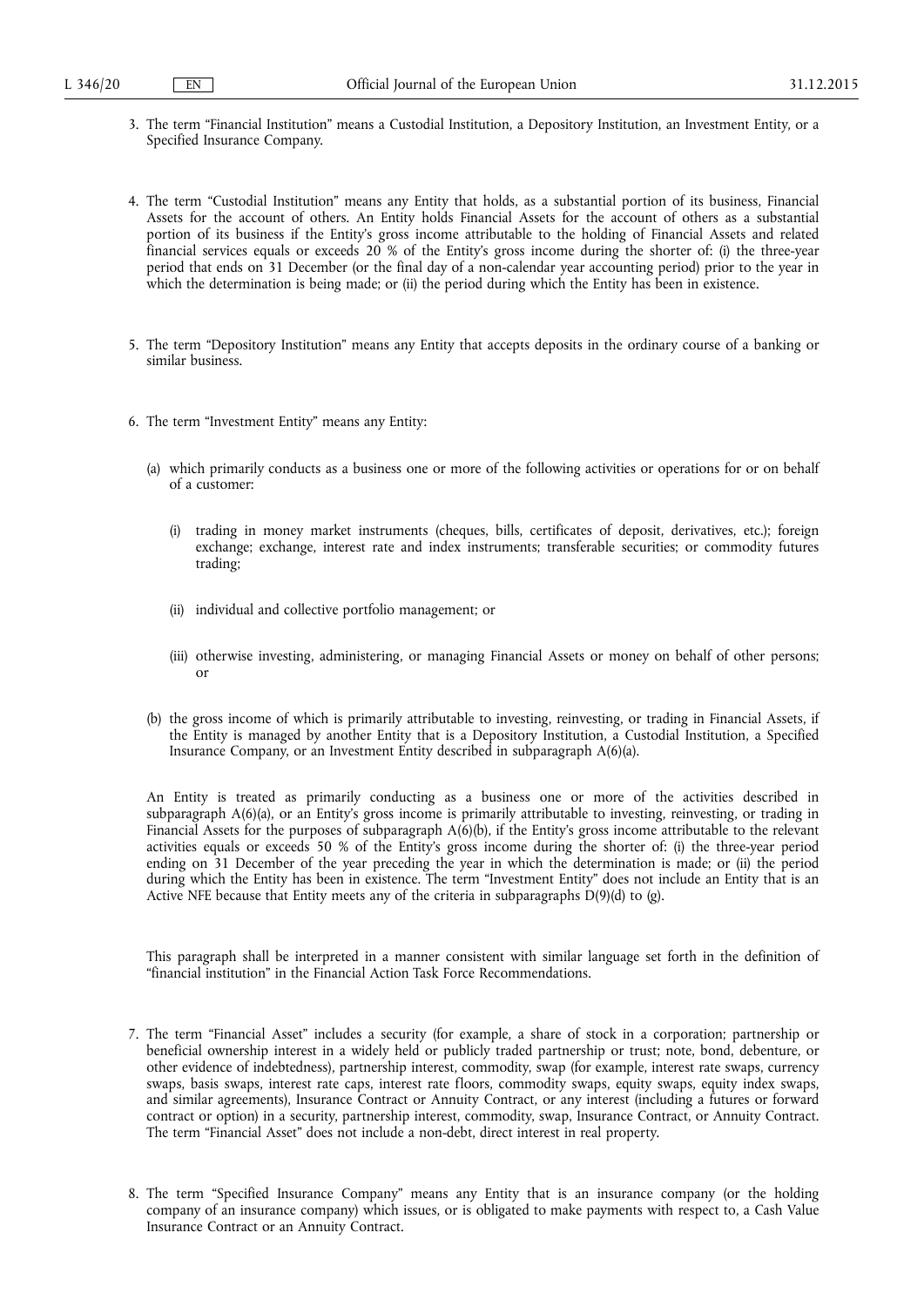#### B. **Non-Reporting Financial Institution**

- 1. The term "Non-Reporting Financial Institution" means any Financial Institution which is:
	- (a) a Governmental Entity, International Organisation or Central Bank, other than with respect to a payment that is derived from an obligation held in connection with a commercial financial activity of a type engaged in by a Specified Insurance Company, Custodial Institution, or Depository Institution;
	- (b) a Broad Participation Retirement Fund; a Narrow Participation Retirement Fund; a Pension Fund of a Governmental Entity, International Organisation or Central Bank; or a Qualified Credit Card Issuer;
	- (c) any other Entity that presents a low risk of being used to evade tax, has substantially similar characteristics to any of the Entities described in subparagraphs  $B(1)(a)$  and (b), and is defined in domestic law as a Non-Reporting Financial Institution, and, for Member States, is provided for in paragraph 7a of Article 8 of Council Directive 2011/16/EU on administrative cooperation in the field of taxation and communicated to San Marino and for San Marino, is communicated to the European Commission, provided that the status of such Entity as a Non-Reporting Financial Institution does not frustrate the purposes of this Agreement;
	- (d) an Exempt Collective Investment Vehicle; or
	- (e) a trust to the extent that the trustee of the trust is a Reporting Financial Institution and reports all information required to be reported pursuant to Section I with respect to all Reportable Accounts of the trust.
- 2. The term "Governmental Entity" means the government of a Member State, San Marino or other jurisdiction, any political subdivision of a Member State, San Marino or other jurisdiction (which, for the avoidance of doubt, includes a state, province, county, or municipality), or any wholly owned agency or instrumentality of a Member State, San Marino or other jurisdiction or of any one or more of the foregoing (each, a "Governmental Entity"). This category is comprised of the integral parts, controlled entities, and political subdivisions of a Member State, San Marino or other jurisdiction.
	- (a) An "integral part" of a Member State, San Marino or other jurisdiction means any person, organisation, agency, bureau, fund, instrumentality, or other body, however designated, that constitutes a governing authority of a Member State, San Marino or other jurisdiction. The net earnings of the governing authority must be credited to its own account or to other accounts of the Member State, San Marino or other jurisdiction, with no portion inuring to the benefit of any private person. An integral part does not include any individual who is a sovereign, official, or administrator acting in a private or personal capacity.
	- (b) A controlled entity means an Entity which is separate in form from the Member State, San Marino or other jurisdiction or which otherwise constitutes a separate juridical entity, provided that:
		- (i) the Entity is wholly owned and controlled by one or more Governmental Entities directly or through one or more controlled entities;
		- (ii) the Entity's net earnings are credited to its own account or to the accounts of one or more Governmental Entities, with no portion of its income inuring to the benefit of any private person; and
		- (iii) the Entity's assets vest in one or more Governmental Entities upon dissolution.
	- (c) Income does not inure to the benefit of private persons if such persons are the intended beneficiaries of a governmental programme, and the programme activities are performed for the general public with respect to the common welfare or relate to the administration of some phase of government. Notwithstanding the foregoing, however, income is considered to inure to the benefit of private persons if the income is derived from the use of a Governmental Entity to conduct a commercial business, such as a commercial banking business, that provides financial services to private persons.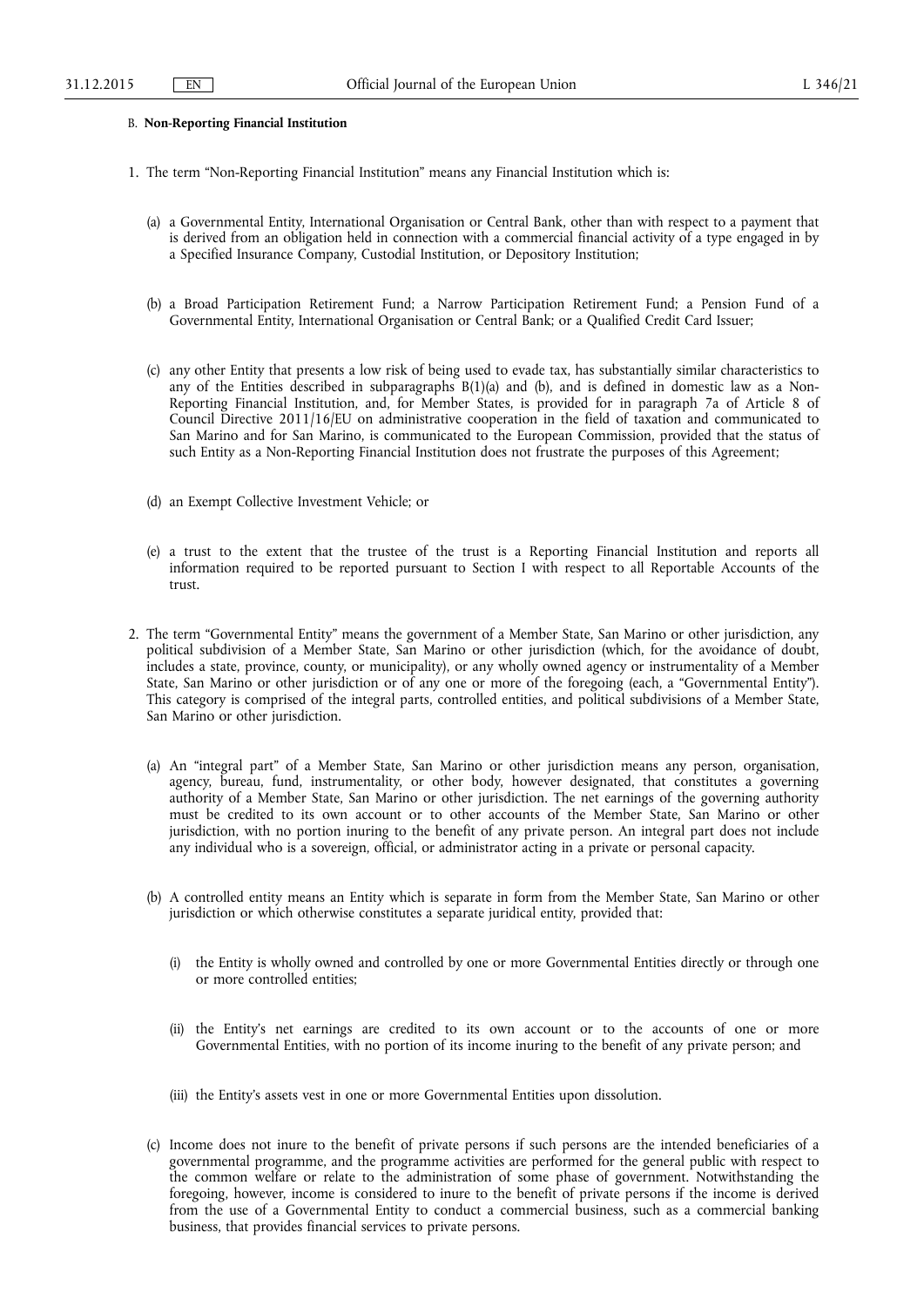- 3. The term "International Organisation" means any international organisation or wholly owned agency or instrumentality thereof. This category includes any intergovernmental organisation (including a supranational organisation) (i) that is comprised primarily of governments; (ii) that has in effect a headquarters or substantially similar agreement with the Member State, San Marino or the other jurisdiction; and (iii) the income of which does not inure to the benefit of private persons.
- 4. The term "Central Bank" means an institution that is by law or government sanction the principal authority, other than the government of the Member State, San Marino or the other jurisdiction itself, issuing instruments intended to circulate as currency. Such an institution may include an instrumentality that is separate from the government of the Member State, San Marino or the other jurisdiction, whether or not owned in whole or in part by the Member State, San Marino or the other jurisdiction.
- 5. The term "Broad Participation Retirement Fund" means a fund established to provide retirement, disability, or death benefits, or any combination thereof, to beneficiaries who are current or former employees (or persons designated by such employees) of one or more employers in consideration for services rendered, provided that the fund:
	- (a) does not have a single beneficiary with a right to more than 5 % of the fund's assets;
	- (b) is subject to government regulation and provides information reporting to the tax authorities; and
	- (c) satisfies at least one of the following requirements:
		- (i) the fund is generally exempt from tax on investment income, or taxation of such income is deferred or taxed at a reduced rate, due to its status as a retirement or pension plan;
		- (ii) the fund receives at least 50 % of its total contributions (other than transfers of assets from other plans described in subparagraphs B(5) to (7) or from retirement and pension accounts described in subparagraph  $C(17)(a)$  from the sponsoring employers;
		- (iii) distributions or withdrawals from the fund are allowed only upon the occurrence of specified events related to retirement, disability, or death (except rollover distributions to other retirement funds described in subparagraphs  $B(5)$  to (7) or retirement and pension accounts described in subparagraph  $C(17)(a)$ ), or penalties apply to distributions or withdrawals made before such specified events; or
		- (iv) contributions (other than certain permitted make-up contributions) by employees to the fund are limited by reference to earned income of the employee or may not exceed annually, an amount denominated in the domestic currency of each Member State or San Marino and corresponding to USD 50 000, applying the rules set forth in paragraph C of Section VII for account aggregation and currency translation.
- 6. The term "Narrow Participation Retirement Fund" means a fund established to provide retirement, disability, or death benefits to beneficiaries who are current or former employees (or persons designated by such employees) of one or more employers in consideration for services rendered, provided that:
	- (a) the fund has fewer than 50 participants;
	- (b) the fund is sponsored by one or more employers that are not Investment Entities or Passive NFEs;
	- (c) the employee and employer contributions to the fund (other than transfers of assets from retirement and pension accounts described in subparagraph C(17)(a)) are limited by reference to earned income and compensation of the employee, respectively;
	- (d) participants that are not residents of the jurisdiction (being a Member State or San Marino) in which the fund is established are not entitled to more than 20 % of the fund's assets; and
	- (e) the fund is subject to government regulation and provides information reporting to the tax authorities.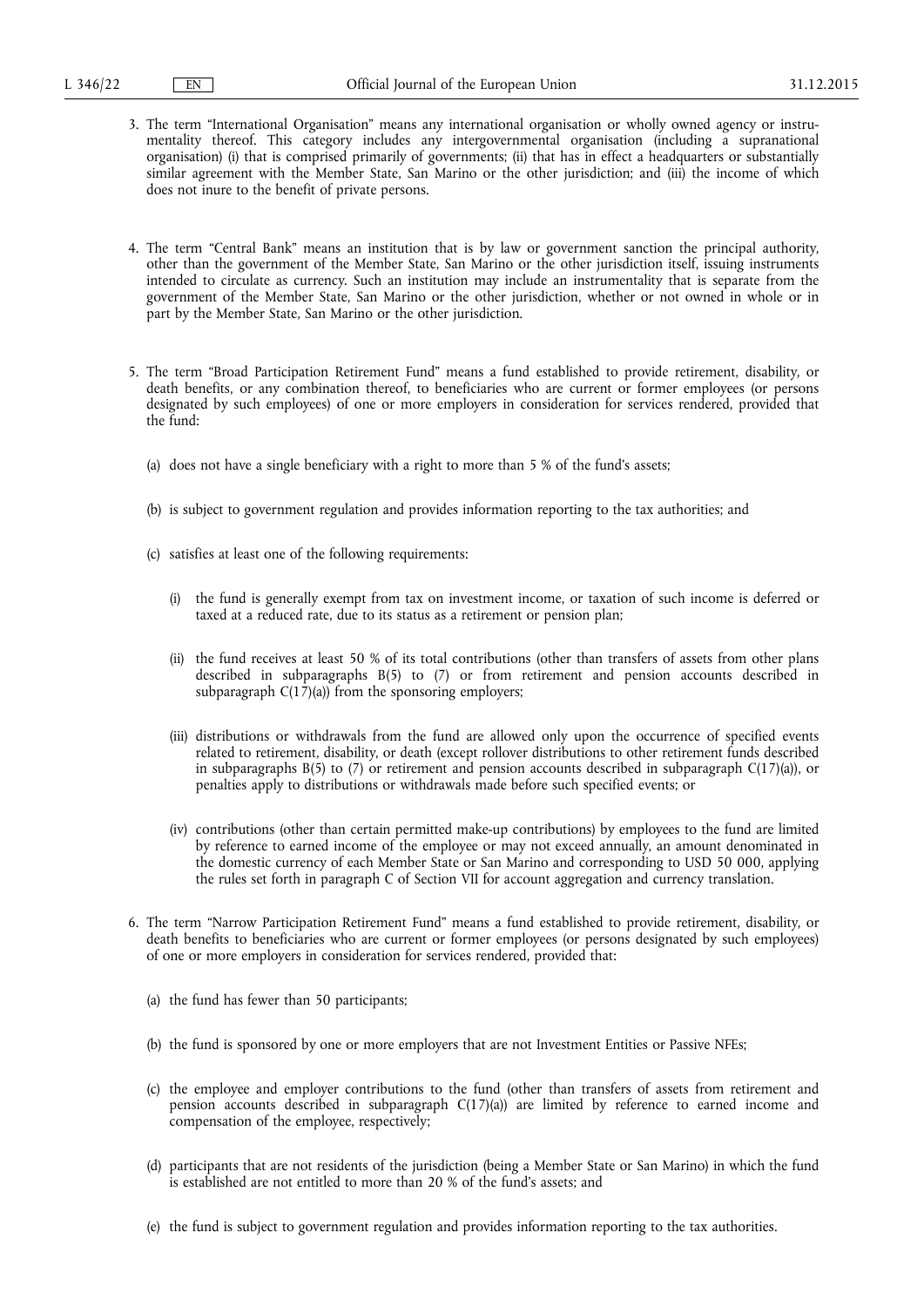- 7. The term "Pension Fund of a Governmental Entity, International Organisation or Central Bank" means a fund established by a Governmental Entity, International Organisation or Central Bank to provide retirement, disability, or death benefits to beneficiaries or participants who are current or former employees (or persons designated by such employees), or who are not current or former employees, if the benefits provided to such beneficiaries or participants are in consideration of personal services performed for the Governmental Entity, International Organisation or Central Bank.
- 8. The term "Qualified Credit Card Issuer" means a Financial Institution satisfying the following requirements:
	- (a) the Financial Institution is a Financial Institution solely because it is an issuer of credit cards that accepts deposits only when a customer makes a payment in excess of a balance due with respect to the card and the overpayment is not immediately returned to the customer; and
	- (b) beginning on or before 1 January 2016, the Financial Institution implements policies and procedures either to prevent a customer from making an overpayment in excess of an amount denominated in the domestic currency of each Member State or San Marino and corresponding to USD 50 000, or to ensure that any customer overpayment in excess of that amount, is refunded to the customer within 60 days, in each case applying the rules set forth in paragraph C of Section VII for account aggregation and currency translation. For this purpose, a customer overpayment does not refer to credit balances to the extent of disputed charges but does include credit balances resulting from merchandise returns.
- 9. The term "Exempt Collective Investment Vehicle" means an Investment Entity that is regulated as a collective investment vehicle, provided that all of the interests in the collective investment vehicle are held by or through individuals or Entities that are not Reportable Persons, except a Passive NFE with Controlling Persons who are Reportable Persons.

An Investment Entity that is regulated as a collective investment vehicle does not fail to qualify under subparagraph B(9) as an Exempt Collective Investment Vehicle, solely because the collective investment vehicle has issued physical shares in bearer form, provided that:

- (a) the collective investment vehicle has not issued, and does not issue, any physical shares in bearer form after 31 December 2015;
- (b) the collective investment vehicle retires all such shares upon surrender;
- (c) the collective investment vehicle performs the due diligence procedures set forth in Sections II to VII and reports any information required to be reported with respect to any such shares when such shares are presented for redemption or other payment; and
- (d) the collective investment vehicle has in place policies and procedures to ensure that such shares are redeemed or immobilised as soon as possible and in any event prior to 1 January 2018.

# C. **Financial Account**

- 1. The term "Financial Account" means an account maintained by a Financial Institution, and includes a Depository Account, a Custodial Account and:
	- (a) in the case of an Investment Entity, any equity or debt interest in the Financial Institution. Notwithstanding the foregoing, the term "Financial Account" does not include any equity or debt interest in an Entity that is an Investment Entity solely because it (i) renders investment advice to, and acts on behalf of, or (ii) manages portfolios for, and acts on behalf of, a customer for the purpose of investing, managing, or administering Financial Assets deposited in the name of the customer with a Financial Institution other than such Entity;
	- (b) in the case of a Financial Institution not described in subparagraph C(1)(a), any equity or debt interest in the Financial Institution, if the class of interests was established with a purpose of avoiding reporting in accordance with Section I; and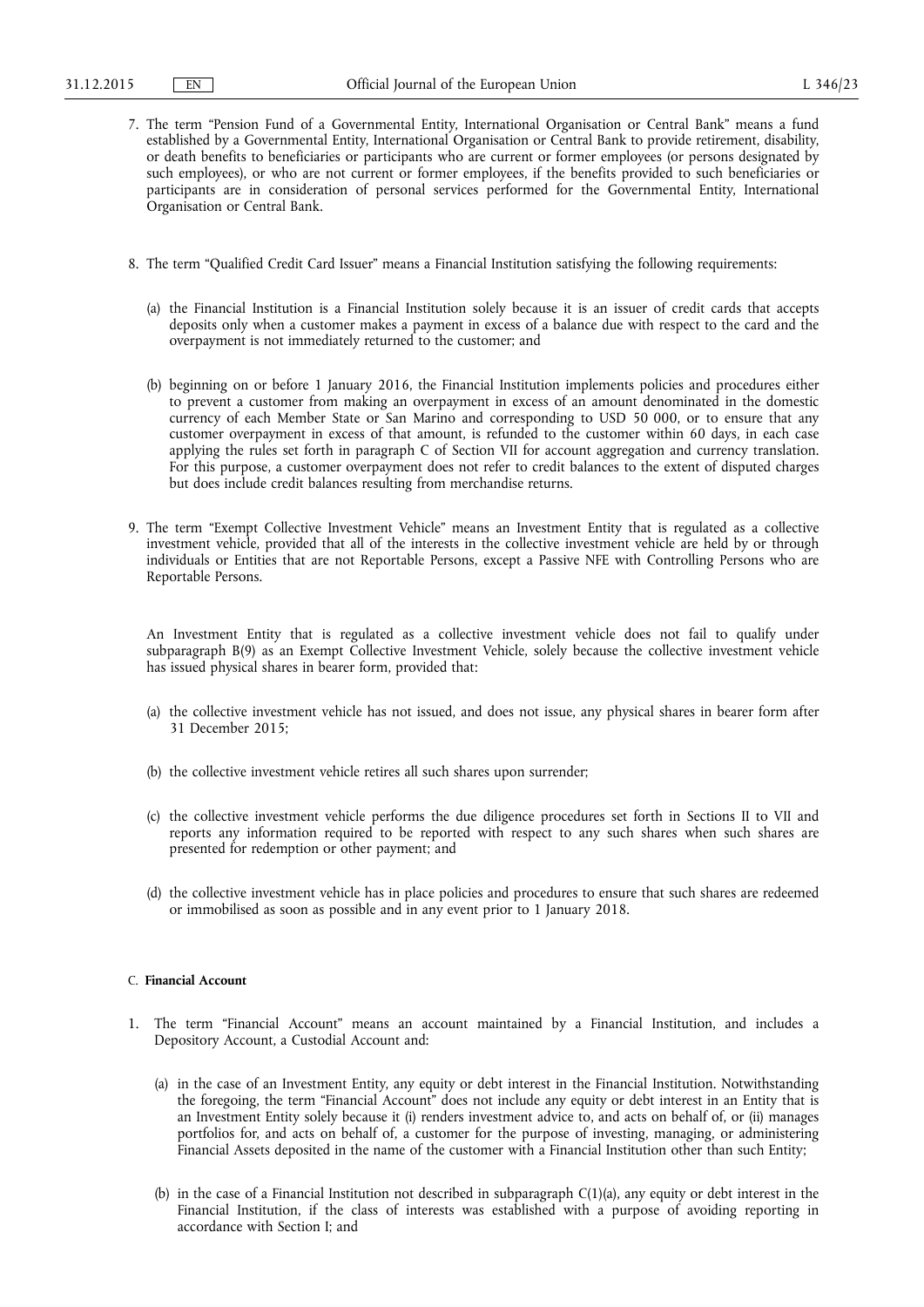(c) any Cash Value Insurance Contract and any Annuity Contract issued or maintained by a Financial Institution, other than a non-investment-linked, non-transferable immediate life annuity that is issued to an individual and monetises a pension or disability benefit provided under an account that is an Excluded Account.

The term "Financial Account" does not include any account that is an Excluded Account.

- 2. The term "Depository Account" includes any commercial, checking, savings, time, or thrift account, or an account that is evidenced by a certificate of deposit, thrift certificate, investment certificate, certificate of indebtedness, or other similar instrument maintained by a Financial Institution in the ordinary course of a banking or similar business. A Depository Account also includes an amount held by an insurance company pursuant to a guaranteed investment contract or similar agreement to pay or credit interest thereon.
- 3. The term "Custodial Account" means an account (other than an Insurance Contract or Annuity Contract) which holds one or more Financial Assets for the benefit of another person.
- 4. The term "Equity Interest" means, in the case of a partnership that is a Financial Institution, either a capital or profits interest in the partnership. In the case of a trust that is a Financial Institution, an Equity Interest is considered to be held by any person treated as a settlor or beneficiary of all or a portion of the trust, or any other natural person exercising ultimate effective control over the trust. A Reportable Person will be treated as being a beneficiary of a trust if such Reportable Person has the right to receive directly or indirectly (for example, through a nominee) a mandatory distribution or may receive, directly or indirectly, a discretionary distribution from the trust.
- 5. The term "Insurance Contract" means a contract (other than an Annuity Contract) under which the issuer agrees to pay an amount upon the occurrence of a specified contingency involving mortality, morbidity, accident, liability, or property risk.
- 6. The term "Annuity Contract" means a contract under which the issuer agrees to make payments for a period of time determined in whole or in part by reference to the life expectancy of one or more individuals. The term also includes a contract that is considered to be an Annuity Contract in accordance with the law, regulation, or practice of the jurisdiction (being a Member State, San Marino or other jurisdiction) in which the contract was issued, and under which the issuer agrees to make payments for a term of years.
- 7. The term "Cash Value Insurance Contract" means an Insurance Contract (other than an indemnity reinsurance contract between two insurance companies) that has a Cash Value.
- 8. The term "Cash Value" means the greater of (i) the amount that the policyholder is entitled to receive upon surrender or termination of the contract (determined without reduction for any surrender charge or policy loan), and (ii) the amount the policyholder can borrow under or with regard to the contract. Notwithstanding the foregoing, the term "Cash Value" does not include an amount payable under an Insurance Contract:
	- (a) solely by reason of the death of an individual insured under a life insurance contract;
	- (b) as a personal injury or sickness benefit or other benefit providing indemnification of an economic loss incurred upon the occurrence of the event insured against;
	- (c) as a refund of a previously paid premium (less cost of insurance charges whether or not actually imposed) under an Insurance Contract (other than an investment-linked life insurance or annuity contract) due to cancellation or termination of the contract, decrease in risk exposure during the effective period of the contract, or arising from the correction of a posting or similar error with regard to the premium for the contract;
	- (d) as a policyholder dividend (other than a termination dividend) provided that the dividend relates to an Insurance Contract under which the only benefits payable are described in subparagraph C(8)(b); or
	- (e) as a return of an advance premium or premium deposit for an Insurance Contract for which the premium is payable at least annually if the amount of the advance premium or premium deposit does not exceed the next annual premium that will be payable under the contract.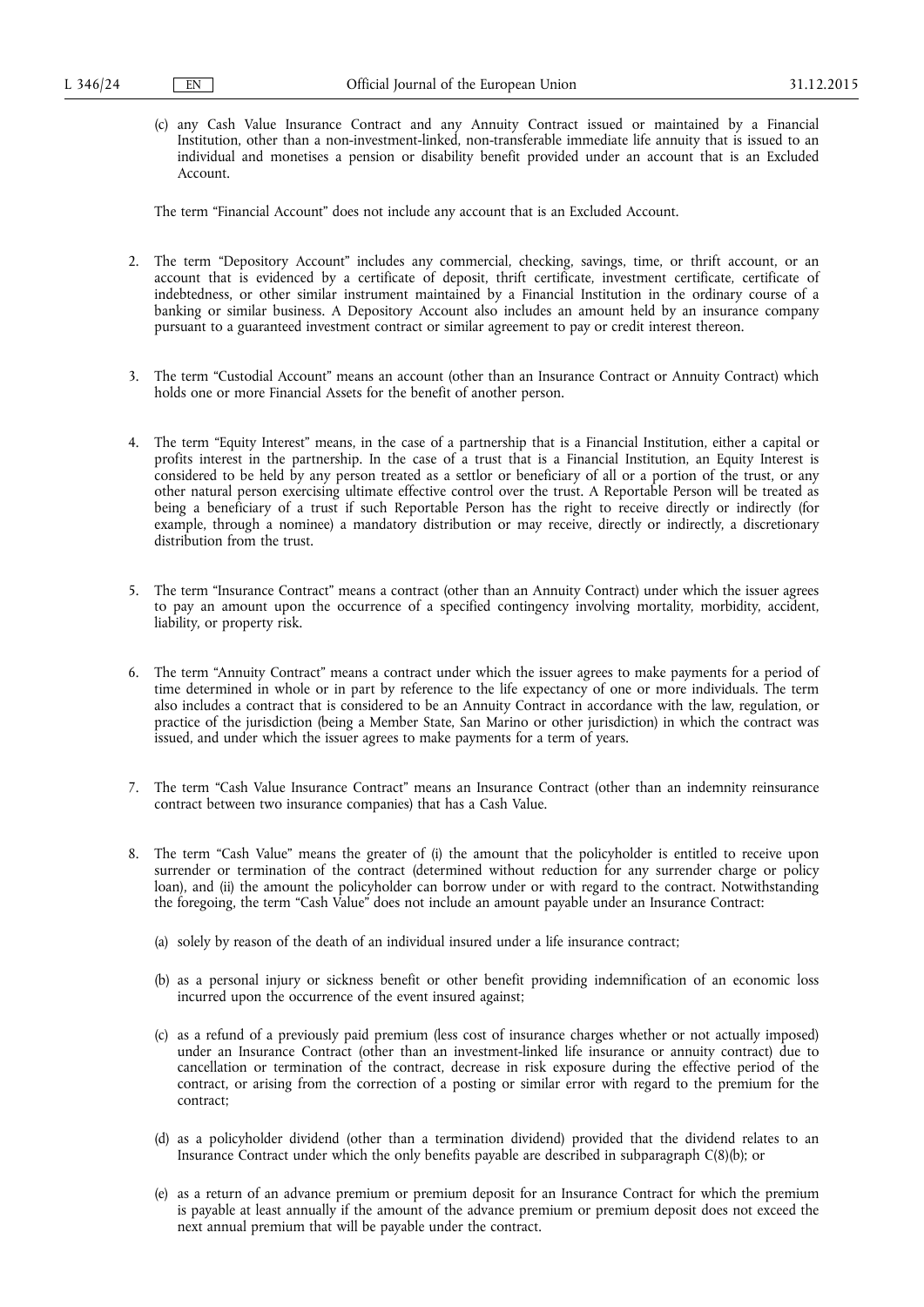- 9. The term "Preexisting Account" means:
	- (a) a Financial Account maintained by a Reporting Financial Institution as of 31 December 2015.
	- (b) A Member State or San Marino shall have the option of extending the term "Preexisting Account" to mean also any Financial Account of an Account Holder, regardless of the date such Financial Account was opened, if:
		- (i) the Account Holder also holds with the Reporting Financial Institution, or with a Related Entity within the same jurisdiction (being a Member State or San Marino) as the Reporting Financial Institution, a Financial Account that is a Preexisting Account under subparagraph  $C(9)(a)$ ;
		- (ii) the Reporting Financial Institution, and, as applicable, the Related Entity within the same jurisdiction (being a Member State or San Marino) as the Reporting Financial Institution, treats both of the aforementioned Financial Accounts, and any other Financial Accounts of the Account Holder that are treated as Preexisting Accounts under point (b), as a single Financial Account for purposes of satisfying the standards of knowledge requirements set forth in paragraph A of Section VII, and for purposes of determining the balance or value of any of the Financial Accounts when applying any of the account thresholds;
		- (iii) with respect to a Financial Account that is subject to AML/KYC Procedures, the Reporting Financial Institution is permitted to satisfy such AML/KYC Procedures for the Financial Account by relying upon the AML/KYC Procedures performed for the Preexisting Account described in subparagraph C(9)(a); and
		- (iv) the opening of the Financial Account does not require the provision of new, additional or amended customer information by the Account Holder other than for the purposes of this Agreement.

Before the entry into force of the Amending Protocol signed on 8 December 2015, Member States shall communicate to San Marino and San Marino shall communicate to the European Commission whether they have exercised the option provided for in this point. The European Commission may coordinate the transmission of the communication from Member States to San Marino and the European Commission shall transmit the communication from San Marino to all Member States. All further changes to the exercise of that option by a Member State or San Marino shall be communicated in the same manner.

- 10. The term "New Account" means a Financial Account maintained by a Reporting Financial Institution opened on or after 1 January 2016, unless it is treated as a Preexisting Account under the extended definition of Preexisting Account in subparagraph C(9).
- 11. The term "Preexisting Individual Account" means a Preexisting Account held by one or more individuals.
- 12. The term "New Individual Account" means a New Account held by one or more individuals.
- 13. The term "Preexisting Entity Account" means a Preexisting Account held by one or more Entities.
- 14. The term "Lower Value Account" means a Preexisting Individual Account with an aggregate balance or value, as of 31 December 2015, that does not exceed an amount denominated in the domestic currency of each Member State or San Marino and corresponding to USD 1 000 000.
- 15. The term "High Value Account" means a Preexisting Individual Account with an aggregate balance or value that exceeds, as of 31 December 2015 or 31 December of any subsequent year, an amount denominated in the domestic currency of each Member State or San Marino and corresponding to USD 1 000 000.
- 16. The term "New Entity Account" means a New Account held by one or more Entities.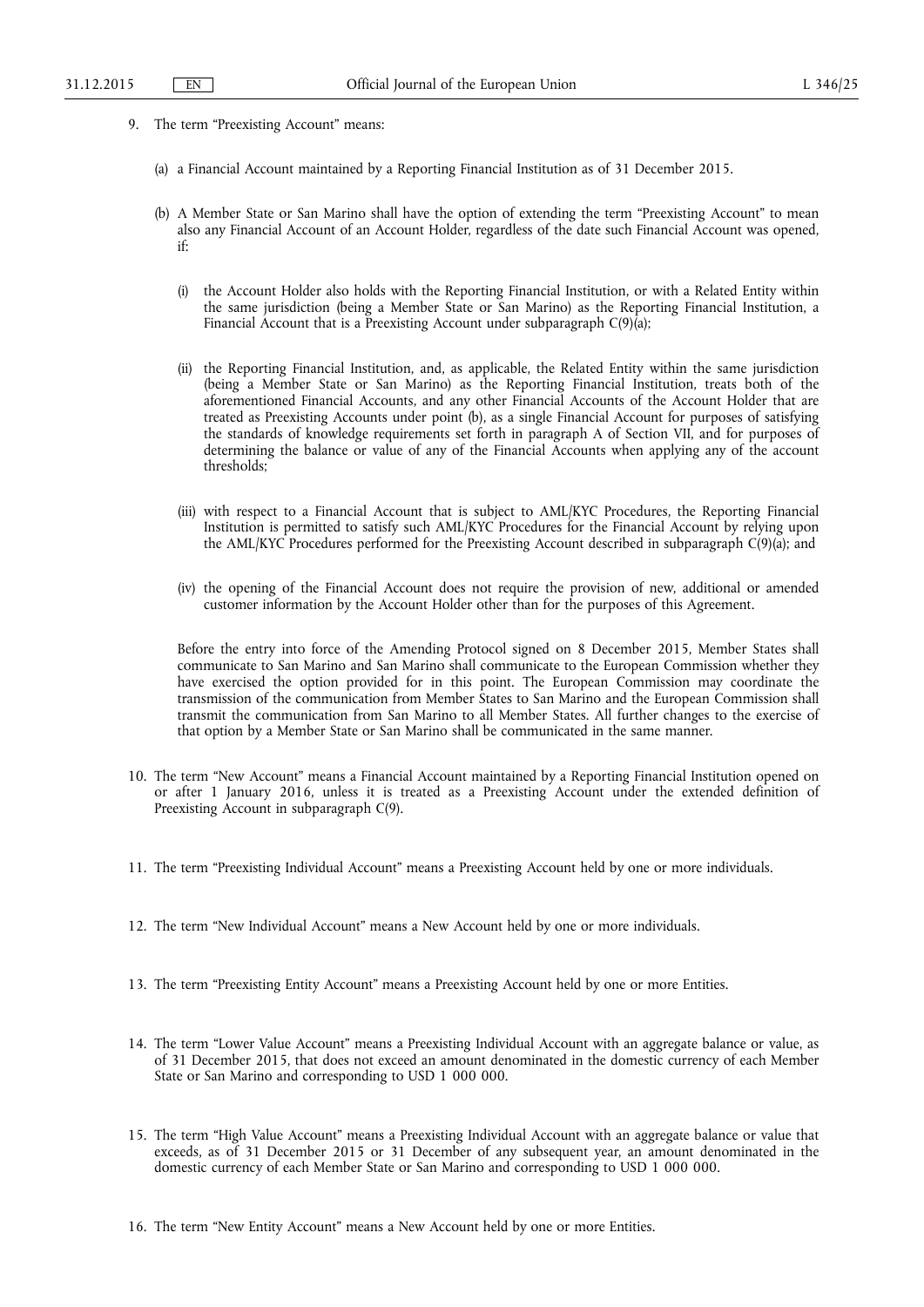#### 17. The term "Excluded Account" means any of the following accounts:

- (a) a retirement or pension account that satisfies the following requirements:
	- (i) the account is subject to regulation as a personal retirement account or is part of a registered or regulated retirement or pension plan for the provision of retirement or pension benefits (including disability or death benefits);
	- (ii) the account is tax-favoured (i.e., contributions to the account that would otherwise be subject to tax are deductible or excluded from the gross income of the Account Holder or taxed at a reduced rate, or taxation of investment income from the account is deferred or taxed at a reduced rate);
	- (iii) information reporting is required to the tax authorities with respect to the account;
	- (iv) withdrawals are conditioned on reaching a specified retirement age, disability, or death, or penalties apply to withdrawals made before such specified events; and
	- (v) either (i) annual contributions are limited to an amount denominated in the domestic currency of each Member State or San Marino and corresponding to USD 50 000 or less, or (ii) there is a maximum lifetime contribution limit to the account of an amount denominated in the domestic currency of each Member State or San Marino and corresponding to USD 1 000 000 or less, in each case applying the rules set forth in paragraph C of Section VII for account aggregation and currency translation.

A Financial Account that otherwise satisfies the requirement of subparagraph C(17)(a)(v) will not fail to satisfy such requirement solely because such Financial Account may receive assets or funds transferred from one or more Financial Accounts that meet the requirements of subparagraph  $C(17)(a)$  or (b) or from one or more retirement or pension funds that meet the requirements of any of subparagraphs B(5) to (7);

- (b) an account that satisfies the following requirements:
	- (i) the account is subject to regulation as an investment vehicle for purposes other than for retirement and is regularly traded on an established securities market, or the account is subject to regulation as a savings vehicle for purposes other than for retirement;
	- (ii) the account is tax-favoured (i.e., contributions to the account that would otherwise be subject to tax are deductible or excluded from the gross income of the Account Holder or taxed at a reduced rate, or taxation of investment income from the account is deferred or taxed at a reduced rate);
	- (iii) withdrawals are conditioned on meeting specific criteria related to the purpose of the investment or savings account (for example, the provision of educational or medical benefits), or penalties apply to withdrawals made before such criteria are met; and
	- (iv) annual contributions are limited to an amount denominated in the domestic currency of each Member State or San Marino and corresponding to USD 50 000 or less, applying the rules set forth in paragraph C of Section VII for account aggregation and currency translation.

A Financial Account that otherwise satisfies the requirement of subparagraph  $C(17)(b)(iv)$  will not fail to satisfy such requirement solely because such Financial Account may receive assets or funds transferred from one or more Financial Accounts that meet the requirements of subparagraph C(17)(a) or (b) or from one or more retirement or pension funds that meet the requirements of any of subparagraphs B(5) to (7);

- (c) a life insurance contract with a coverage period that will end before the insured individual attains age 90, provided that the contract satisfies the following requirements:
	- (i) periodic premiums, which do not decrease over time, are payable at least annually during the period the contract is in existence or until the insured attains age 90, whichever is shorter;
	- (ii) the contract has no contract value that any person can access (by withdrawal, loan, or otherwise) without terminating the contract;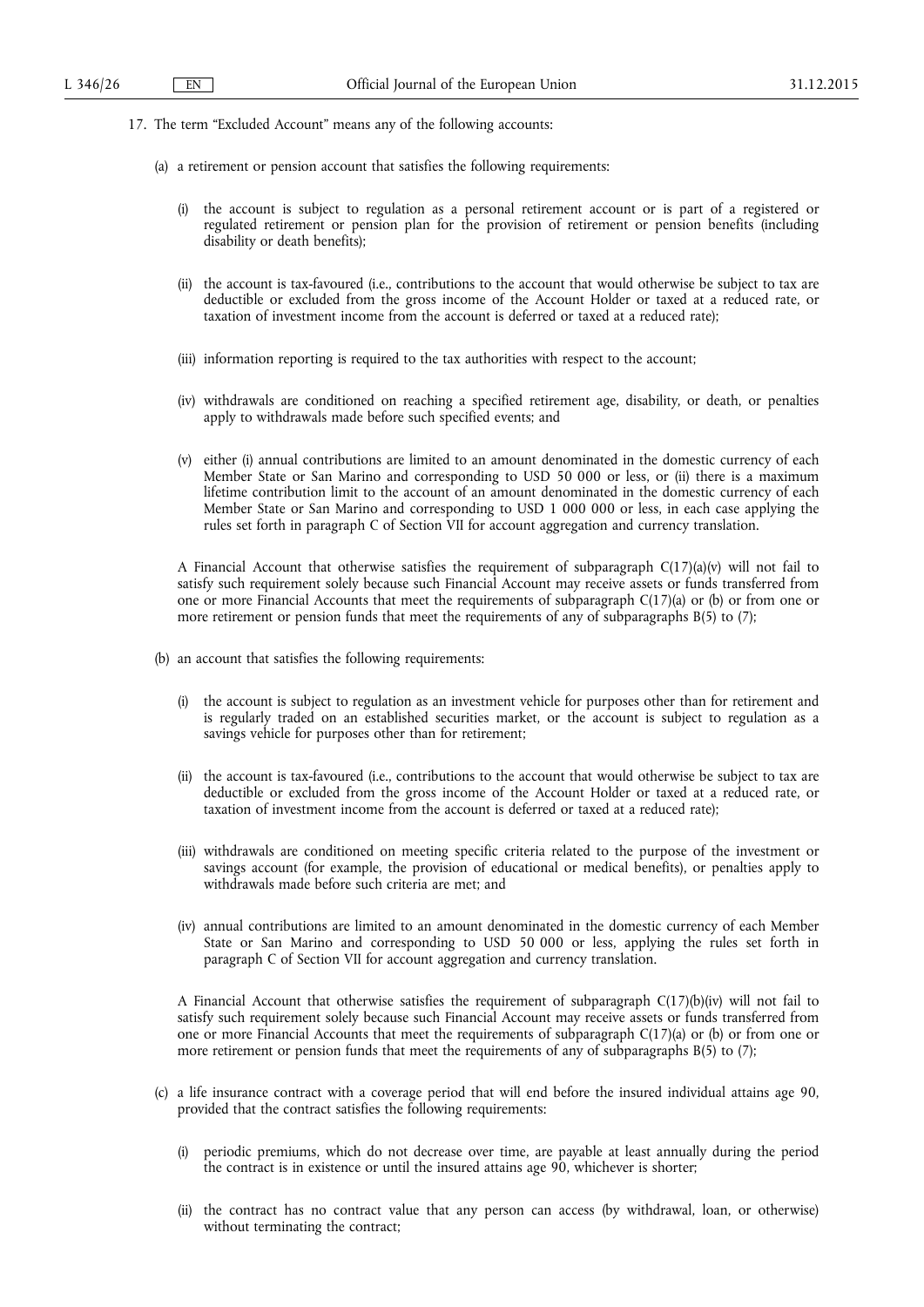- (iii) the amount (other than a death benefit) payable upon cancellation or termination of the contract cannot exceed the aggregate premiums paid for the contract, less the sum of mortality, morbidity, and expense charges (whether or not actually imposed) for the period or periods of the contract's existence and any amounts paid prior to the cancellation or termination of the contract; and
- (iv) the contract is not held by a transferee for value;
- (d) an account that is held solely by an estate if the documentation for such account includes a copy of the deceased's will or death certificate.
- (e) an account established in connection with any of the following:
	- (i) a court order or judgment;
	- (ii) a sale, exchange, or lease of real or personal property, provided that the account satisfies the following requirements:
		- the account is funded solely with a down payment, earnest money, deposit in an amount appropriate to secure an obligation directly related to the transaction, or a similar payment, or is funded with a Financial Asset that is deposited in the account in connection with the sale, exchange, or lease of the property;
		- the account is established and used solely to secure the obligation of the purchaser to pay the purchase price for the property, the seller to pay any contingent liability, or the lessor or lessee to pay for any damages relating to the leased property as agreed under the lease;
		- the assets of the account, including the income earned thereon, will be paid or otherwise distributed for the benefit of the purchaser, seller, lessor, or lessee (including to satisfy such person's obligation) when the property is sold, exchanged, or surrendered, or the lease terminates;
		- the account is not a margin or similar account established in connection with a sale or exchange of a Financial Asset; and
		- the account is not associated with an account described in subparagraph  $C(17)(f)$ ;
	- (iii) an obligation of a Financial Institution servicing a loan secured by real property to set aside a portion of a payment solely to facilitate the payment of taxes or insurance related to the real property at a later time;
	- (iv) an obligation of a Financial Institution solely to facilitate the payment of taxes at a later time;
- (f) a Depository Account that satisfies the following requirements:
	- (i) the account exists solely because a customer makes a payment in excess of a balance due with respect to a credit card or other revolving credit facility and the overpayment is not immediately returned to the customer; and
	- (ii) beginning on or before 1 January 2016, the Financial Institution implements policies and procedures either to prevent a customer from making an overpayment in excess of an amount denominated in the domestic currency of each Member State or San Marino and corresponding to USD 50 000, or to ensure that any customer overpayment in excess of that amount is refunded to the customer within 60 days, in each case applying the rules set forth in paragraph C of Section VII for currency translation. For this purpose, a customer overpayment does not refer to credit balances to the extent of disputed charges but does include credit balances resulting from merchandise returns;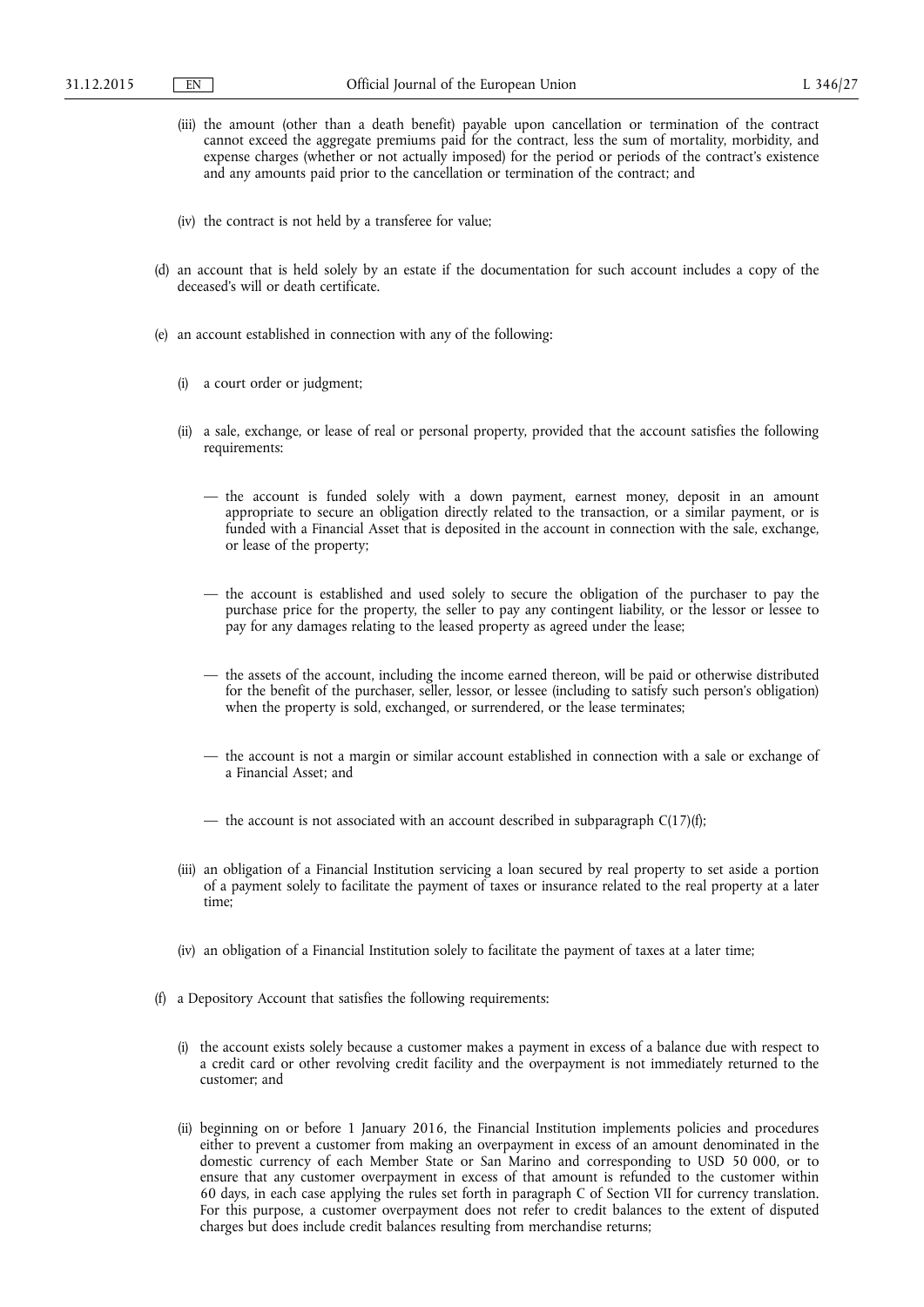(g) any other account that presents a low risk of being used to evade tax, has substantially similar characteristics to any of the accounts described in subparagraphs C(17)(a) to (f), and is defined in domestic law as an Excluded Account and, for Member States, is provided for in paragraph 7a of Article 8 of Council Directive 2011/16/EU on administrative cooperation in the field of taxation and communicated to San Marino and for San Marino, is communicated to the European Commission, provided that the status of such account as an Excluded Account does not frustrate the purposes of this Agreement.

### D. **Reportable Account**

- 1. The term "Reportable Account" means an account held by one or more Reportable Persons or by a Passive NFE with one or more Controlling Persons that is a Reportable Person, provided it has been identified as such pursuant to the due diligence procedures described in Sections II to VII.
- 2. The term "Reportable Person" means a Reportable Jurisdiction Person other than: (i) a corporation the stock of which is regularly traded on one or more established securities markets; (ii) any corporation that is a Related Entity of a corporation described in clause (i); (iii) a Governmental Entity; (iv) an International Organisation; (v) a Central Bank; or (vi) a Financial Institution.
- 3. The term "Reportable Jurisdiction Person" means an individual or Entity that is resident in a Reportable Jurisdiction under the tax laws of such jurisdiction, or an estate of a decedent that was a resident of a Reportable Jurisdiction. For this purpose, an Entity such as a partnership, limited liability partnership or similar legal arrangement, which has no residence for tax purposes shall be treated as resident in the jurisdiction in which its place of effective management is situated.
- 4. The term "Reportable Jurisdiction" means San Marino with regard to a Member State or a Member State with regard to San Marino in the context of the obligation to provide the information specified in Section I.
- 5. The term "Participating Jurisdiction" with regard to a Member State or San Marino means:
	- (a) any Member State with regard to reporting to San Marino, or
	- (b) San Marino with regard to reporting to a Member State, or
	- (c) any other jurisdiction (i) with which the relevant Member State or San Marino, as the context requires, has an agreement in place pursuant to which that other jurisdiction will provide the information specified in Section I, and (ii) which is identified in a list published by that Member State or San Marino and notified to San Marino, respectively to the European Commission;
	- (d) with regard to Member States, any other jurisdiction (i) with which the European Union has an agreement in place pursuant to which that other jurisdiction will provide the information specified in Section I, and (ii) which is identified in a list published by the European Commission.
- 6. The term "Controlling Persons" means the natural persons who exercise control over an Entity. In the case of a trust, that term means the settlor(s), the trustee(s), the protector(s) (if any), the beneficiary(ies) or class(es) of beneficiaries, and any other natural person(s) exercising ultimate effective control over the trust, and in the case of a legal arrangement other than a trust, such term means persons in equivalent or similar positions. The term "Controlling Persons" must be interpreted in a manner consistent with the Financial Action Task Force Recommendations.
- 7. The term "NFE" means any Entity that is not a Financial Institution.
- 8. The term "Passive NFE" means any: (i) NFE that is not an Active NFE; or (ii) an Investment Entity described in subparagraph A(6)(b) that is not a Participating Jurisdiction Financial Institution.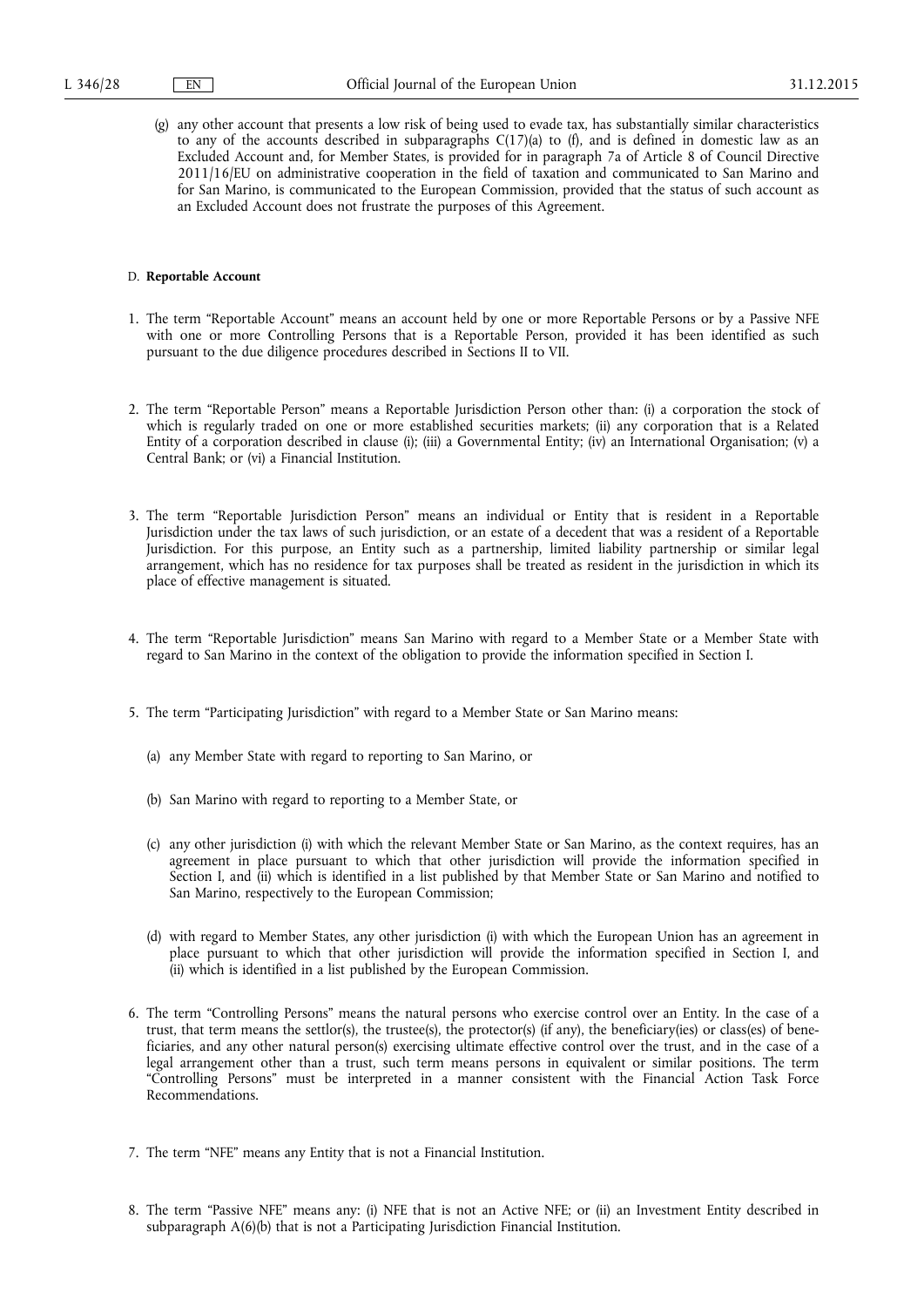- 9. The term "Active NFE" means any NFE that meets any of the following criteria:
	- (a) less than 50 % of the NFE's gross income for the preceding calendar year or other appropriate reporting period is passive income and less than 50 % of the assets held by the NFE during the preceding calendar year or other appropriate reporting period are assets that produce or are held for the production of passive income;
	- (b) the stock of the NFE is regularly traded on an established securities market or the NFE is a Related Entity of an Entity the stock of which is regularly traded on an established securities market;
	- (c) the NFE is a Governmental Entity, an International Organisation, a Central Bank, or an Entity wholly owned by one or more of the foregoing;
	- (d) substantially all of the activities of the NFE consist of holding (in whole or in part) the outstanding stock of, or providing financing and services to, one or more subsidiaries that engage in trades or businesses other than the business of a Financial Institution, except that an Entity does not qualify for this status if the Entity functions (or holds itself out) as an investment fund, such as a private equity fund, venture capital fund, leveraged buyout fund, or any investment vehicle whose purpose is to acquire or fund companies and then hold interests in those companies as capital assets for investment purposes;
	- (e) the NFE is not yet operating a business and has no prior operating history, but is investing capital into assets with the intent to operate a business other than that of a Financial Institution, provided that the NFE does not qualify for this exception after the date that is 24 months after the date of the initial organisation of the NFE;
	- (f) the NFE was not a Financial Institution in the past five years, and is in the process of liquidating its assets or is reorganising with the intent to continue or recommence operations in a business other than that of a Financial Institution;
	- (g) the NFE primarily engages in financing and hedging transactions with, or for, Related Entities that are not Financial Institutions, and does not provide financing or hedging services to any Entity that is not a Related Entity, provided that the group of any such Related Entities is primarily engaged in a business other than that of a Financial Institution; or
	- (h) the NFE meets all of the following requirements:
		- (i) it is established and operated in its jurisdiction of residence (being a Member State, San Marino or other jurisdiction) exclusively for religious, charitable, scientific, artistic, cultural, athletic, or educational purposes; or it is established and operated in its jurisdiction of residence (being a Member State, San Marino or other jurisdiction) and it is a professional organisation, business league, chamber of commerce, labour organisation, agricultural or horticultural organisation, civic league or an organisation operated exclusively for the promotion of social welfare;
		- (ii) it is exempt from income tax in its jurisdiction of residence (being a Member State, San Marino or other jurisdiction);
		- (iii) it has no shareholders or members who have a proprietary or beneficial interest in its income or assets;

(iv) the applicable laws of the NFE's jurisdiction of residence (being a Member State, San Marino or other jurisdiction) or the NFE's formation documents do not permit any income or assets of the NFE to be distributed to, or applied for the benefit of, a private person or non-charitable Entity other than pursuant to the conduct of the NFE's charitable activities, or as payment of reasonable compensation for services rendered, or as payment representing the fair market value of property which the NFE has purchased; and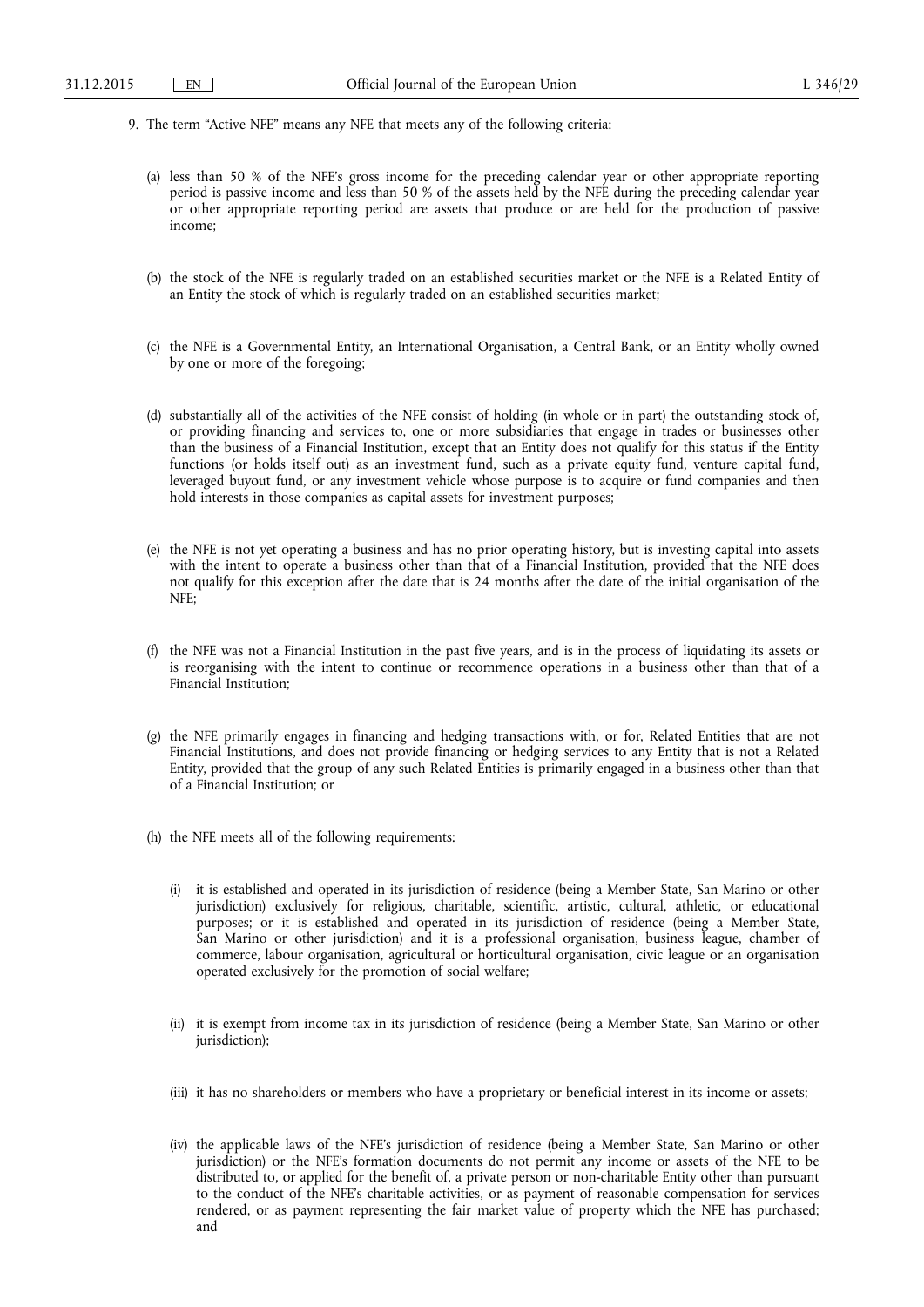(v) the applicable laws of the NFE's jurisdiction of residence (being a Member State, San Marino or other jurisdiction) or the NFE's formation documents require that, upon the NFE's liquidation or dissolution, all of its assets be distributed to a Governmental Entity or other non-profit organisation, or escheat to the government of the NFE's jurisdiction of residence (being a Member State, San Marino or other jurisdiction) or any political subdivision thereof.

# E. **Miscellaneous**

- 1. The term "Account Holder" means the person listed or identified as the holder of a Financial Account by the Financial Institution that maintains the account. A person, other than a Financial Institution, holding a Financial Account for the benefit or account of another person as agent, custodian, nominee, signatory, investment advisor, or intermediary, is not treated as holding the account for purposes of this Annex, and such other person is treated as holding the account. In the case of a Cash Value Insurance Contract or an Annuity Contract, the Account Holder is any person entitled to access the Cash Value or change the beneficiary of the contract. If no person can access the Cash Value or change the beneficiary, the Account Holder is any person named as the owner in the contract and any person with a vested entitlement to payment under the terms of the contract. Upon the maturity of a Cash Value Insurance Contract or an Annuity Contract, each person entitled to receive a payment under the contract is treated as an Account Holder.
- 2. The term "AML/KYC Procedures" means the customer due diligence procedures of a Reporting Financial Institution pursuant to the anti-money laundering or similar requirements to which such Reporting Financial Institution is subject.
- 3. The term "Entity" means a legal person or a legal arrangement, such as a corporation, partnership, trust, or foundation.
- 4. An Entity is a "Related Entity" of another Entity if (a) either Entity controls the other Entity; (b) the two Entities are under common control; or (c) the two Entities are Investment Entities described in subparagraph  $A(6)(b)$ , are under common management, and such management fulfils the due diligence obligations of such Investment Entities. For this purpose, control includes direct or indirect ownership of more than 50 % of the vote and value in an Entity.
- 5. The term "TIN" means Taxpayer Identification Number (or functional equivalent in the absence of a Taxpayer Identification Number).
- 6. The term "Documentary Evidence" includes any of the following:
	- (a) a certificate of residence issued by an authorised government body (for example, a government or agency thereof, or a municipality) of the jurisdiction (being a Member State, San Marino or other jurisdiction) in which the payee claims to be a resident;
	- (b) with respect to an individual, any valid identification issued by an authorised government body (for example, a government or agency thereof, or a municipality), that includes the individual's name and is typically used for identification purposes;
	- (c) with respect to an Entity, any official documentation issued by an authorised government body (for example, a government or agency thereof, or a municipality) that includes the name of the Entity and either the address of its principal office in the jurisdiction (being a Member State, San Marino or other jurisdiction) in which it claims to be a resident or the jurisdiction (being a Member State, San Marino or other jurisdiction) in which the Entity was incorporated or organised;
	- (d) any audited financial statement, third-party credit report, bankruptcy filing, or securities regulator's report.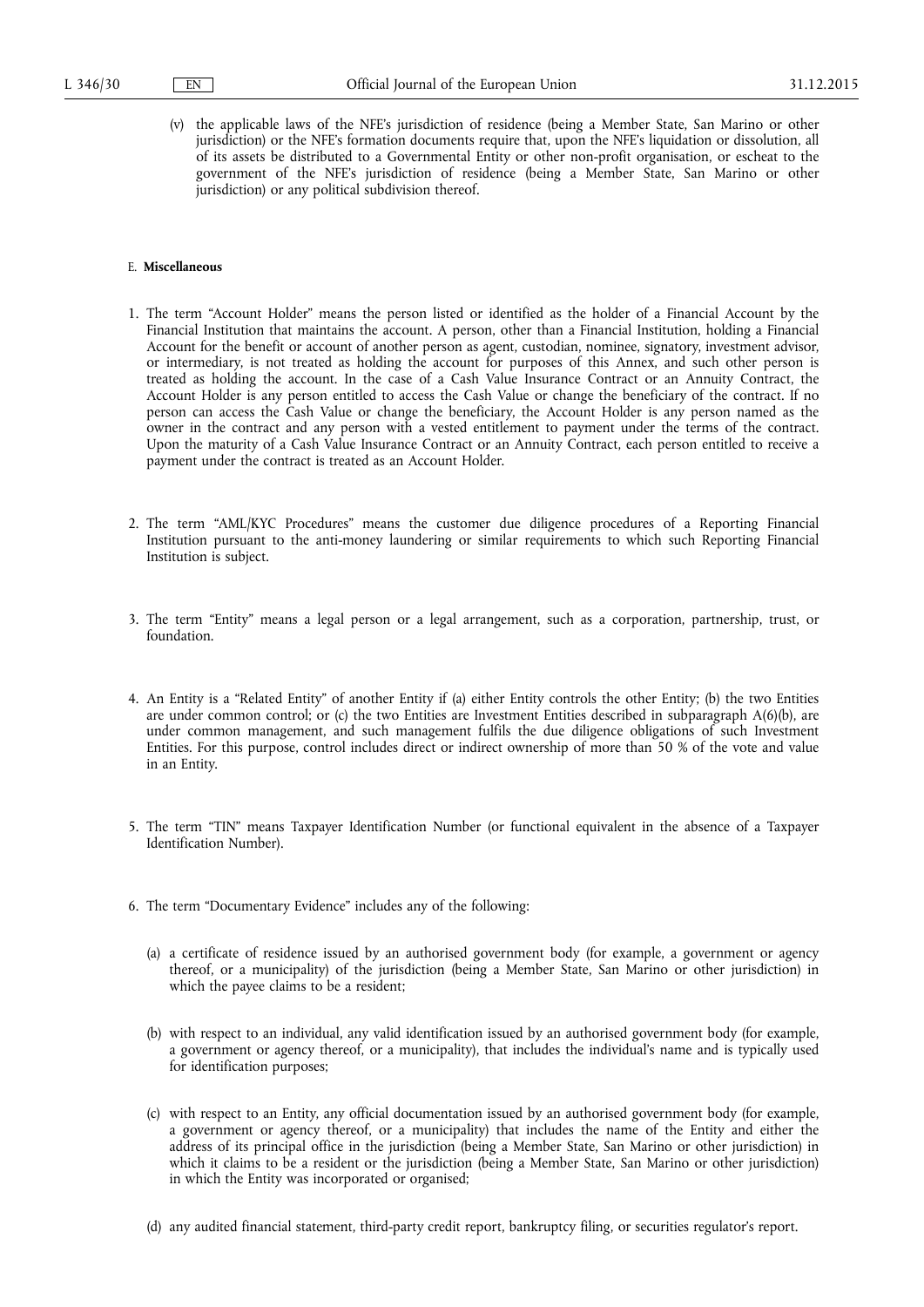With respect to a Preexisting Entity Account, each Member State or San Marino shall have the option to allow Reporting Financial Institutions to use as Documentary Evidence any classification in the Reporting Financial Institution's records with respect to the Account Holder that was determined based on a standardised industry coding system, that was recorded by the Reporting Financial Institution consistent with its normal business practices for purposes of AML/KYC Procedures or another regulatory purposes (other than for tax purposes) and that was implemented by the Reporting Financial Institution prior to the date used to classify the Financial Account as a Preexisting Account, provided that the Reporting Financial Institution does not know or does not have reason to know that such classification is incorrect or unreliable. The term "standardised industry coding system" means a coding system used to classify establishments by business type for purposes other than tax purposes.

Before the entry into force of the Amending Protocol signed on 8 December 2015, Member States shall communicate to San Marino and San Marino shall communicate to the European Commission whether they have exercised the option provided for in this subparagraph. The European Commission may coordinate the transmission of the communication from Member States to San Marino and the European Commission shall transmit the communication from San Marino to all Member States. All further changes to the exercise of that option by a Member State or San Marino shall be communicated in the same manner.

### SECTION IX

## **EFFECTIVE IMPLEMENTATION**

Each Member State and San Marino must have rules and administrative procedures in place to ensure effective implementation of, and compliance with, the reporting and due diligence procedures set out above including:

- 1. rules to prevent any Financial Institutions, persons or intermediaries from adopting practices intended to circumvent the reporting and due diligence procedures;
- 2. rules requiring Reporting Financial Institutions to keep records of the steps undertaken and any evidence relied upon for the performance of the reporting and due diligence procedures and adequate measures to obtain those records;
- 3. administrative procedures to verify Reporting Financial Institutions' compliance with the reporting and due diligence procedures; administrative procedures to follow up with a Reporting Financial Institution when undocumented accounts are reported;
- 4. administrative procedures to ensure that the Entities and accounts defined in domestic law as Non-Reporting Financial Institutions and Excluded Accounts continue to have a low risk of being used to evade tax; and
- 5. effective enforcement provisions to address non-compliance.

SECTION X

# **IMPLEMENTATION DATES AS REGARDS REPORTING FINANCIAL INSTITUTIONS LOCATED IN AUSTRIA**

In the case of Reporting Financial Institutions located in Austria, all references to "2016" and "2017" in this Annex should be read as references to "2017" and "2018" respectively. In the case of Preexisting Accounts held by Reporting Financial Institutions located in Austria, all references to "31 December 2015" in this Annex should be read as references to "31 December 2016".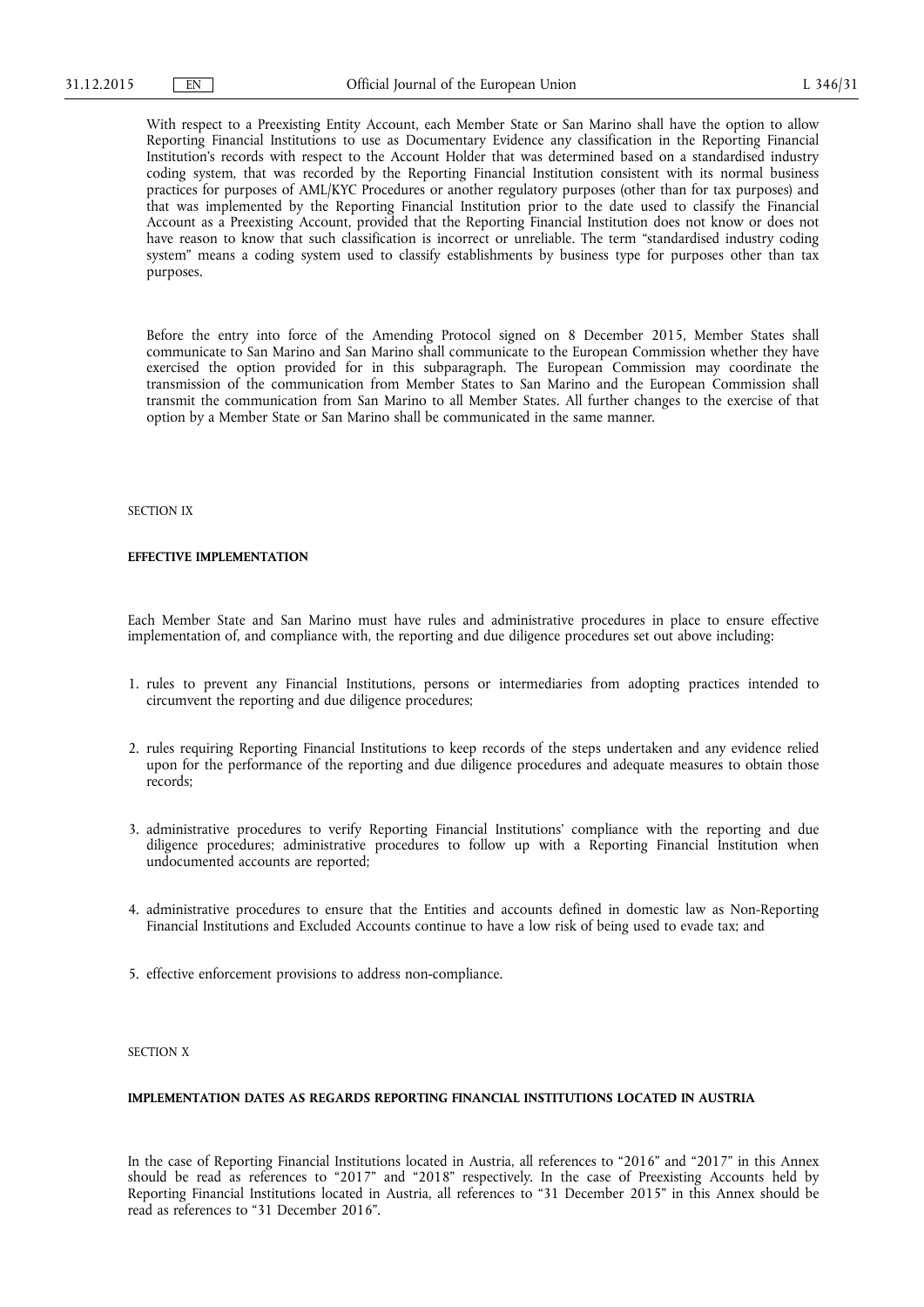#### *ANNEX II*

# **COMPLEMENTARY REPORTING AND DUE DILIGENCE RULES FOR FINANCIAL ACCOUNT INFORMATION**

#### 1. **Change in circumstances**

A "change in circumstances" includes any change that results in the addition of information relevant to a person's status or otherwise conflicts with such person's status. In addition, a change in circumstances includes any change or addition of information to the Account Holder's account (including the addition, substitution, or other change of an Account Holder) or any change or addition of information to any account associated with such account (applying the account aggregation rules described in subparagraphs C(1) to (3) of Section VII of Annex I) if such change or addition of information affects the status of the Account Holder.

If a Reporting Financial Institution has relied on the residence address test described in subparagraph B(1) of Section III of Annex I and there is a change in circumstances that causes the Reporting Financial Institution to know or have reason to know that the original Documentary Evidence (or other equivalent documentation ) is incorrect or unreliable, the Reporting Financial Institution must, by the later of the last day of the relevant calendar year or other appropriate reporting period, or 90 calendar days following the notice or discovery of such change in circumstances, obtain a self-certification and new Documentary Evidence to establish the residence(s) for tax purposes of the Account Holder. If the Reporting Financial Institution cannot obtain the self-certification and new Documentary Evidence by such date, the Reporting Financial Institution must apply the electronic record search procedure described in subparagraphs B(2) to (6) of Section III of Annex I.

#### 2. **Self-certification for New Entity Accounts**

With respect to New Entity Accounts, for the purposes of determining whether a Controlling Person of a Passive NFE is a Reportable Person, a Reporting Financial Institution may only rely on a self-certification from either the Account Holder or the Controlling Person.

## 3. **Residence of a Financial Institution**

A Financial Institution is "resident" in a Member State, San Marino or another Participating Jurisdiction if it is subject to the jurisdiction of such Member State, San Marino or another Participating Jurisdiction (i.e., the Participating Jurisdiction is able to enforce reporting by the Financial Institution). In general, where a Financial Institution is resident for tax purposes in a Member State, San Marino or another Participating Jurisdiction, it is subject to the jurisdiction of such Member State, San Marino or another Participating Jurisdiction and it is, thus, a Member State Financial Institution, San Marino Financial Institution or another Participating Jurisdiction Financial Institution. In the case of a trust that is a Financial Institution (irrespective of whether it is resident for tax purposes in a Member State, San Marino or another Participating Jurisdiction), the trust is considered to be subject to the jurisdiction of a Member State, San Marino or another Participating Jurisdiction if one or more of its trustees are resident in such Member State, San Marino or another Participating Jurisdiction except if the trust reports all the information required to be reported pursuant to this Agreement or another agreement implementing the Global Standard with respect to Reportable Accounts maintained by the trust to another Participating Jurisdiction (being a Member State, San Marino or another Participating Jurisdiction), because it is resident for tax purposes in such other Participating Jurisdiction. However, where a Financial Institution (other than a trust) does not have a residence for tax purposes (e.g., because it is treated as fiscally transparent, or it is located in a jurisdiction that does not have an income tax), it is considered to be subject to the jurisdiction of a Member State, San Marino or another Participating Jurisdiction and it is, thus, a Member State, San Marino or another Participating Jurisdiction Financial Institution if:

- it is incorporated under the laws of the Member State, San Marino or another Participating Jurisdiction;
- it has its place of management (including effective management) in the Member State, San Marino or another Participating Jurisdiction; or
- it is subject to financial supervision in the Member State, San Marino or another Participating Jurisdiction.

Where a Financial Institution (other than a trust) is resident in two or more Participating Jurisdictions (being a Member State, San Marino or another Participating Jurisdiction), such Financial Institution will be subject to the reporting and due diligence obligations of the Participating Jurisdiction in which it maintains the Financial Account(s).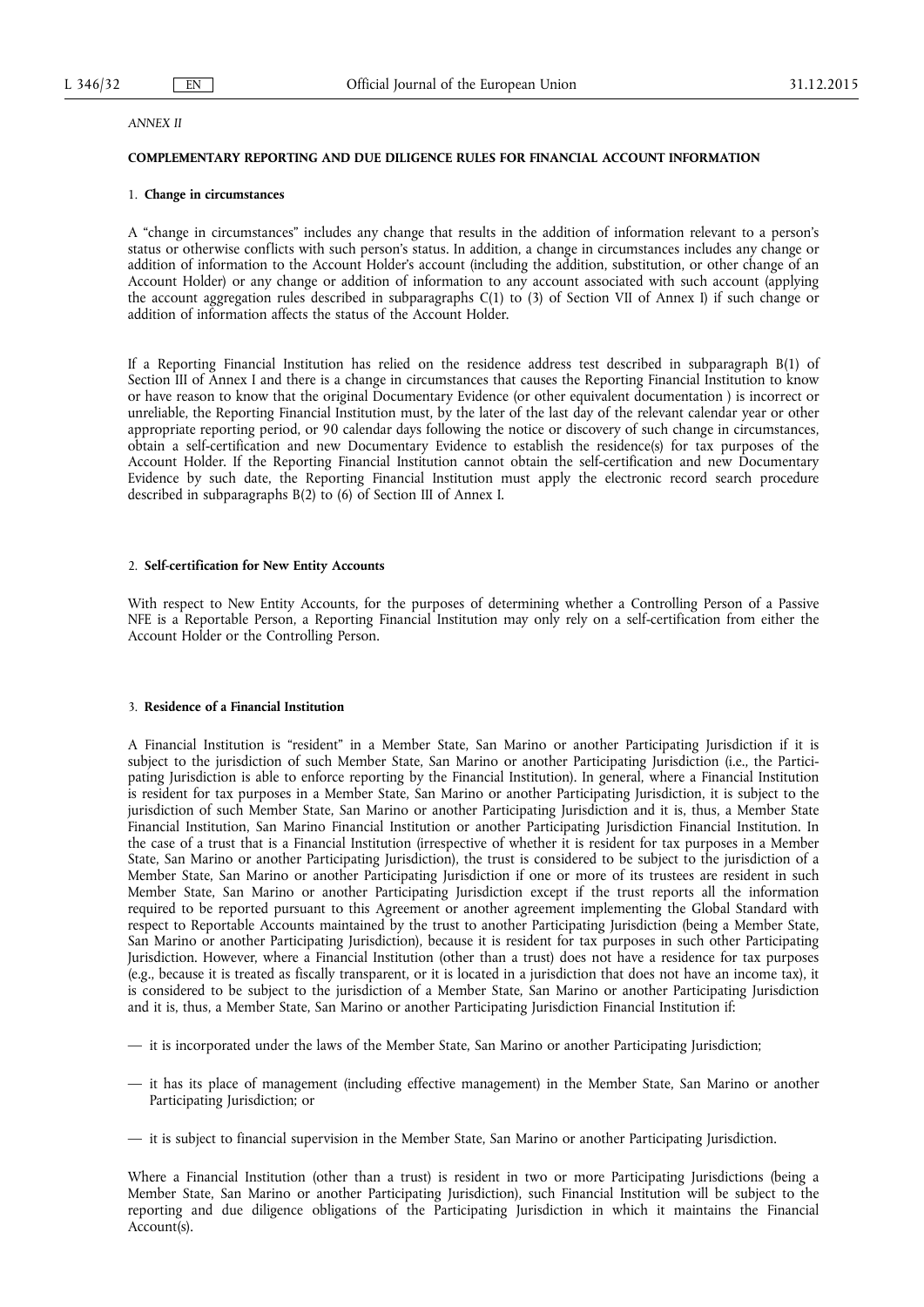#### 4. **Account maintained**

In general, an account would be considered to be maintained by a Financial Institution as follows:

- in the case of a Custodial Account, by the Financial Institution that holds custody over the assets in the account (including a Financial Institution that holds assets in street name for an Account Holder in such institution).
- in the case of a Depository Account, by the Financial Institution that is obligated to make payments with respect to the account (excluding an agent of a Financial Institution regardless of whether such agent is a Financial Institution).
- in the case of any equity or debt interest in a Financial Institution that constitutes a Financial Account, by such Financial Institution.
- in the case of a Cash Value Insurance Contract or an Annuity Contract, by the Financial Institution that is obligated to make payments with respect to the contract.

### 5. **Trusts that are Passive NFEs**

An Entity such as a partnership, limited liability partnership or similar legal arrangement that has no residence for tax purposes, according to subparagraph D(3) of Section VIII of Annex I, shall be treated as resident in the jurisdiction in which its place of effective management is situated. For these purposes, a legal person or a legal arrangement is considered "similar" to a partnership and a limited liability partnership where it is not treated as a taxable unit in a Reportable Jurisdiction under the tax laws of such Reportable Jurisdiction. However, in order to avoid duplicate reporting (given the wide scope of the term "Controlling Persons" in the case of trusts), a trust that is a Passive NFE may not be considered a similar legal arrangement.

#### 6. **Address of Entity's principal office**

One of the requirements described in subparagraph E(6)(c) of Section VIII of Annex I is that, with respect to an Entity, the official documentation includes either the address of the Entity's principal office in the Member State, San Marino or other jurisdiction in which it claims to be a resident or the Member State, San Marino or other jurisdiction in which the Entity was incorporated or organised. The address of the Entity's principal office is generally the place in which its place of effective management is situated. The address of a Financial Institution with which the Entity maintains an account, a post office box, or an address used solely for mailing purposes is not the address of the Entity's principal office unless such address is the only address used by the Entity and appears as the Entity's registered address in the Entity's organisational documents. Further, an address that is provided subject to instructions to hold all mail to that address is not the address of the Entity's principal office.

#### *ANNEX III*

## **ADDITIONAL DATA PROTECTION SAFEGUARDS REGARDING THE TREATMENT OF THE DATA COLLECTED AND EXCHANGED UNDER THIS AGREEMENT**

# 1. **Definitions**

For the purposes of this Agreement the following terms have the following meanings:

- (a) "personal data" means any information relating to an identified or identifiable natural person (a "data subject"); an identifiable person is one who can be identified, directly or indirectly, in particular by reference to an identification number or to one or more factors specific to his physical, physiological, mental, economic, cultural or social identity;
- (b) "processing" means any operation or set of operations which is performed upon personal data, whether or not by automatic means, such as collection, recording, organisation, storage, adaptation or alteration, retrieval, consultation, use, disclosure by transmission or transfer, dissemination or otherwise making available, alignment or combination, blocking, erasure or destruction.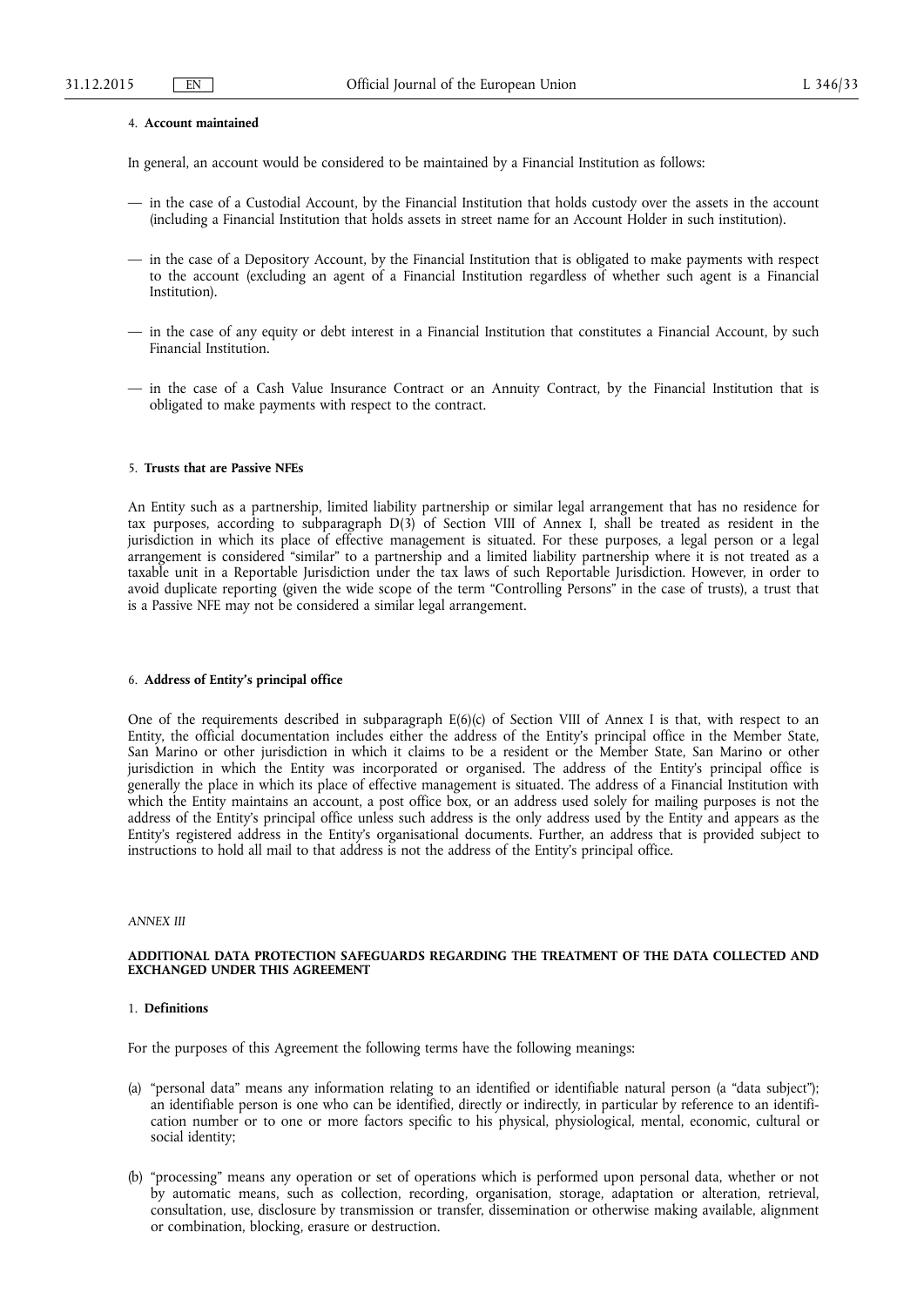#### 2. **Non-discrimination**

The Contracting Parties shall ensure that the safeguards applicable to the processing of personal data under this Agreement and relevant national laws apply to all individuals without discrimination, in particular on the basis of nationality or country of residence or physical presence.

## 3. **Data**

The data processed by the Contracting Parties under this Agreement shall be relevant, necessary and proportionate to the purposes set out in this Agreement.

The Contracting Parties shall not exchange personal data revealing racial or ethnic origin, political opinions, religious or philosophical beliefs, trade union membership, or data concerning the health or sex life of the individual.

## 4. **Transparency, right of access, rectification and erasure of data**

Where information received from another jurisdiction under this Agreement is, in accordance with the conditions set out in Article 6(5) of this Agreement, used for other purposes within the receiving jurisdiction, or is transmitted by the receiving jurisdiction to a third jurisdiction (being another Member State or San Marino), the Competent Authority of the receiving jurisdiction using the information for other purposes or transmitting it to a third jurisdiction shall inform the individual Reportable Person concerned. This information shall be provided in sufficient time for the individual to exercise his data protection rights and, in any case, before the receiving jurisdiction has used the information for the other purposes or transmitted it to the third jurisdiction.

With respect to any personal data which is processed under this Agreement, any individual shall have the right to request access to his personal data that is processed by the Reporting Financial Institutions and/or the Competent Authorities and to rectification where the data is inaccurate. Where the data is unlawfully processed the individual may request its erasure.

To facilitate the exercise of this right, each individual shall be enabled to make requests for access to, rectification and/or erasure of his data which are addressed to the other Competent Authority via his own Competent Authority.

The requested Competent Authority shall provide access to the relevant data and, where appropriate, update and/or correct any inaccurate or incomplete data.

## 5. **Right of redress**

With respect to any personal data which is processed under this Agreement, any individual shall have the right to effective administrative and judicial redress regardless of his nationality and country of residence in either or all of the jurisdictions involved.

#### 6. **Automated processing**

The Competent Authorities shall not take any decision which produces adverse legal effects concerning an individual or significantly affects him and which is based solely on automated processing of data intended to evaluate certain personal aspects relating to him.

## 7. **Transfers to authorities of third countries**

A Competent Authority may occasionally transfer personal data received pursuant to this Agreement to public authorities in third countries, other than the Member States and San Marino, if all of the following circumstances apply:

- (a) the transfer is necessary for the purposes specified in Article 6(4) in the receiving third country and the data will be used by the receiving third country only for such purposes;
- (b) the data is relevant and proportionate to the purposes for which it is transferred;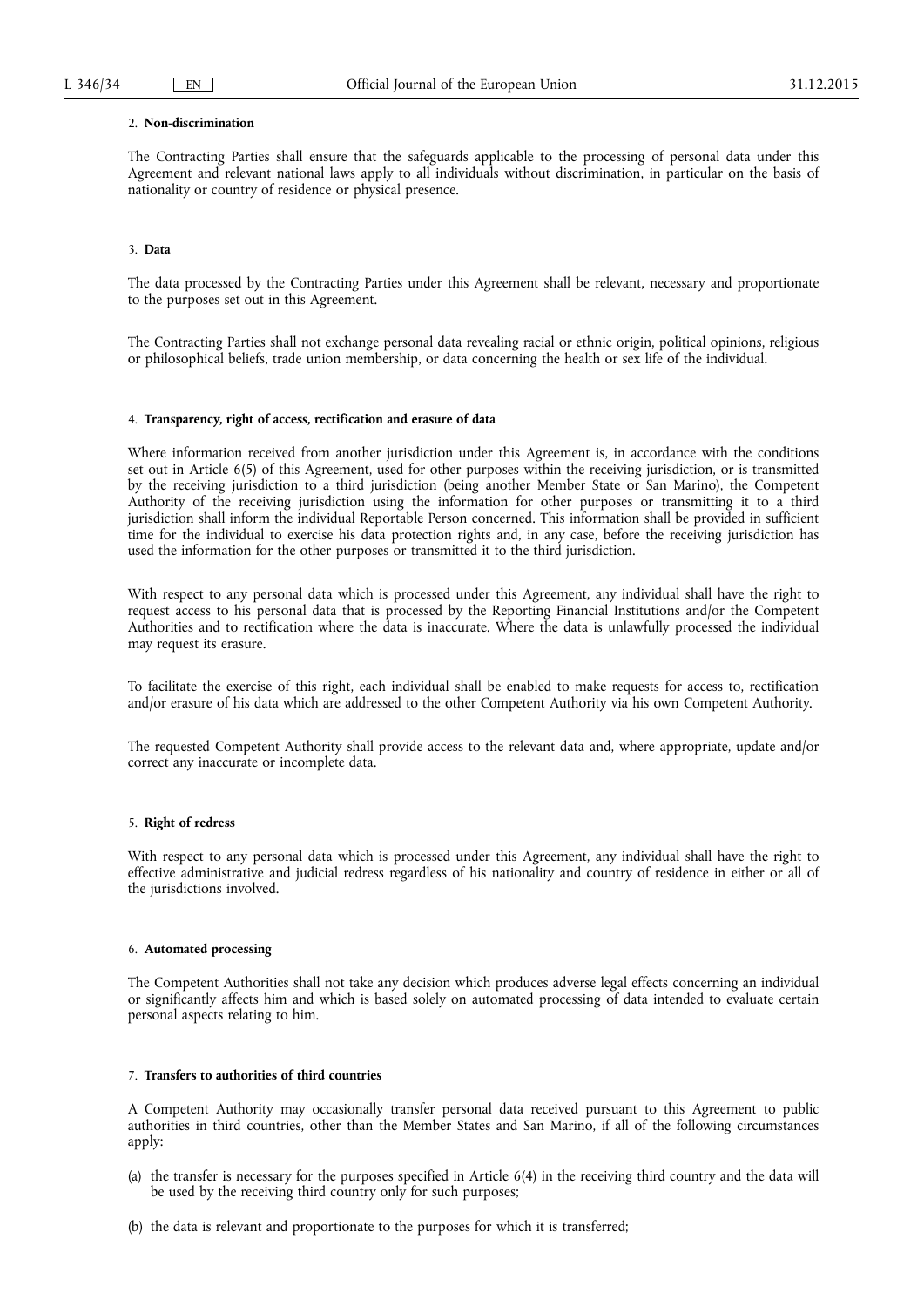- (c) the competences of the third country authority are directly related to the purposes referred to in Article 6(4);
- (d) the receiving third country ensures a level of protection of the personal data equivalent to the one established by this Agreement, as well as undertakes not to transfer the received data to any third parties;
- (e) the Competent Authority from which the information was received has provided prior agreement; and
- (f) the data subject has been informed of the transfer.

Any other transfers of information received pursuant to this Agreement to third parties shall be prohibited.

### 8. **Data integrity and security**

With respect to the information processed under this Agreement, the Contracting Parties and the Reporting Financial Institutions shall have in place:

- (a) appropriate safeguards to ensure that such information remains confidential and is used solely for the purposes and by the persons or authorities referred to in Article 6;
- (b) the infrastructure for an effective exchange relationship (including established processes for ensuring timely, accurate, secure and confidential information exchanges, effective and reliable communications, and capabilities to promptly resolve questions and concerns about exchanges or requests for exchanges and to administer the provisions of Article 4 of this Agreement); and
- (c) technical and organisational measures to prevent any unauthorised disclosure or access, accidental or unlawful destruction or accidental loss, or alteration, or any other unlawful form of processing;
- (d) technical and organisational measures for the rectification of any inaccurate information and the deletion of information for which there is no legal grounds to be retained.

The Contracting Parties shall ensure that the Reporting Financial Institutions shall without delay notify the Competent Authority in their jurisdiction when they have reasons to believe that they have reported any incorrect or incomplete information to such Competent Authority. The notified Competent Authority will take all appropriate measures available under its domestic law to address the errors described in the notice.

## 9. **Sanctions**

The Contracting Parties shall ensure that any infringement of the provisions on the protection of personal data set out in this Agreement shall be subject to effective and dissuasive sanctions.

## 10. **Oversight**

The processing of personal data by Reporting Financial Institutions and Competent Authorities under this Agreement shall be subject to the supervision of (i) the national data protection supervisory authorities established under their domestic laws implementing Directive 95/46/EC, in the Member States, and (ii) the Guarantor for the Confidentiality of Personal Data, established by Law no. 70 of 23 May 1995, devoted to the "Reform of Law no. 27 of 1 March 1983" on Collection, Elaboration and Use of Computerized Personal Data, in San Marino.

These authorities in the Member States and San Marino shall have effective powers of oversight, investigation, intervention and review, and shall have power to refer violations of law for legal action, where appropriate. They shall in particular ensure that complaints relating to non-compliance are received, investigated, responded to, and appropriately redressed.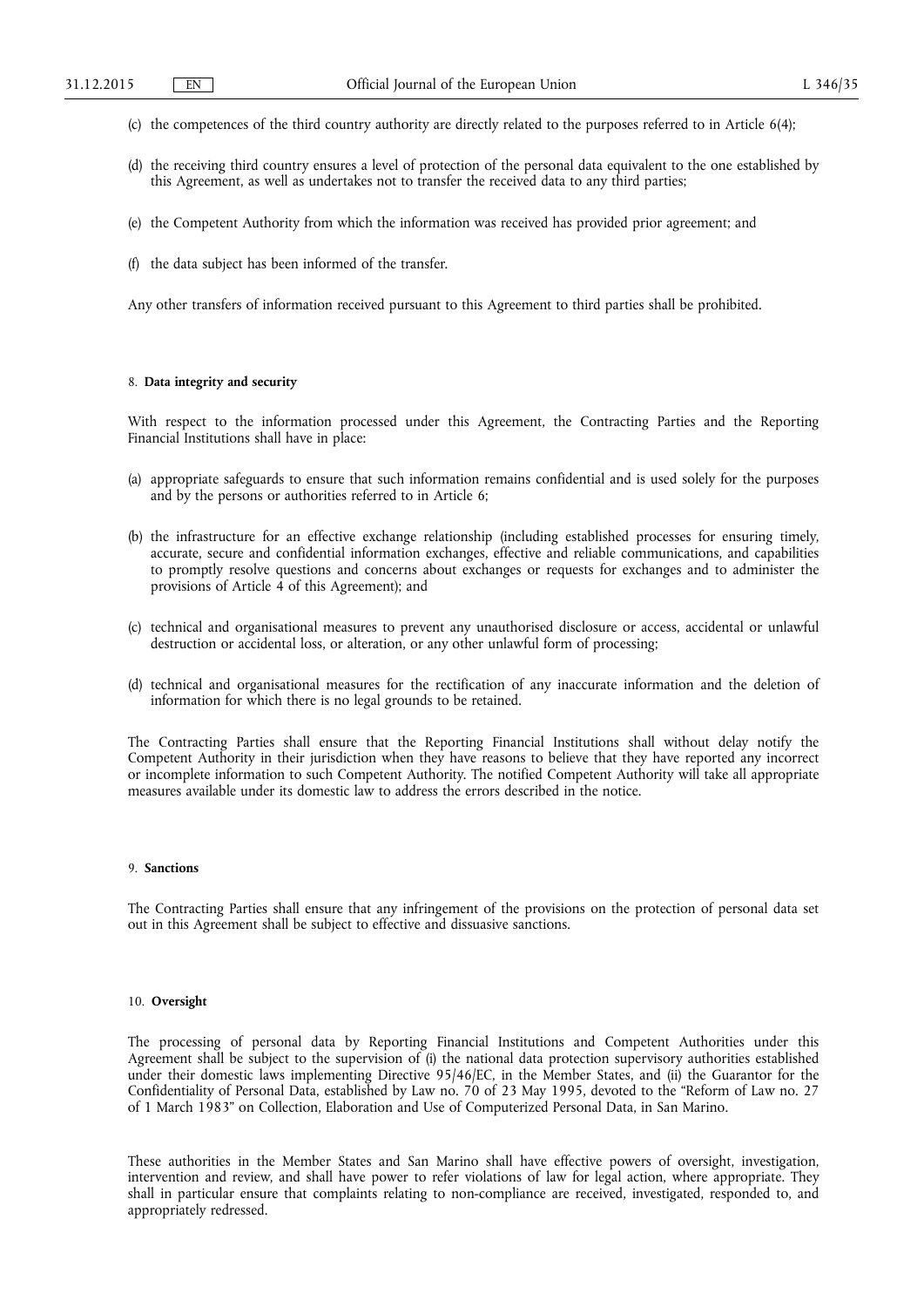### *ANNEX IV*

## **LIST OF COMPETENT AUTHORITIES OF THE CONTRACTING PARTIES**

The competent authorities for the purposes of this Agreement are:

- (a) in the Republic of San Marino: Il Segretario di Stato per le Finanze e il Bilancio or an authorised representative,
- (b) in the Kingdom of Belgium: De Minister van Financiën/Le Ministre des Finances or an authorised representative,
- (c) in the Republic of Bulgaria: Изпълнителният директор на Националната агенция за приходите or an authorised representative,
- (d) in the Czech Republic: Ministr financí or an authorised representative,
- (e) in the Kingdom of Denmark: Skatteministeren, or an authorised representative,
- (f) in the Federal Republic of Germany: Der Bundesminister der Finanzen or an authorised representative,
- (g) in the Republic of Estonia: Rahandusminister or an authorised representative,
- (h) in the Hellenic Republic: Ο Υπουργός Οικονομίας και Οικονομικών or an authorised representative,
- (i) in the Kingdom of Spain: El Ministro de Economía y Hacienda or an authorised representative,
- (j) in the French Republic: Le Ministre chargé du budget or an authorised representative,
- (k) in the Republic of Croatia: Ministar financija or an authorised representative
- (l) in Ireland: The Revenue Commissioners, or their authorised representative,
- (m) in the Italian Republic: Il Direttore Generale delle Finanze or an authorised representative,
- (n) in the Republic of Cyprus: Υπουργός Οικονομικών, or an authorised representative,
- (o) in the Republic of Latvia: Finanšu ministrs or an authorised representative,
- (p) in the Republic of Lithuania: Finansų ministras or an authorised representative,
- (q) in the Grand Duchy of Luxembourg: Le Ministre des Finances or an authorised representative,
- (r) in Hungary: A pénzügyminiszter or an authorised representative,
- (s) in the Republic of Malta: Il-Ministru responsabbli għall-Finanzi or an authorised representative,
- (t) in the Kingdom of the Netherlands: De Minister van Financiën or an authorised representative,
- (u) in the Republic of Austria: Der Bundesminister für Finanzen or an authorised representative,
- (v) in the Republic of Poland: Minister Finansów or an authorised representative,
- (w) in the Portuguese Republic: O Ministro das Finanças or an authorised representative,
- (x) in Romania: Președintele Agenției Naționale de Administrare Fiscală or an authorised representative,
- (y) in the Republic of Slovenia: Minister za finance or an authorised representative,
- (z) in the Slovak Republic: Minister financií or an authorised representative,
- (aa) in the Republic of Finland: Valtiovarainministeriö/Finansministeriet or an authorised representative,
- (ab) in the Kingdom of Sweden: Chefen för Finansdepartementet or an authorised representative,
- (ac) in the United Kingdom of Great Britain and Northern Ireland and in the European territories for whose external relations the United Kingdom is responsible: the Commissioners of Inland Revenue or their authorised representative and the competent authority in Gibraltar, which the United Kingdom will designate in accordance with the Agreed Arrangements relating to Gibraltar authorities in the context of EU and EC instruments and related treaties notified to the Member States and institutions of the European Union of 19 April 2000, a copy of which shall be notified to San Marino by the Secretary General of the Council of the European Union, and which shall apply to this Agreement.'.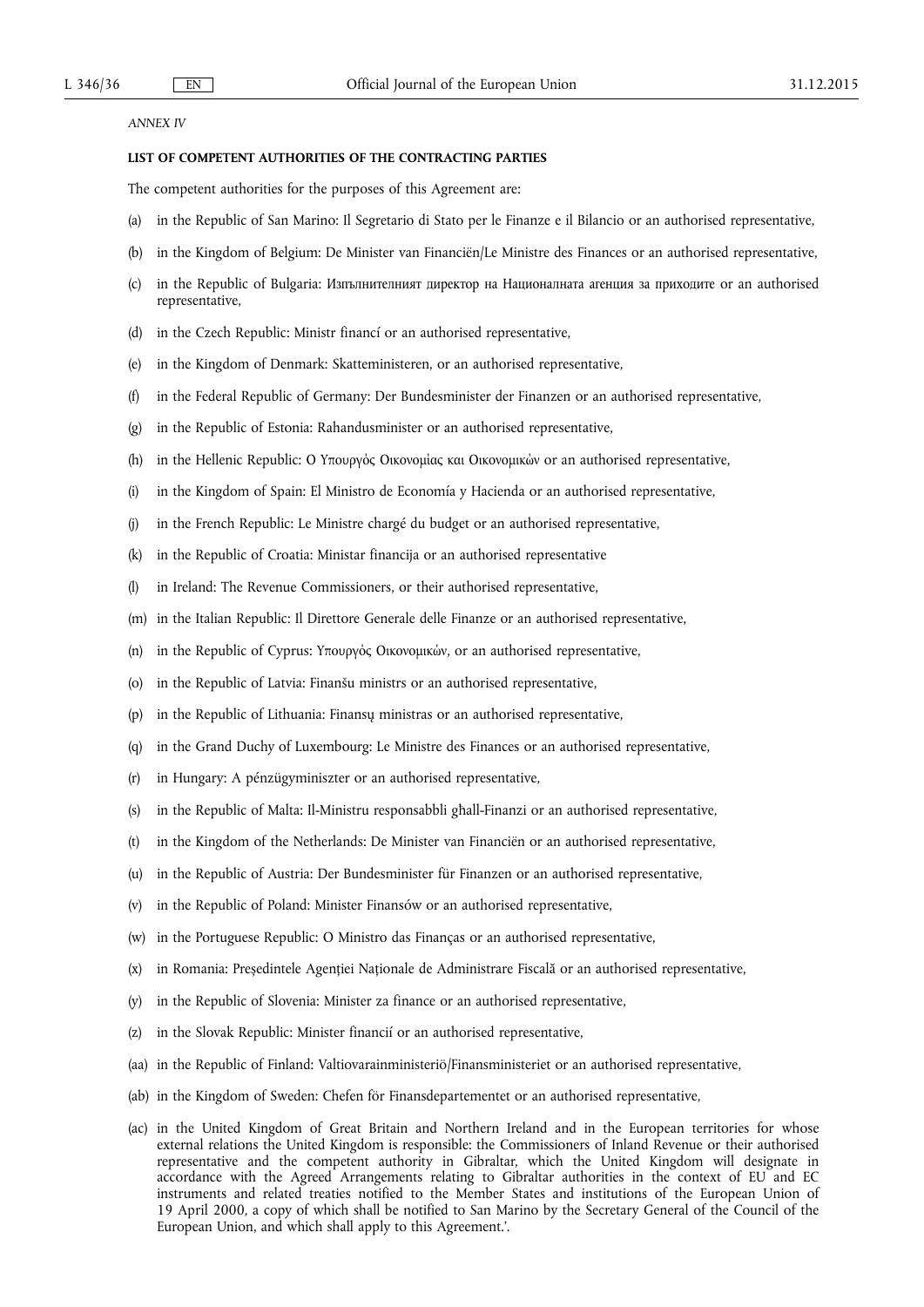#### *Article 2*

## **Entry into force and application**

1. This Amending Protocol requires ratification or approval by the Contracting Parties in accordance with their own procedures. The Contracting Parties shall notify each other of the completion of these procedures. The Amending Protocol shall enter into force on the first day of the second month following the last notification.

2. Notwithstanding paragraph 1, the Contracting Parties shall provisionally apply this Amending Protocol pending its entry into force. Such provisional application shall commence on 1 January 2016 subject to notification by each of the Contracting Parties to the other by 31 December 2015 of the completion of their respective internal procedures necessary for such provisional application.

In respect of information exchange upon request, the exchange of information provided for in this Amending Protocol shall be applicable to requests made on or after the date of its entry into force for information that relates to fiscal years beginning on or after the first day of January of the year of the entry into force of this Amending Protocol. Article 13 of the Agreement in the form prior to its amendment by this Amending Protocol shall continue to apply unless Article 5 of the Agreement as amended by this Amending Protocol applies.

4. Notwithstanding the paragraphs 1 to 3, the following obligations under the Agreement in the form prior to its amendment by this Amending Protocol shall continue to apply, as follows:

- (i) the obligations of San Marino and the underlying obligations of paying agents established therein under Article 8 of the Agreement in the form prior to its amendment by this Amending Protocol and the obligations of San Marino and the underlying obligations of paying agents established therein under Article 9 of the Agreement in the form prior to its amendment by this Amending Protocol shall continue to apply until 30 June 2016 or until those obligations have been fulfilled;
- (ii) the obligations of Member States under Article 10 of the Agreement in the form prior to its amendment by this Amending Protocol, with regard to withholding tax levied during 2015 and previous years, shall continue to apply until those obligations have been fulfilled.

## *Article 3*

## **Languages**

This Amending Protocol shall be drawn up in duplicate in the Bulgarian, Croatian, Czech, Danish, Dutch, English, Estonian, Finnish, French, German, Greek, Hungarian, Italian, Latvian, Lithuanian, Maltese, Polish, Portuguese, Romanian, Slovak, Slovenian, Spanish and Swedish languages, each text being equally authentic.

IN WITNESS WHEREOF, the undersigned Plenipotentiaries have hereunto set their hands.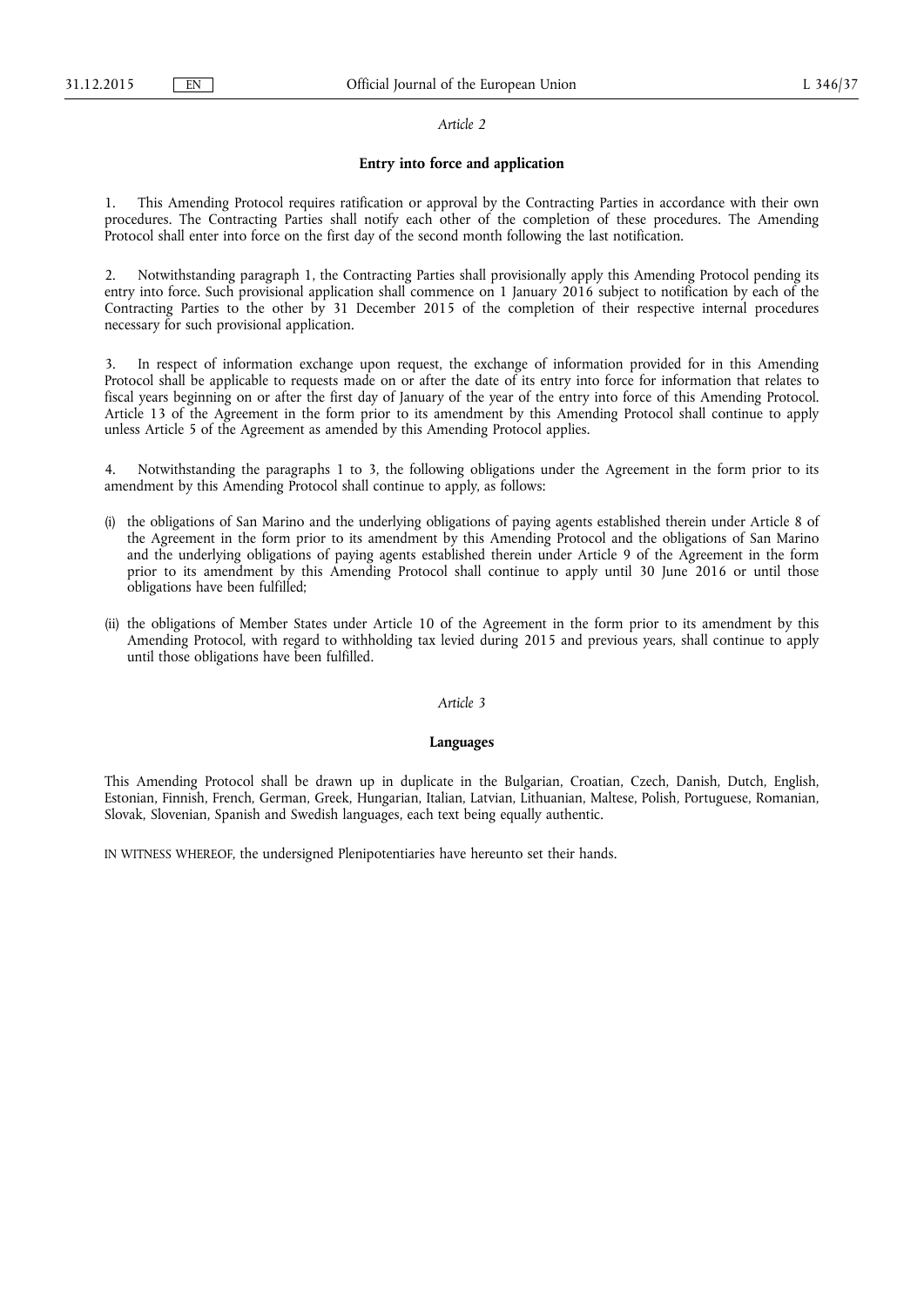Съставено в Брюксел на осми декември две хиляди и петнадесета година. Hecho en Bruselas, el ocho de diciembre de dos mil quince. V Bruselu dne osmého prosince dva tisíce patnáct. Udfærdiget i Bruxelles den ottende december to tusind og femten. Geschehen zu Brüssel am achten Dezember zweitausendfünfzehn. Kahe tuhande viieteistkümnenda aasta detsembrikuu kaheksandal päeval Brüsselis. Έγινε στις Βρυξέλλες, στις οκτώ Δεκεμβρίου δύο χιλιάδες δεκαπέντε. Done at Brussels on the eighth day of December in the year two thousand and fifteen. Fait à Bruxelles, le huit décembre deux mille quinze. Sastavljeno u Bruxellesu osmog prosinca dvije tisuće petnaeste. Fatto a Bruxelles, addì otto dicembre duemilaquindici. Briselē, divi tūkstoši piecpadsmitā gada astotajā decembrī. Priimta du tūkstančiai penkioliktų metų gruodžio aštuntą dieną Briuselyje. Kelt Brüsszelben, a kétezer-tizenötödik év december havának nyolcadik napján. Magħmul fi Brussell, fit-tmien jum ta' Diċembru fis-sena elfejn u ħmistax. Gedaan te Brussel, de achtste december tweeduizend vijftien. Sporządzono w Brukseli dnia ósmego grudnia roku dwa tysiące piętnastego. Feito em Bruxelas, em oito de dezembro de dois mil e quinze. Întocmit la Bruxelles la opt decembrie două mii cincisprezece. V Bruseli ôsmeho decembra dvetisícpätnásť. V Bruslju, dne osmega decembra leta dva tisoč petnajst. Tehty Brysselissä kahdeksantena päivänä joulukuuta vuonna kaksituhattaviisitoista. Som skedde i Bryssel den åttonde december år tjugohundrafemton.

За Европейския съюз Рог la Unión Europea Za Evropskou unii For Den Europæiske Union Für die Europäische Union Euroopa Liidu nimel Για την Ευρωπαϊκή Ένωση For the European Union Pour l'Union européenne Za Europsku uniju Per l'Unione europea Eiropas Savienības vārdā – Europos Sąjungos vardu Az Európai Unió részéről Għall-Unjoni Ewropea Voor de Europese Unie W imieniu Unii Europejskiej Pela União Europeia Pentru Uniunea Europeană Za Európsku úniu Za Evropsko unijo Euroopan unionin puolesta För Europeiska unionen

Grayne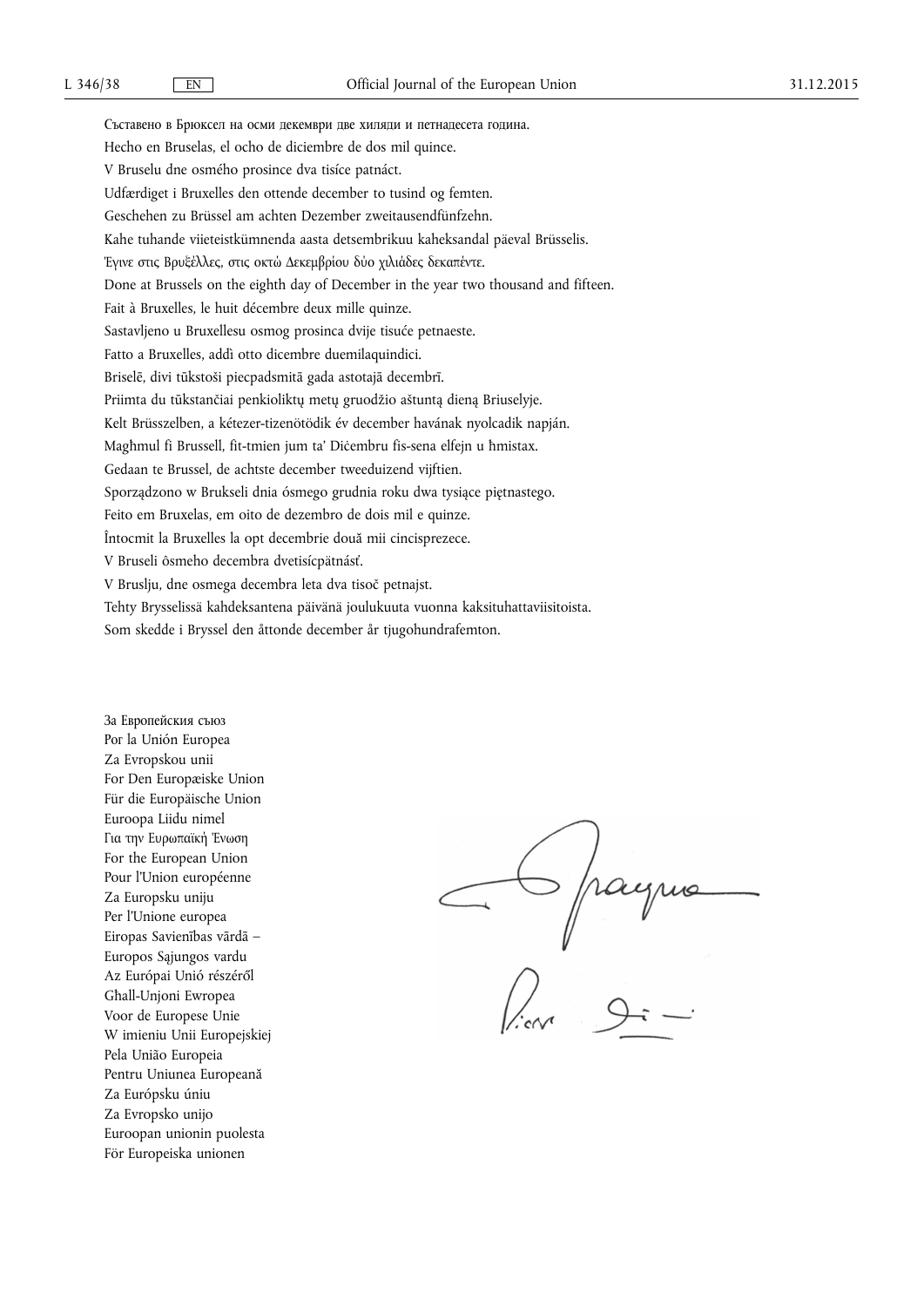За Република Сан Марино<br>Por la República de San Marino Za Republiku San Marino For Republikken San Marino Für die Republik San Marino San Marino Vabariigi nimel Για τη Δημοκρατία του Αγίου Μαρίνου For the Republic of San Marino Pour la République de Saint-Marin Za Republiku San Marino Per la Repubblica di San Marino Sanmarīno Republikas vārdā – San Marino Respublikos vardu A San Marino Köztársaság részéről Għar-Repubblika ta' San Marino Voor de Republiek San Marino W imieniu Republiki San Marino Pela República de São Marino Pentru Republica San Marino Za Sanmarínsku republiku Za Republiko San Marino San Marinon tasavallan puolesta För Republiken San Marino

deroille femandier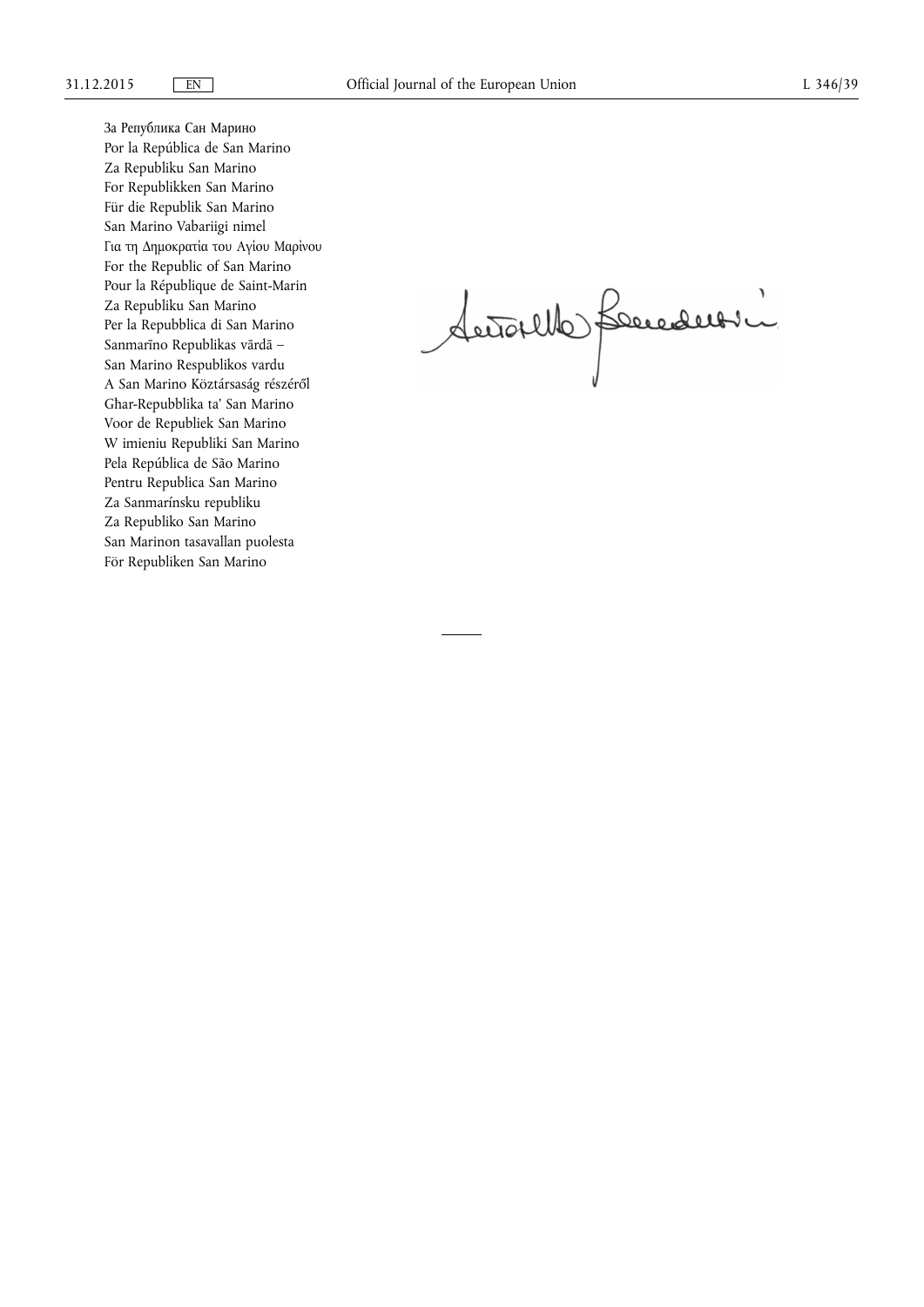# **JOINT DECLARATIONS OF THE CONTRACTING PARTIES:**

JOINT DECLARATION OF THE CONTRACTING PARTIES ON THE AGREEMENT AND THE ANNEXES

The Parties agree, regarding the implementation of the Agreement and Annexes I and II thereto, that the Commentaries to the OECD Model Competent Authority Agreement and Common Reporting Standard should be a source of illustration or interpretation and in order to ensure consistency in application.

## JOINT DECLARATION OF THE CONTRACTING PARTIES ON ARTICLE 5

The Contracting Parties agree, regarding the implementation of Article 5 on Exchange of Information upon Request, that the Commentary to Article 26 of the OECD Model Tax Convention on Income and on Capital in the version current at the time of signature of the Amending Protocol should be a source of interpretation.

Where the OECD adopts new versions of the Commentary to Article 26 of the OECD Model Tax Convention on Income and on Capital in subsequent years, when acting as the requested jurisdiction, any Member State or the Republic of San Marino may apply those versions as a source of interpretation replacing the previous ones. That Member State shall communicate to the Republic of San Marino and the Republic of San Marino shall communicate to the European Commission when they apply the previous sentence. The European Commission may coordinate the transmission of the communication from Member States to the Republic of San Marino and the European Commission shall transmit the communication from the Republic of San Marino to all Member States. The application shall have an effect as of the date of the communication.

### JOINT DECLARATION OF THE CONTRACTING PARTIES ON THE TERM 'TIN'

The parties agree that the term 'TIN', in the context of a Member State Reportable Person or a Member State Account Holder, should refer to the tax identification numbers or equivalent, whose structure and format have been notified to the European Commission and have been published in the *Official Journal of the European Union* as a compiled list.

The parties agree that the term 'TIN', in the context of a San Marino Reportable Person or a San Marino Account Holder, should refer to the following tax identification numbers:

i - 'Codice ISS' used to identify individuals;

ii — 'Codice Operatore Economico — (COE)' used to identify companies or other entities.

# JOINT DECLARATION OF THE CONTRACTING PARTIES ON THE RELATIONS BETWEEN SAN MARINO AND THE EUROPEAN UNION

The European Union recognises the active role played by the Republic of San Marino in the international process for transparency and tax cooperation among countries. San Marino is constantly working towards a full convergence with international and European Union standards on anti-money laundering, tax and finance, as has been recognised by Moneyval, the OECD and the International Monetary Fund.

In particular, the alignment process with the relevant provisions of the European Union on banking matters, anti-money laundering, payment system, statistics, euro banknotes and coins, provisions which are also important with regard to the above-mentioned transparency standards, is regulated by the Monetary Agreement signed in 2012 with the European Union. In that agreement San Marino committed to transposing into its national legal system a set of rules pertaining to the Union *acquis*.